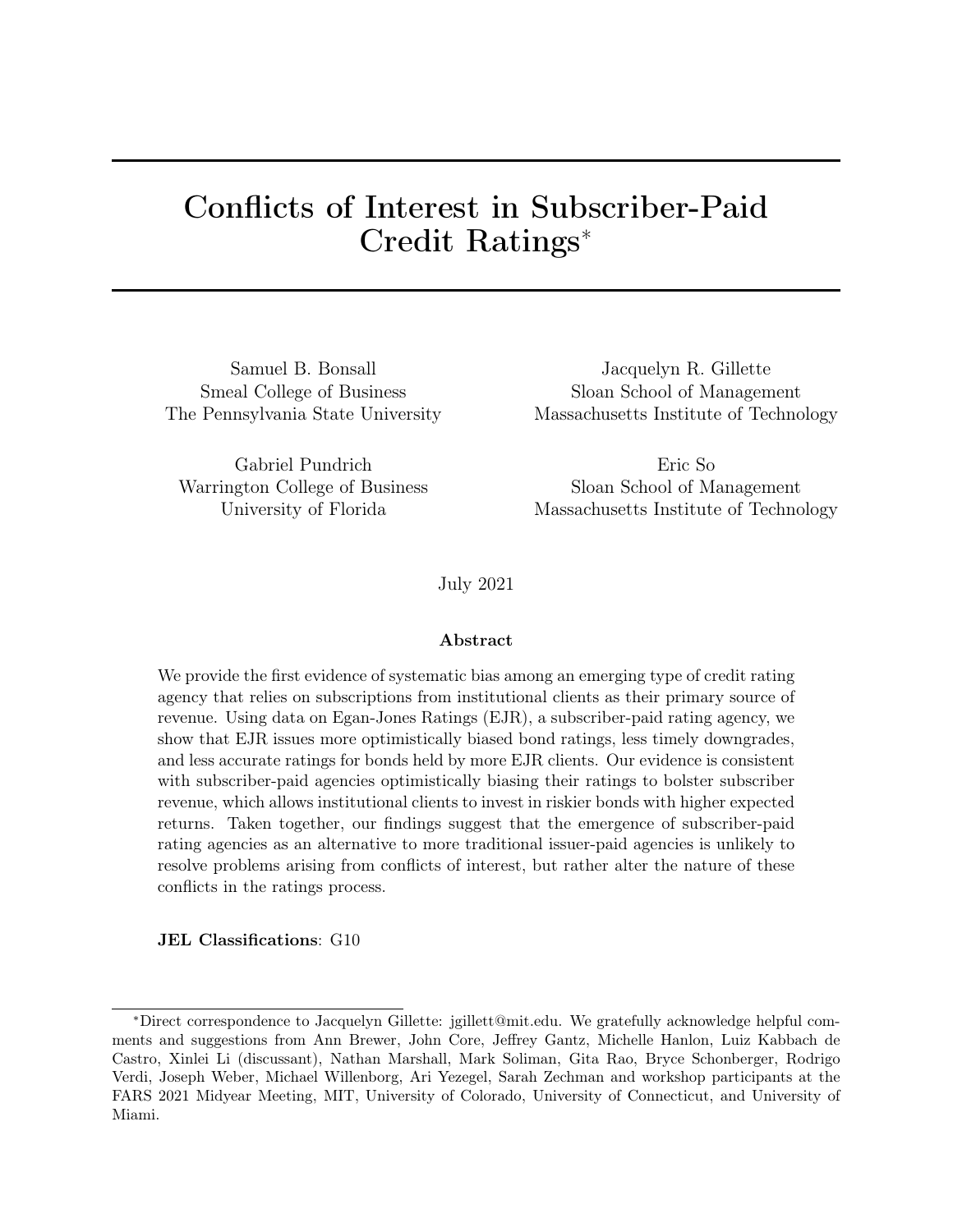# 1. Introduction

Information intermediaries play a central role in modern capital markets by influencing the allocation of scarce capital. Recognition of this role has given rise to a substantial literature exploring biases in these intermediaries' outputs and the implications for capital market outcomes. A central inference from this literature is that pervasive incentive misalignment problems exist between intermediaries and some of the constituencies they serve, often resulting in inferior trading decisions and distortions in market prices.

In this study, we focus on credit rating agencies, which serve as information intermediaries through a variety of actions including monitoring firms, disseminating information, and certifying assets as investment worthy. The ratings industry has evolved in recent years, in part due to evidence that the traditional issuer-paid agencies face pressure to bias credit ratings in order to garner and retain issuing firms as clients.<sup>1</sup> Consequently, both Congress and the SEC have considered reforming the compensation model of rating agencies to reduce agencies' reliance on debt issuers for revenue (GAO, 2010; 2012; [Jiang et al.,](#page-26-0) [2012\)](#page-26-0).

One of the prominent alternatives to the issuer-pay model is the subscriber-pay model (or investor-pay model), where credit rating agencies are compensated by subscribers who pay for access to the ratings. Proponents of subscriber-paid agencies argue that this compensation structure combats incentive alignment problems by removing the rating agencies' reliance on revenues from the issuing firms whose bonds the agencies cover.<sup>2</sup> Likely as a result, subscriber-paid rating agencies have grown in both size and prominence in recent years.

<sup>1</sup>See, for example, [He et al.](#page-26-1) [\(2012\)](#page-26-1), [Jiang et al.](#page-26-0) [\(2012\)](#page-26-0), [Kedia et al.](#page-26-2) [\(2014\)](#page-26-2), [Efing and Hau](#page-26-3) [\(2015\)](#page-26-3), [Kraft](#page-26-4) [\(2015\)](#page-26-4), [Baghai and Becker](#page-25-0) [\(2018\)](#page-25-0), and [Beatty et al.](#page-25-1) [\(2019\)](#page-25-1).

<sup>2</sup>For example, in his Congressional hearing, John Coffee Jr. advocates for "the entry of new competitors who are based on a subscription-funded system, not an issuer-funded system" (U.S. Senate, 2007). Similarly, Laing (2007) agues that "[a]gencies must be encouraged to make their money from investor subscriptions rather than fees from issuers, to ensure more impartial ratings." Egan (2002, 2008) echoes this by suggesting that the Nationally Recognized Statistical Rating Organization (NRSRO) designation be tied to a requirement that credit rating agencies derive a certain level of revenue from investors.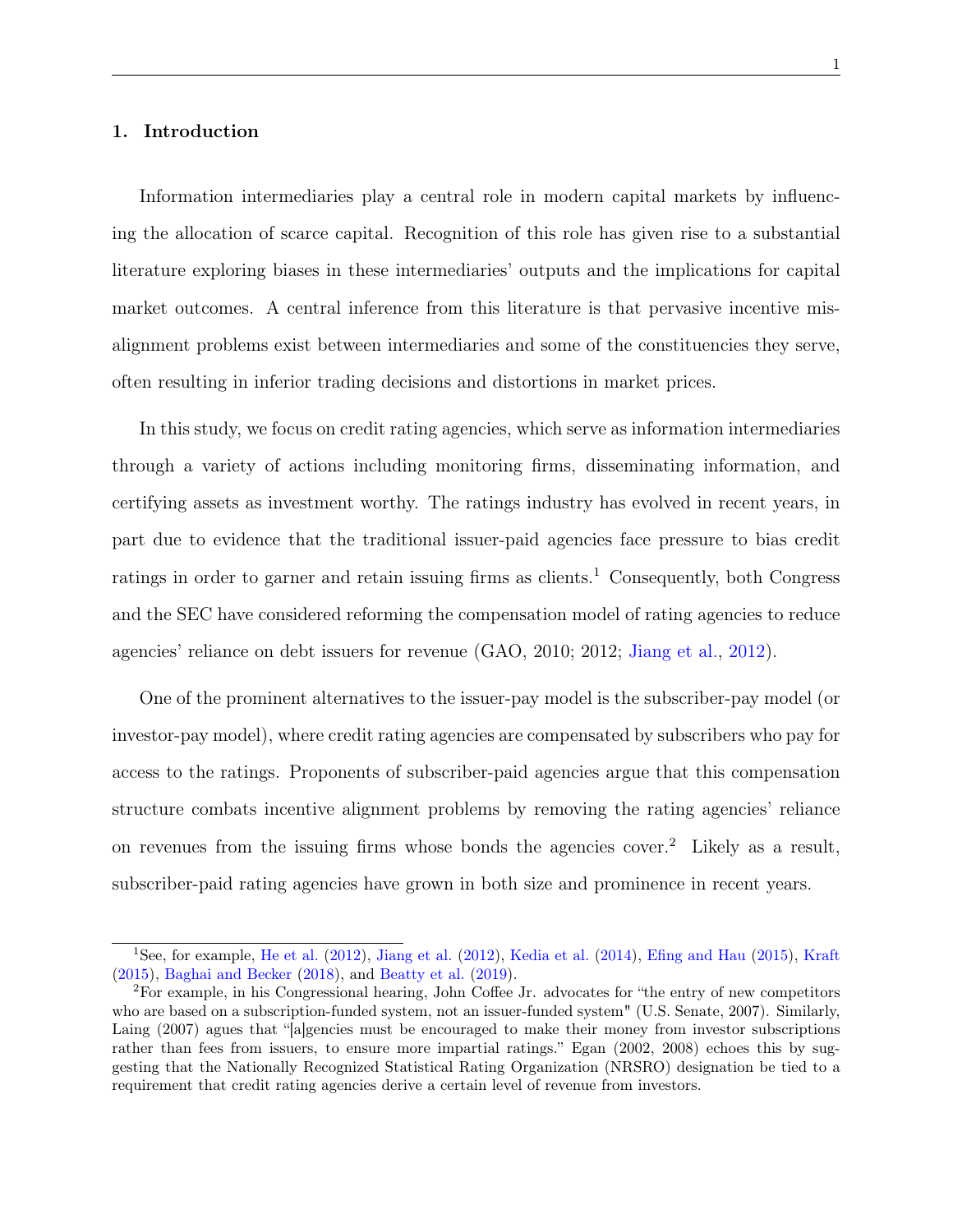Although the subscriber-pay model is intuitively appealing, some question whether reliance on subscribers may also present certain conflicts of interest that affect ratings quality [\(SEC,](#page-27-0) [2011;](#page-27-0) Coffee, 2011; [SEC,](#page-27-1) [2012\)](#page-27-1). The SEC highlights this concern by noting that "subscribers have their own interest in credit ratings" and "in cases where the interests of a substantial number of subscribers are aligned, this potential conflict may be heightened" [\(SEC,](#page-27-1) [2012\)](#page-27-1). Consequently, subscriber-paid agencies may face pressure to provide ratings that benefit their clients in exchange for higher subscription fees.

In this study, we provide novel evidence that a prominent subscriber-paid rating agency caters to the preferences of their subscribers at the expense of ratings accuracy. Our central hypothesis is that subscriber-paid rating agencies cater to their subscribers by providing optimistically biased ratings for the securities in their subscribers' portfolios. Our hypothesis is motivated by the fact that institutional investors commonly face internal and regulatory restrictions to hold securities above a particular ratings threshold [\(Cantor et al.,](#page-25-2) [2007;](#page-25-2) [Bon](#page-25-3)[gaerts et al.,](#page-25-3) [2012;](#page-25-3) [Cornaggia and Cornaggia,](#page-26-5) [2013;](#page-26-5) [Chen et al.,](#page-26-6) [2014\)](#page-26-6).<sup>3</sup> Thus, optimistically biased ratings allow subscribing institutional investors to satisfy restrictions to comply with minimum ratings thresholds while also holding riskier assets and likely earning higher yields [\(Cornaggia and Cornaggia,](#page-26-5) [2013;](#page-26-5) [Opp et al.,](#page-26-7) [2013;](#page-26-7) [Becker and Ivashina,](#page-25-4) [2015\)](#page-25-4).

The ability of institutional investors to earn higher expected returns – even if accompanied by greater risk – is important because prior research shows that the flow of investment into mutual funds more closely tracks recent total returns as opposed to risk-adjusted returns (e.g., [Sensoy,](#page-27-2) [2009\)](#page-27-2). Further, this incentive to 'window dress' fund performance is particularly strong in contexts where mutual funds are judged on a relative basis and when investors

<sup>&</sup>lt;sup>3</sup>Although the SEC removed references to certified (NRSRO) rating agencies following the Dodd-Frank Act of 2010, the Dodd-Frank Act did not alter the role of credit ratings in both state-level and international regulations [\(Cornaggia and Cornaggia,](#page-26-5) [2013;](#page-26-5) [Becker and Ivashina,](#page-25-4) [2015\)](#page-25-4). Additionally, credit ratings continue to play a critical role in internal mandates and portfolio governance for unregulated institutions [\(Cantor et al.,](#page-25-2) [2007;](#page-25-2) [Bongaerts et al.,](#page-25-3) [2012;](#page-25-3) [Chen et al.,](#page-26-6) [2014\)](#page-26-6).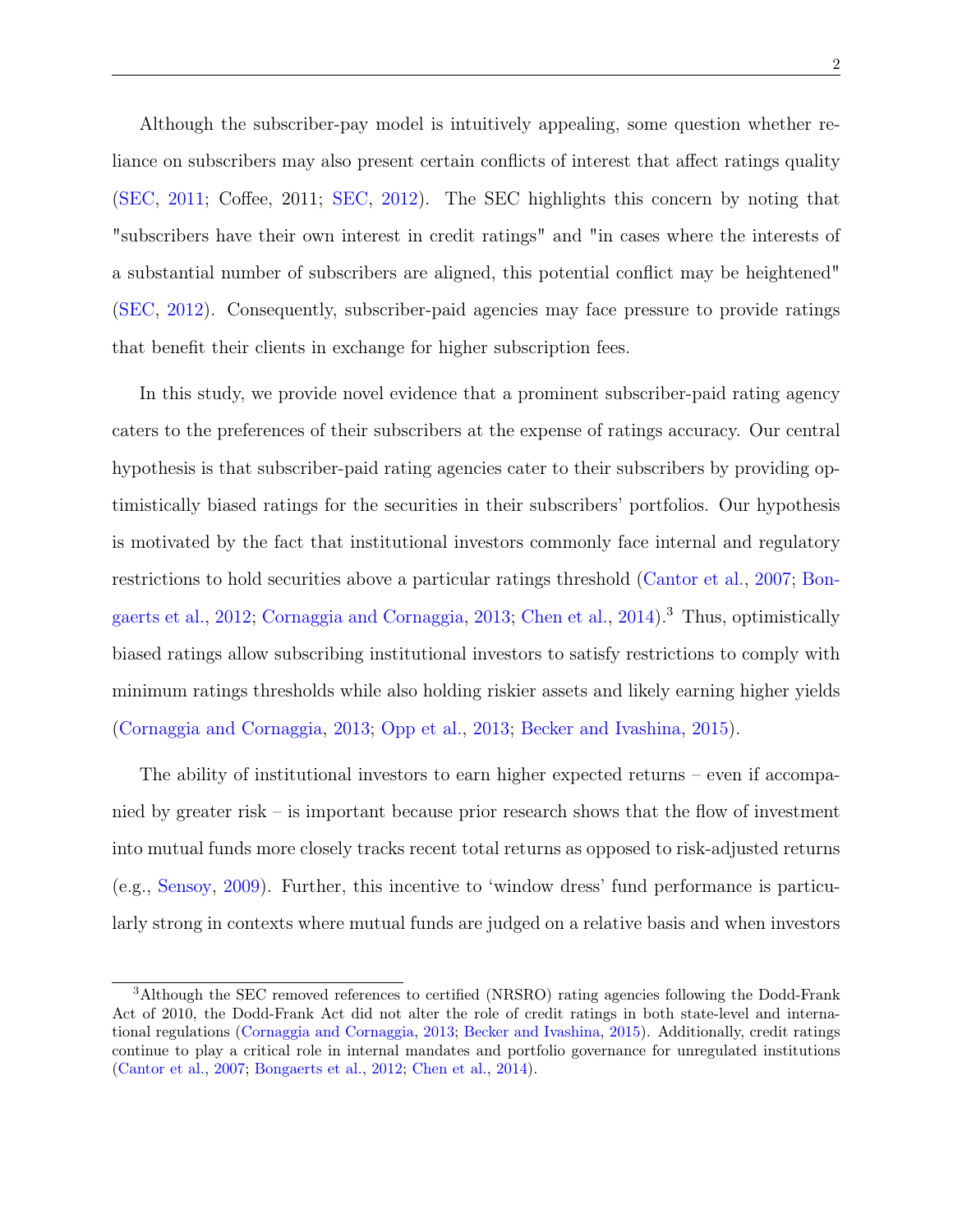rely on past returns to judge fund manager skills (e.g., [De Long et al.,](#page-26-8) [1990\)](#page-26-8).<sup>4</sup> Inflated ratings, therefore, likely allow investment managers to generate higher expected returns and earn larger management fees.

Our main tests examine the actions of a representative subscriber-paid rating agency, Egan-Jones Rating Company (EJR), which earns the majority of its revenues from institutional investors that subscribe to its data feed. We focus on EJR because of its position as perhaps the most prominent subscriber-paid rating agency and due to the availability of its historical ratings data. Consistent with our main hypotheses, we predict that EJR caters to its subscribers by issuing more optimistic ratings, less timely downgrades, and less accurate ratings for bonds more extensively held by institutional investors that subscribe to EJR. Economically, a one standard deviation increase in the number of EJR clients corresponds to a 16.7 percent increase in EJR-optimism relative to the unconditional mean.

Subscriber-paid rating agencies, including EJR, do not publish their list of institutional clients. To overcome this challenge, we identify EJR's institutional clients using a proprietary database of institutional bond trades from Ancerno Ltd. Specifically, we identify EJR subscribers as those institutions that trade in a timely fashion in response to EJR ratings changes. Because only subscribers can observe EJR ratings in real time, identifying institutions that trade in a timely fashion in response to rating changes indicates which institutions are likely subscribers. After identifying the clients of EJR, we obtain the corporate bond holdings of each institutional client using Thomson Reuters eMaxx. In doing so, our main dataset captures likely clients of EJR and their bond holdings in each quarter. In subsequent tests described more below, we show that our results are remarkably robust to alternative approaches for identifying EJR clients.

We measure bias and timeliness by comparing EJR credit ratings to two different bench-

<sup>&</sup>lt;sup>4</sup>[Becker and Ivashina](#page-25-4) [\(2015\)](#page-25-4) document that insurance companies "reach for yield" by investing in riskier bonds within each ratings class, consistent with the intuition that investment managers have incentives to increase risk relative to a given ratings benchmark.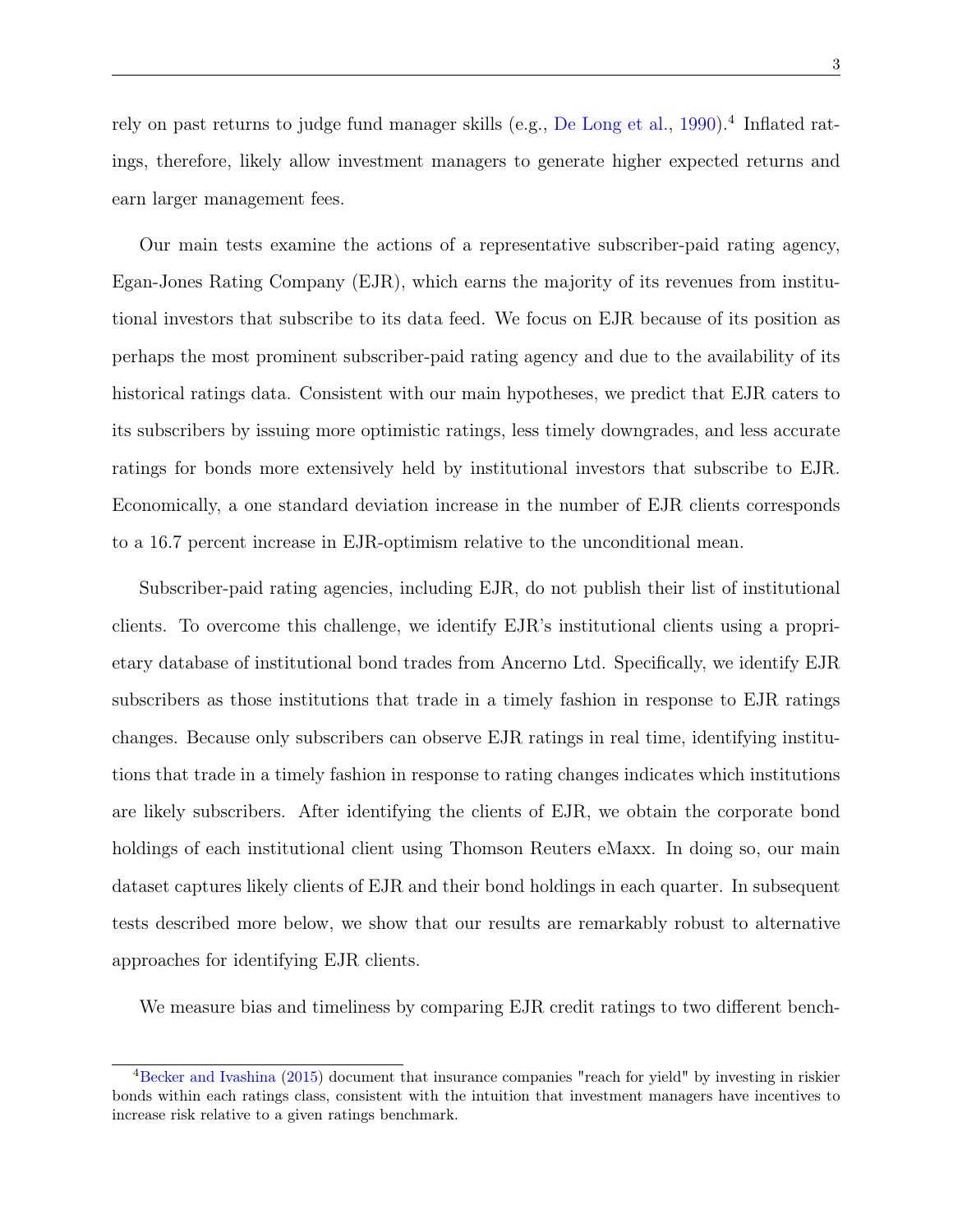marks: (i) concurrent ratings issued by Moody's (an issuer-paid rating agency), and (ii) the predicted credit rating from the ratings model in [Baghai et al.](#page-25-5) [\(2014\)](#page-25-5) (hereafter "modelimplied rating").<sup>5</sup> This approach mitigates concerns that our results are driven by differences in the characteristics of those firms that are more heavily weighted in EJR subscribers' portfolios compared to those that are not.

Our first main result is that EJR provides more optimistic ratings for those firms with greater EJR client ownership, and this relationship is pronounced over the investment-grade boundary. Specifically, we find that EJR client ownership in a firm's bonds significantly increases the likelihood that EJR provides an investment-grade rating concurrent with Moody's providing a below investment-grade rating for the same firm in the same quarter. We find similar results after comparing the EJR rating to the model-implied rating from [Baghai et al.](#page-25-5) [\(2014\)](#page-25-5), which mitigates concerns that our results are sensitive to the use of Moody's as a benchmark for identifying bias.

A key piece of evidence in testing our hypothesis is the asymmetry in the extent of bias in EJR ratings. Specifically, we find that greater EJR client ownership predicts EJR over-optimism, but also no evidence that predicts pessimism relative to Moody's nor our characteristic model. This asymmetry toward an optimistic bias in EJR ratings, rather than a pessimistic bias, mitigates concerns that our findings are being driven by EJR clients investing in firms with greater potential for disagreement.

Our main results predictably concentrate in issuing firms held by large institutional investors with greater assets under management. This evidence is consistent with the fact that EJR charges a subscription fee that varies based on investor size [\(Bruno et al.,](#page-25-6) [2016\)](#page-25-6). Thus, our evidence is consistent with EJR catering ratings toward the interests of larger institutional investors that represent a greater fraction of their revenue stream. As a falsification

<sup>&</sup>lt;sup>5</sup>Prior literature documents that Moody's is a good substitute for other issuer-paid rating agencies [\(Beaver](#page-25-7) [et al.,](#page-25-7) [2006;](#page-25-7) [Cornaggia and Cornaggia,](#page-26-5) [2013;](#page-26-5) [Bruno et al.,](#page-25-6) [2016\)](#page-25-6).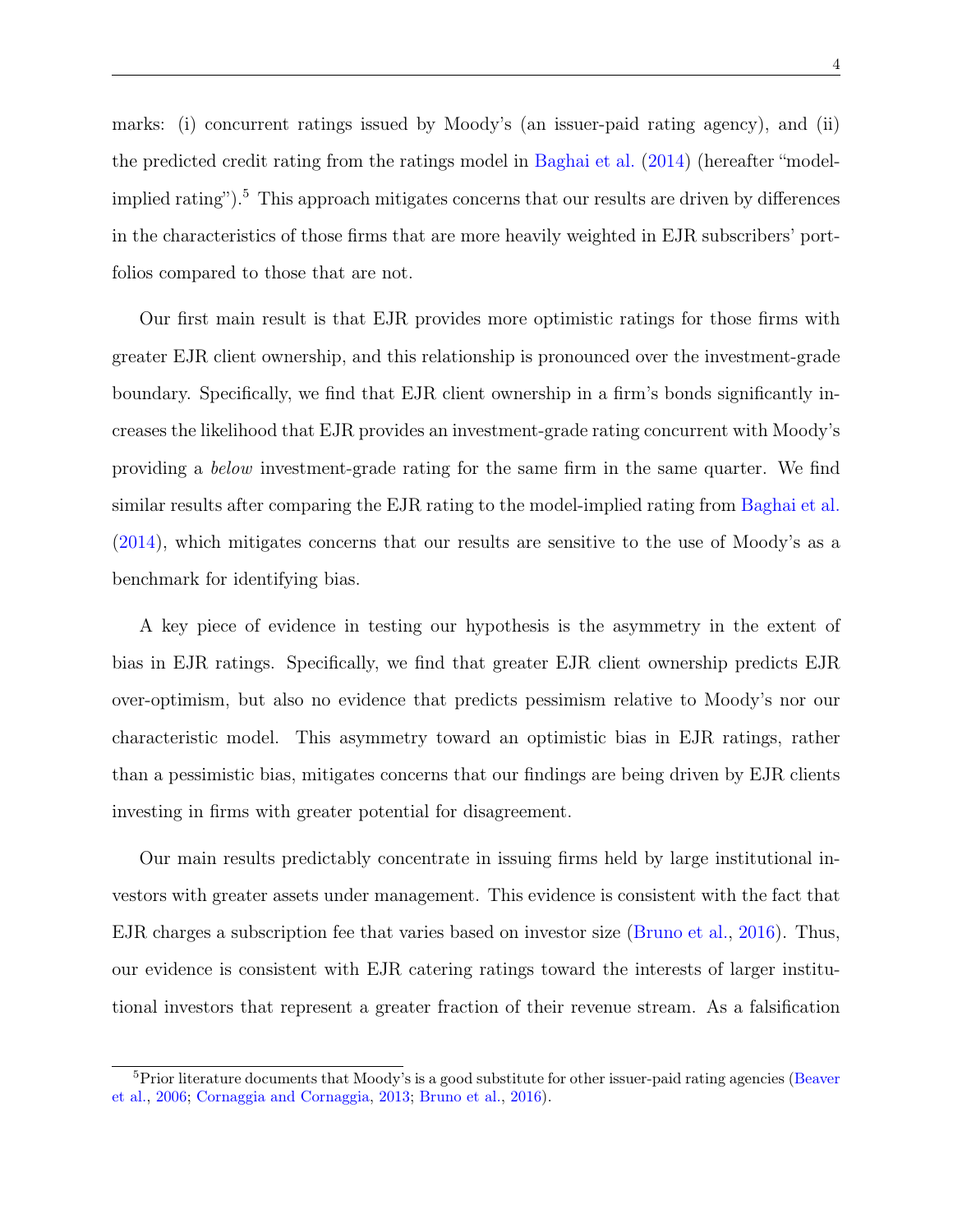test, we also show that the likelihood that Moody's provides an optimistic rating over the investment-grade boundary (relative to EJR or the model-implied rating) is not associated with EJR client ownership, regardless of institutional investor size.

We next provide evidence that EJR provides less timely downgrades relative to Moody's and our characteristic-model. On average, EJR optimism over the investment-grade boundary persists for two quarters. Using an event-study approach, we also show that bond prices decline by less in response to EJR downgrades, particularly for firms with high ownership by EJR clients. These results are consistent with EJR providing less timely downgrades when their subscribers hold more of the underlying bonds.

To corroborate our main inferences, we show that EJR ratings are also predictably less informative of firms' future performance when EJR client ownership is high. Specifically, EJR ratings are less predictive of future bond returns, future distress, and future firm performance, consistent with EJR ratings being less informative in cases of greater client ownership.

We perform two additional analyses that further support the interpretation of our results. First, we exploit changes in EJR client status over time and examine corresponding changes in EJR optimism. We find that EJR optimism is concentrated in those firms in which institutional investors currently subscribe to EJR, but that EJR optimism is not related to the holdings of former EJR clients. These tests help to alleviate the concern that EJR optimism is correlated with unobservable differences across firms that are similarly correlated with EJR client ownership. If this was true, then we should see that EJR optimism persists after institutional investors stop subscribing, which runs counter to our findings.

Finally, we perform a variety of robustness tests related to our identification of EJR clients. In our primary tests, we identify EJR clients based on institutional bond trades on EJR rating dates. We alter this identification strategy in two ways, and find similar results. First, we identify EJR clients using abnormal bond trading activity, which compares bond trades on EJR rating dates compared to Moody's and eliminates observations when trading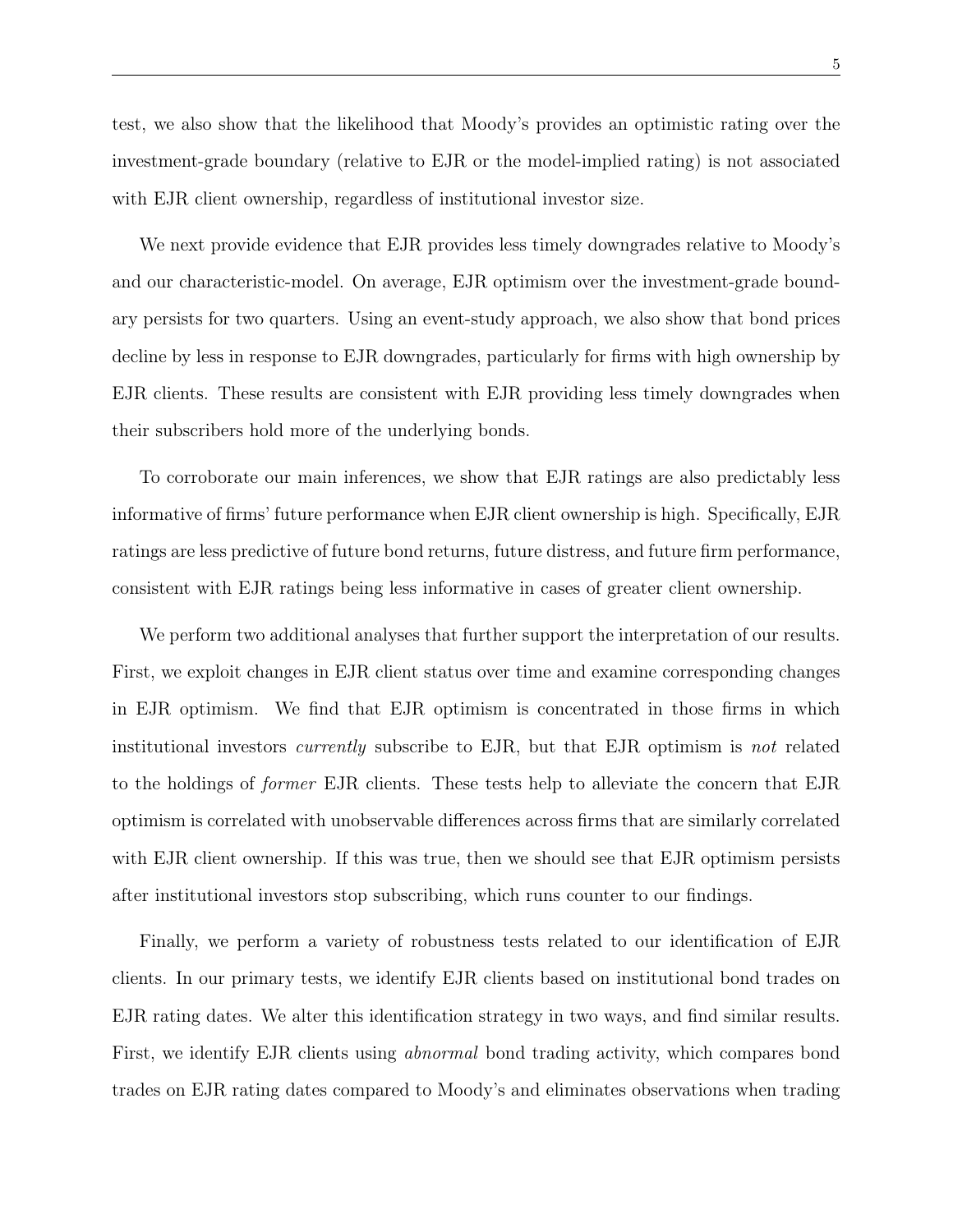around Moody's rating dates is higher relative to EJR. The results are similar. Second, we identify EJR clients using stock trading behavior in Ancerno Ltd. Our results are similar.

Our paper contributes to several streams of literature about the economics and functioning of the credit rating industry. Our study is the first to provide large sample evidence that subscriber-paid rating agencies' actions are consistent with catering to their institutional clients to maximize subscriber revenues. In doing so, we extend evidence from an experimental setting in [Tang et al.](#page-27-3) [\(2020\)](#page-27-3) of conflicts of interest among subscriber-paid rating agencies. Further, our study provides evidence on where this conflict of interest is more likely to manifest (e.g., over the investment-grade boundary) and the magnitude of the effects on ratings quality.

Our paper also extends research examining conflicts of interest in the credit rating industry. Prior studies have focused almost exclusively on the effects of the issuer-pay model. Both [Jiang et al.](#page-26-0) [\(2012\)](#page-26-0) and [Bonsall](#page-25-8) [\(2014\)](#page-25-8) provide evidence that adoption of the issuer-pay model in the 1970s led to more favorable ratings. Other studies have examined issuer-pay conflicts of interest by showing evidence of rating optimism for firms with rating-based performance pricing provisions [\(Kraft,](#page-26-4) [2015\)](#page-26-4), in ABS markets for large issuers [\(He et al.,](#page-26-1) [2012\)](#page-26-1), when there is more securitization business [\(Efing and Hau,](#page-26-3) [2015\)](#page-26-3), for firms paying for more non-rating services [\(Baghai and Becker,](#page-25-0) [2018\)](#page-25-0), and in municipal debt markets [\(Beatty et al.,](#page-25-1) [2019\)](#page-25-1). Our study highlights a novel form of conflicts of interest within the subscriber-pay revenue model driven by pressure among subscribers to hold more highly rated bonds.

This study also relates to the literature examining the attributes of subscriber-paid credit rating agencies. [Beaver et al.](#page-25-7) [\(2006\)](#page-25-7) shows that on average EJR provides more timely ratings than Moody's and attributes the differences mainly to the use of Moody's ratings in debt contracting. [Xia](#page-27-4) [\(2014\)](#page-27-4) finds that EJR's initiation of rating coverage leads to improvements in the accuracy of Standard & Poor's ratings. [Bruno et al.](#page-25-6) [\(2016\)](#page-25-6) finds that the overall timeliness findings from [Beaver et al.](#page-25-7) [\(2006\)](#page-25-7) appear to persist even after EJR's registration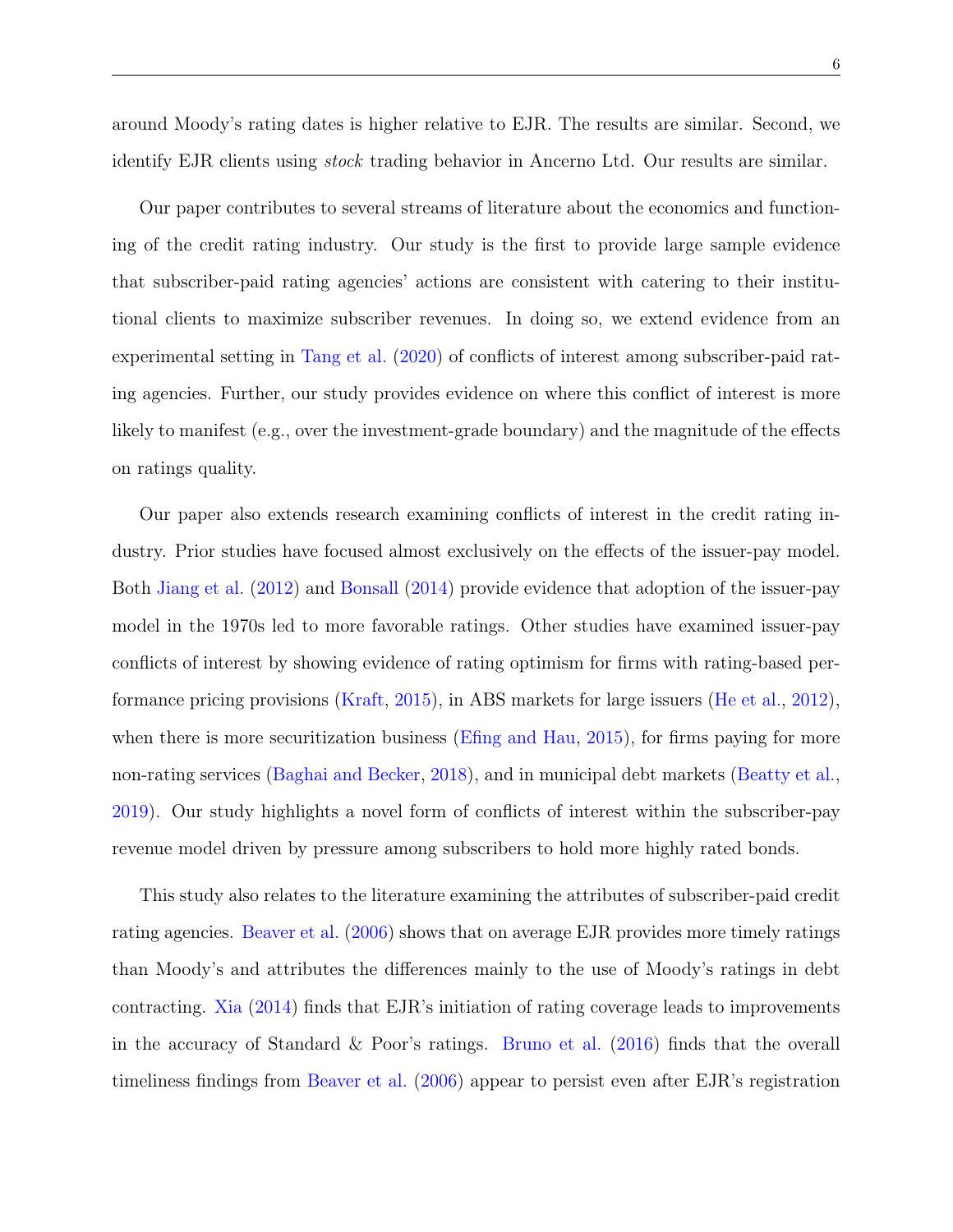as a NRSRO, suggesting that those differences are more of a consequence of compensation structure than contracting or regulatory incentives. We add to this prior work by directly examining subscriber-paid rating agencies in the context of their conflicts of interest.

Additionally, [Strobl and Xia](#page-27-5) [\(2012\)](#page-27-5), [Cornaggia and Cornaggia](#page-26-5) [\(2013\)](#page-26-5), and [Bonsall et al.](#page-25-9) [\(2017\)](#page-25-9) examine the accuracy of subscriber-paid rating agencies relative to subscriber-paid rating agencies. These studies document that, on average, the subscriber-pay model yields more accurate and more timely ratings. Our findings demonstrate that the accuracy and timeliness of EJR ratings are predictably weak in settings where the firm is held by a large number of EJR subscribers and the firm is close to the investment-grade boundary.

Overall, our study has important implications for the ongoing regulatory debate regarding the compensation structure of credit ratings and the effects on ratings quality. Our findings imply that changing the compensation structure of credit ratings to an subscriber-pay model will not necessarily eliminate conflicts of interest and result in higher quality ratings. Instead, changing the fee structure will amplify different conflicts of interest. The SEC has continued to emphasize the need for evidence on conflicts of interest within revenue models beyond the issuer-pay model (GAO, 2010; SEC, 2011; GAO, 2012; SEC, 2012; SEC, 2020). Our findings provide empirical evidence that the subscriber-pay model is susceptible to catering to subscribers' rating preferences. Our findings, therefore, have implications for the viability of the subscriber-pay model and suggest that monitoring such conflicts of interest among existing subscriber-paid rating agencies may be important going forward.

#### 2. Background

Egan-Jones Rating Company (EJR) was founded in 1995 by Sean Egan and Bruce Jones. In contrast to the 'Big 3' issuer-paid rating agencies (e.g., S&P, Moody's, and Fitch) EJR is compensated for its ratings by subscribers. Subscribers pay an annual subscription fee to access current and historical ratings, and these ratings are only available to subscribers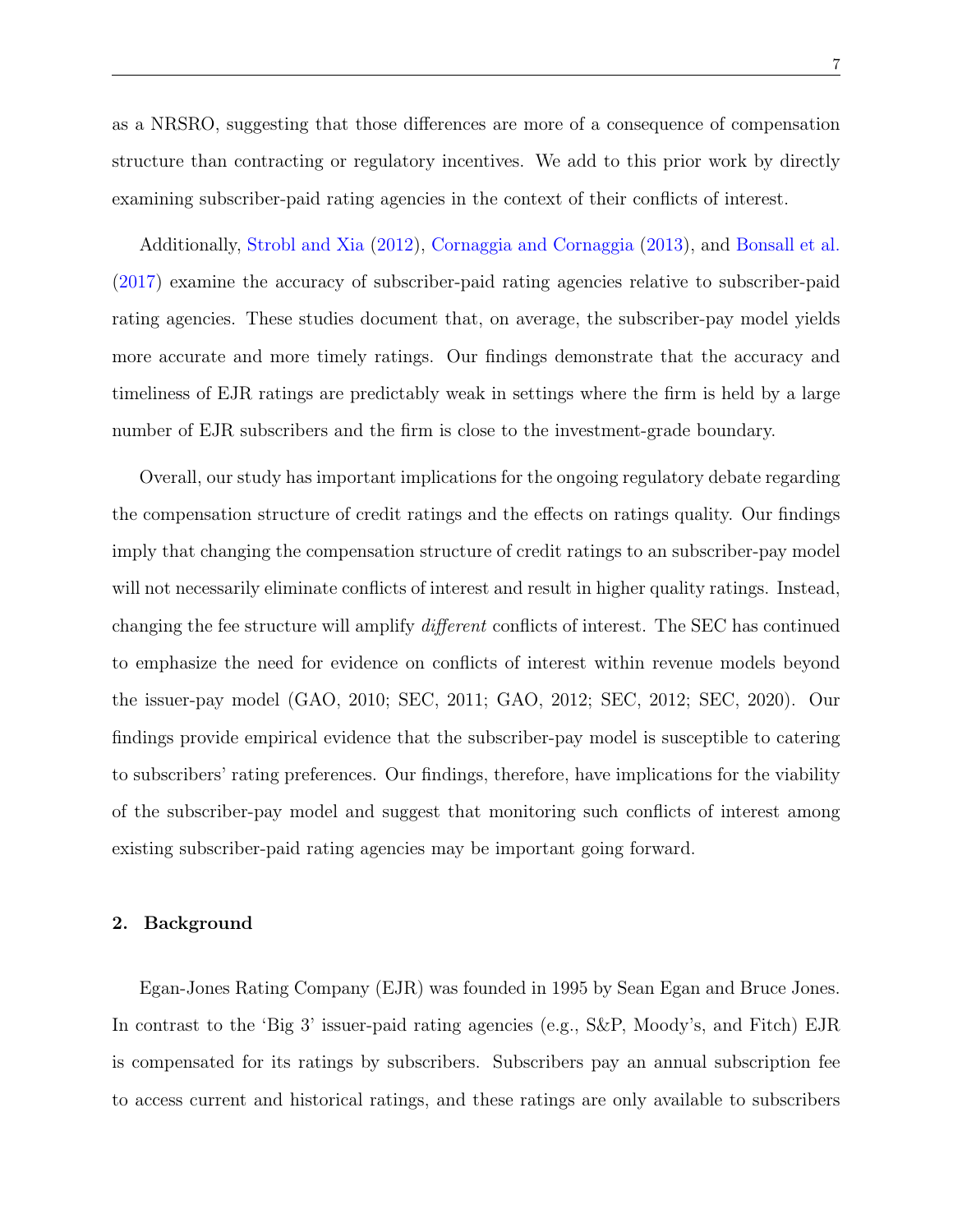in real time [\(Xia,](#page-27-4) [2014;](#page-27-4) [Bruno et al.,](#page-25-6) [2016\)](#page-25-6).<sup>6</sup> EJR's clientele includes "both regulated and non-regulated institutional investors, hedge funds, pension funds, banks, and fiduciaries but has never included retail investors" [\(Bruno et al.,](#page-25-6) [2016,](#page-25-6) p.1579). In 2002, EJR established a proxy research service for voting recommendations to institutional clients.

EJR covers a broad range of asset classes. Compared to Moody's and S&P that rate approximately 95 percent of all corporate bonds [\(Bongaerts et al.,](#page-25-3) [2012\)](#page-25-3), EJR covers approximately 60 percent of all firms covered by S&P [\(Xia,](#page-27-4) [2014\)](#page-27-4) as of 2011, including a wide range of firms and industries. In terms of total assets, EJR covers 80 percent of all firm assets in a given industry, relative to S&P [\(Xia,](#page-27-4) [2014\)](#page-27-4).

Subscriber-paid rating agencies, particularly EJR, rose to prominence as traditional issuer-paid rating agencies (e.g., S&P, Moody's, and Fitch) were criticized in the years following their perceived failure to predict the bankruptcies of Enron and WorldCom in the early 2000s, and once again during the recent financial crisis related to their ratings of structured financial products. These perceived failures of the issuer-pay model led to calls for credit rating reform. Numerous academics, journalists, and practitioners have suggested that credit rating reform should include some form of adoption of the subscriber-pay model, arguing that the model leads to greater independence of the rating agency. For instance, Coffee (2008) suggests that the subscriber-pay model is one "that issuers and underwriters may fear (because such a more independent rating agency may be more critical of issuers)." Laing (2007) also suggests that part of the fix for the credit rating system is that "[a]gencies must be encouraged to make their money from investor subscriptions rather than fees from issuers, to ensure more impartial ratings." Egan (2002, 2008) echoes this by suggesting that the Nationally Recognized Statistical Rating Organization (NRSRO) designation be tied to a requirement that a credit rating agency derive a certain level of revenue from investors.

 ${}^{6}$ EJR charges a variable subscription fee that ranges from \$12,750 to \$150,000 per year, depending on client size [\(Xia,](#page-27-4) [2014;](#page-27-4) [Bruno et al.,](#page-25-6) [2016\)](#page-25-6).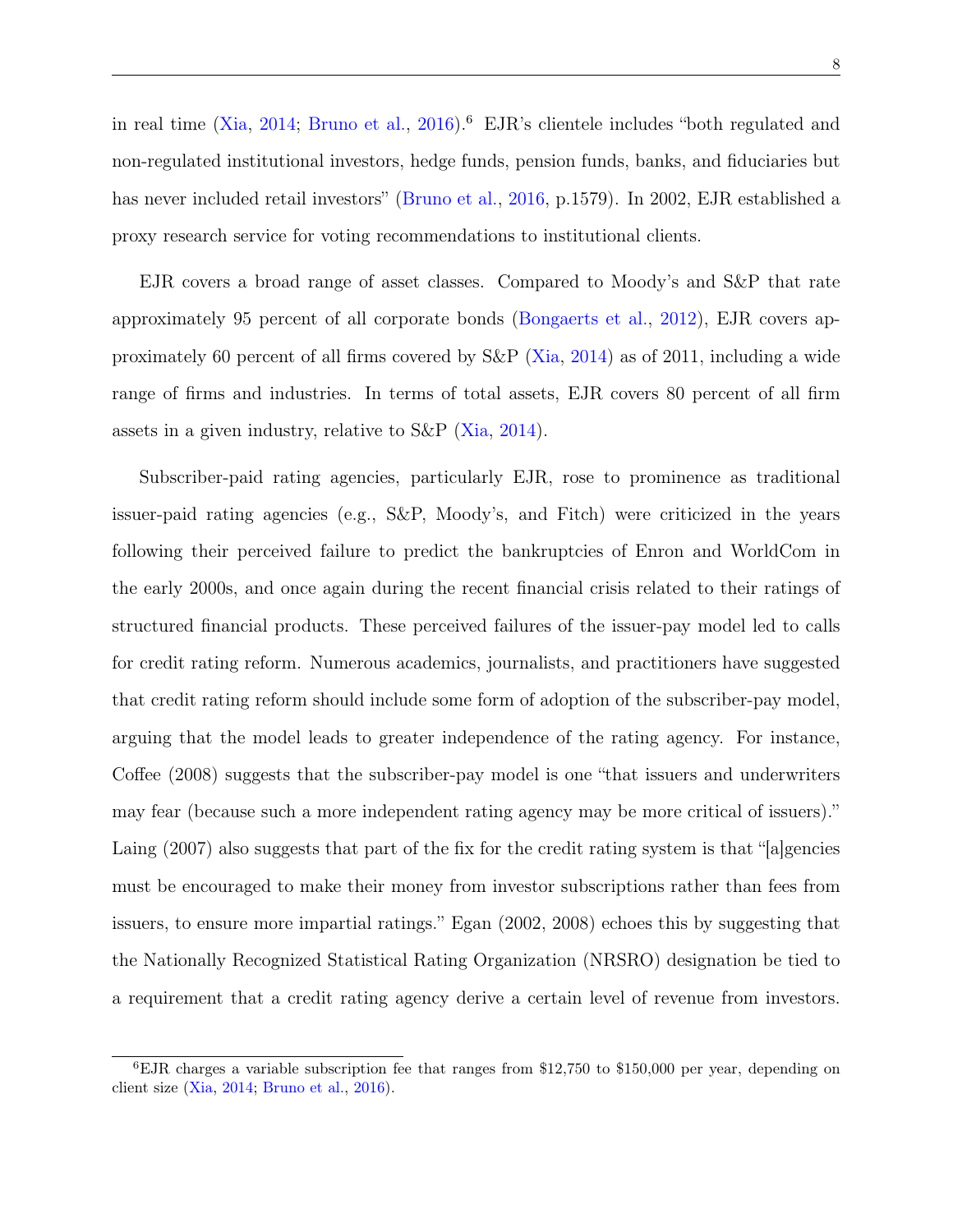Ultimately, these calls for reform culminated in EJR receiving NRSRO status in 2007.

Consistent with the claims from proponents of the subscriber-pay model, prior research finds that EJR provides more timely and more accurate ratings relative to traditional issuerpaid ratings [\(Beaver et al.,](#page-25-7) [2006;](#page-25-7) [Xia,](#page-27-4) [2014;](#page-27-4) [Bruno et al.,](#page-25-6) [2016\)](#page-25-6).<sup>7</sup> Additionally, EJR provides more frequent ratings changes relative to traditional issuer-paid rating agencies [\(Beaver et al.,](#page-25-7) [2006;](#page-25-7) [Bruno et al.,](#page-25-6) [2016\)](#page-25-6).<sup>8</sup>

What remains unclear is whether subscriber-paid rating agencies, such as EJR, are affected by conflicts of interest that are inherent to the subscriber-pay model. The SEC has continued to highlight this concern and emphasized the need for evidence on conflicts of interest within this alternative ratings revenue model (SEC, 2011; SEC, 2012; SEC, 2020). In 2013, the SEC sanctioned EJR for falsely declaring that rating analysts were unaware of their clients' holdings. In its report, the SEC asserted that there was evidence that EJR's ratings analysts were aware of their clients' holdings in several instances, including the founder and primary analyst, Sean Egan. Despite this sanction, it is unknown whether the knowledge of client holdings materially affected EJR ratings or not.

Despite the SEC's sanction, there is no archival evidence to demonstrate whether EJR, or other subscriber-paid rating agencies, indeed provide biased ratings for their subscribers' holdings—a circumstance noted in [SEC](#page-27-1)  $(2012)^9$  $(2012)^9$ . Subscriber-paid rating agencies, including EJR, do not publish their list of institutional clients. Consequently, archival studies have been unable to examine whether subscriber-paid rating agencies suffer from conflicts of interest because it is challenging to identify subscribers. We contribute to the literature by empirically identifying plausible EJR subscribers and using this identification to test whether

<sup>7</sup>[Cornaggia and Cornaggia](#page-26-5) [\(2013\)](#page-26-5) report similar results comparing Rapid Ratings (a subscriber-paid ratings service) to Moody's.

<sup>8</sup>[Bruno et al.](#page-25-6) [\(2016\)](#page-25-6) show that the properties of EJR's ratings changes and ratings levels (relative to Moody's) are similar both pre and post NRSRO status in 2007.

 $9$ The only related evidence is from [Tang et al.](#page-27-3) [\(2020\)](#page-27-3) using an experimental design with Master of Accounting students that approximates the subscriber-pay model. The study finds evidence that the subscriber-paid rating agency is likely to assign credit ratings that are biased in favor of its clients' positions.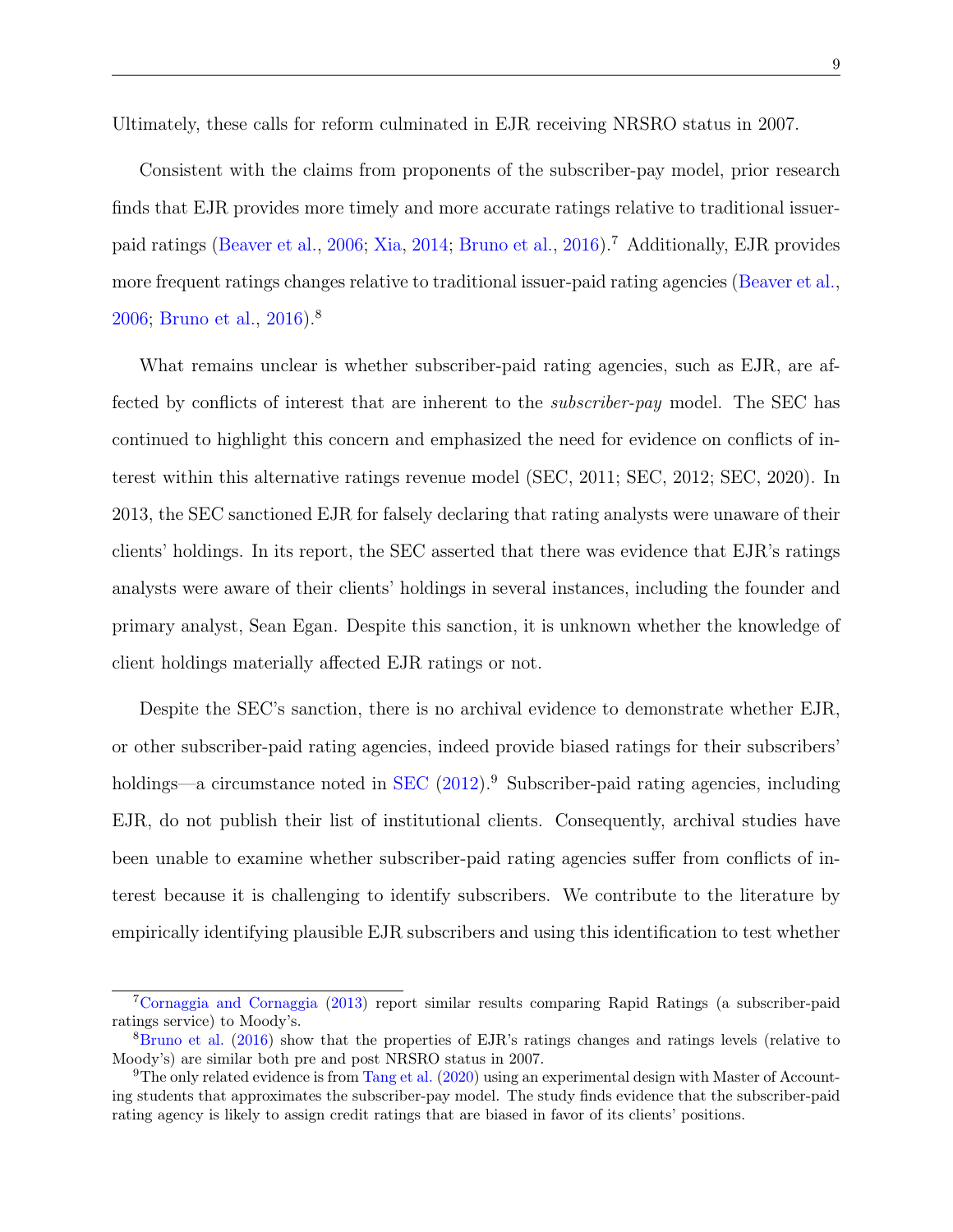the properties of its ratings vary with the concentration of its subscribers' holdings.

# 3. Data and Sample Selection

# 3.1. Identifying EJR Clients

We obtain EJR credit ratings data directly from EJR and from the historical ratings made available on its website and aggregated by Data.world.<sup>10</sup> Our sample includes EJR ratings from July 14, 1999 through December 29, 2017.

We empirically identify the institutions that subscribe to EJR by observing those institutions that trade on EJR rating days using data from Ancerno Ltd. Ancerno is a dataset that tracks the institutional trading activity of a large number of institutional investors. Specifically, Ancerno provides detailed equity trade data from 1997 to 2010 and bond trade data from 2004 to 2010.<sup>11,12</sup> Prior studies demonstrate that the institutions in the Ancerno database are on average larger than other 13F institutions, but similar with respect to their stock holdings, return characteristics, and trading behavior (e.g., [Puckett and Yan,](#page-27-6) [2011;](#page-27-6) [Anand et al.,](#page-25-10) [2012;](#page-25-10) [Hu et al.,](#page-26-9) [2018;](#page-26-9) [Bhattacharya et al.,](#page-25-11) [2019\)](#page-25-11). Although we cannot observe all trades by all institutions on EJR rating days, we can cleanly identify the trading activity of those institutions covered in the Ancerno database.

Using data on institutional trades from Ancerno Ltd., we define EJR subscribers as the institutions that execute at least one bond trade on the same day that EJR releases a credit rating change for the same firm.<sup>13</sup> Specifically, we identify the institutions that trade on EJR

 $10$ Data.world is a free, open-source website that scrapes public information sources, aggregates the data, and makes this information available in machine-readable form. For further information, please see [https://www.law.ox.ac.uk/business-law-blog/blog/2018/03/making-credit-ratings-data-publicly-available.](https://www.law.ox.ac.uk/business-law-blog/blog/2018/03/making-credit-ratings-data-publicly-available)

<sup>&</sup>lt;sup>11</sup>For a review of the Ancerno Ltd. data, please see [Hu et al.](#page-26-9)  $(2018)$ .

<sup>12</sup>We end our sample period in 2010 because Ancerno masks the names of the institutions executing trades after December 2010.

<sup>&</sup>lt;sup>13</sup>We find similar results when we identify EJR subscribers using "abnormal" bond trading activity and equity trading activity, which we discuss further in Section 5.1 below.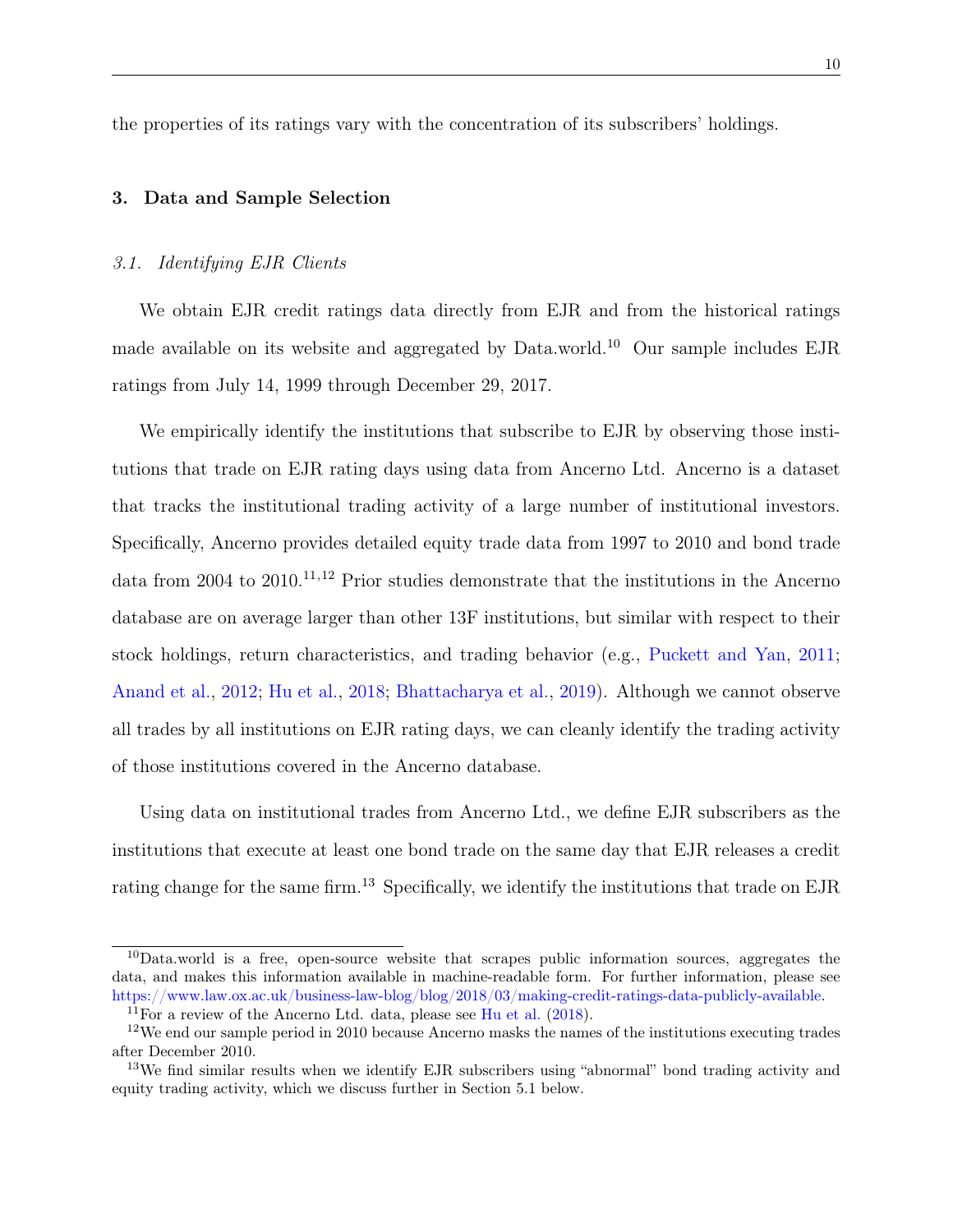rating announcements using the manager code name, which aggregates the trading activity of individual funds within one fund family. For each institutional investor, we identify EJR clients using the first quarter of EJR subscription and the last quarter of EJR subscription in the sample period. The benefit of performing the analysis on EJR rating days is that only subscribers have access to real-time dissemination of EJR rating changes (e.g., [Bruno](#page-25-6) [et al.,](#page-25-6) [2016\)](#page-25-6). Therefore, our empirical identification relies on the assumption that only those institutions that subscribe to EJR will trade in response to the rating change.

## 3.2. Identifying EJR Client Holdings

After identifying EJR subscribers in each quarter, we obtain the historical bond holdings of each institution on a quarterly basis from Thomson Reuters eMaxx. We merge the list of institutions in Ancerno to eMaxx by fund manager name and retain firms rated by both EJR and Moody's. We obtain a final sample of 10,716 firm-quarters from 2004 to 2010. Appendix B details the sample selection process in further detail.

Our main hypothesis is that EJR has greater incentives to provide optimistic ratings when more EJR clients are invested in the firm's bonds. To capture this variation in EJR's incentives, we create the variable,  $# EJR$  Clients, which is equal to the number of EJR clients invested in the firm's corporate bonds, scaled by the total number of EJR clients. Thus,  $# EJR$  Clients captures variation in the relative importance of a given firm to EJR's total client base. Our prediction is that higher values of  $# EJR$  Clients are positively correlated with EJR's incentives to cater their ratings, and therefore positively associated with EJR rating optimism.

#### 3.3. EJR Optimism

We estimate EJR optimism by comparing the EJR rating to two different benchmarks: (1) the concurrent Moody's rating, and (2) the model-implied rating following [Baghai et al.](#page-25-5)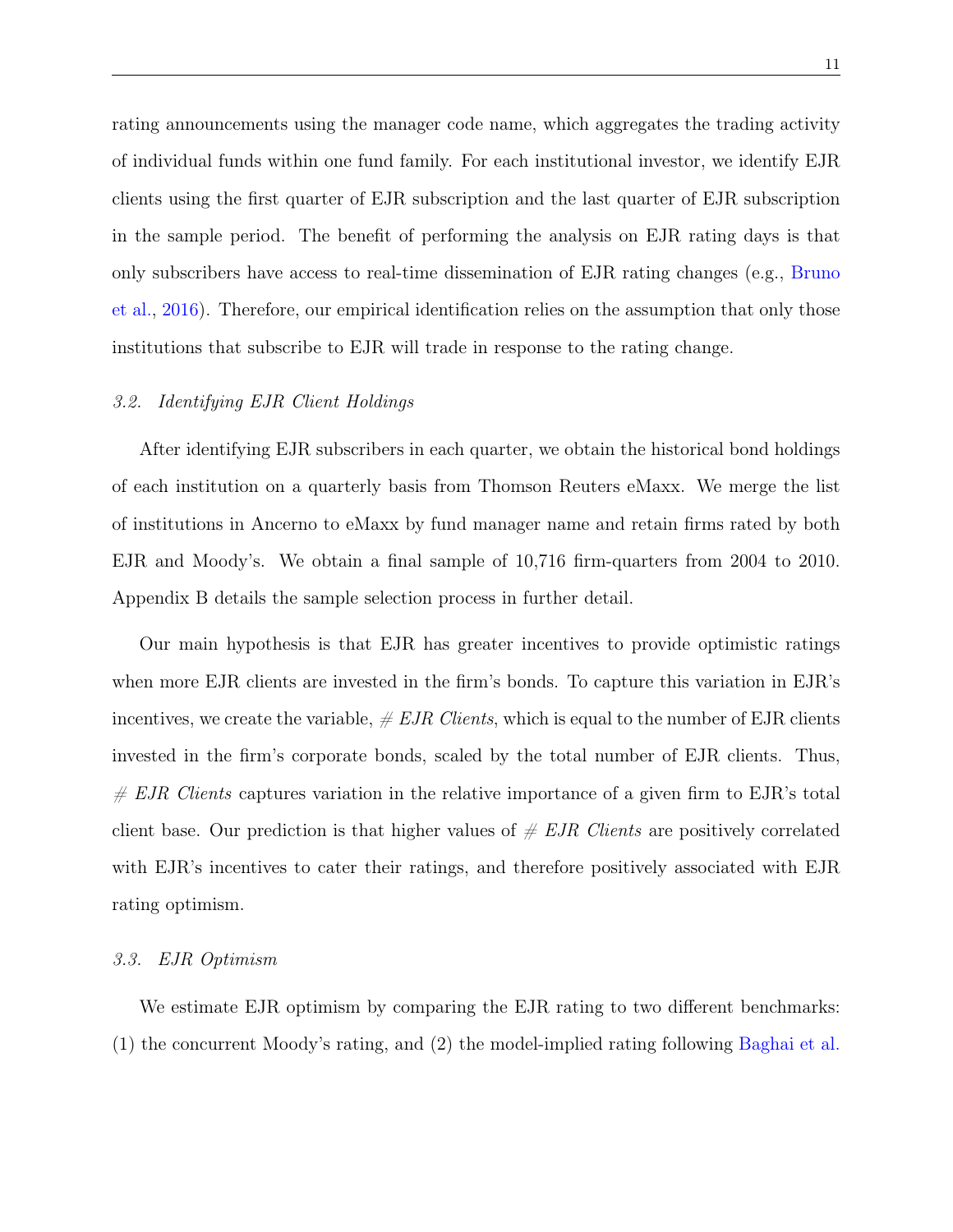$(2014).<sup>14</sup>$  $(2014).<sup>14</sup>$  By comparing the EJR rating to a benchmark rating for the same firm in the same quarter, our measure of optimism is a relative measure. Using a benchmark rating from the same firm-quarter helps to alleviate the concern that economic differences across firms drive our results. For example, differences in the economic characteristics of firms with high versus low EJR client holdings are likely to drive differences in ratings levels. Consequently, without a benchmark rating, it is difficult to disentangle ratings bias from more favorable ratings justified by economic fundamentals. By comparing the EJR rating to a benchmark rating for the same firm in the same quarter, we can control for changes in the economic characteristics of each firm over time. Consequently, our measure of ratings bias (or optimism) is largely free of confounding effects from changes in credit risk, industry trends, or macroeconomic conditions.

### 3.4. Other Data Sources

We obtain Moody's ratings from Mergent FISD. Following [Bruno et al.](#page-25-6) [\(2016\)](#page-25-6), we compare the Moody's ratings on the senior unsecured bonds to the firm-level ratings from Egan-Jones within the same firm-quarter. We obtain bond issue characteristics from Mergent FISD. To estimate the model-implied rating (and control variables), we obtain accounting information from Compustat and stock return data from CRSP. We winsorize continuous control variables at the top and bottom one percent sample values. For the additional analyses that incorporate bond returns, we obtain daily bond data from TRACE Enhanced and monthly bond data from WRDS Bond Returns.<sup>15</sup>

<sup>&</sup>lt;sup>14</sup>Prior literature documents that Moody's is a good substitute for other issuer-paid rating agencies [\(Beaver](#page-25-7) [et al.,](#page-25-7) [2006;](#page-25-7) [Cornaggia and Cornaggia,](#page-26-5) [2013;](#page-26-5) [Bruno et al.,](#page-25-6) [2016\)](#page-25-6).

<sup>&</sup>lt;sup>15</sup>We clean the data in TRACE Enhanced following the algorithm proposed by [Dick-Nielsen](#page-26-10) [\(2014\)](#page-26-10). This algorithm deletes errors and duplicate agency transactions that are likely to bias common measures of liquidity [\(Dick-Nielsen,](#page-26-11) [2009;](#page-26-11) [Asquith et al.,](#page-25-12) [2013;](#page-25-12) [Lewis and Schwert,](#page-26-12) [2018\)](#page-26-12).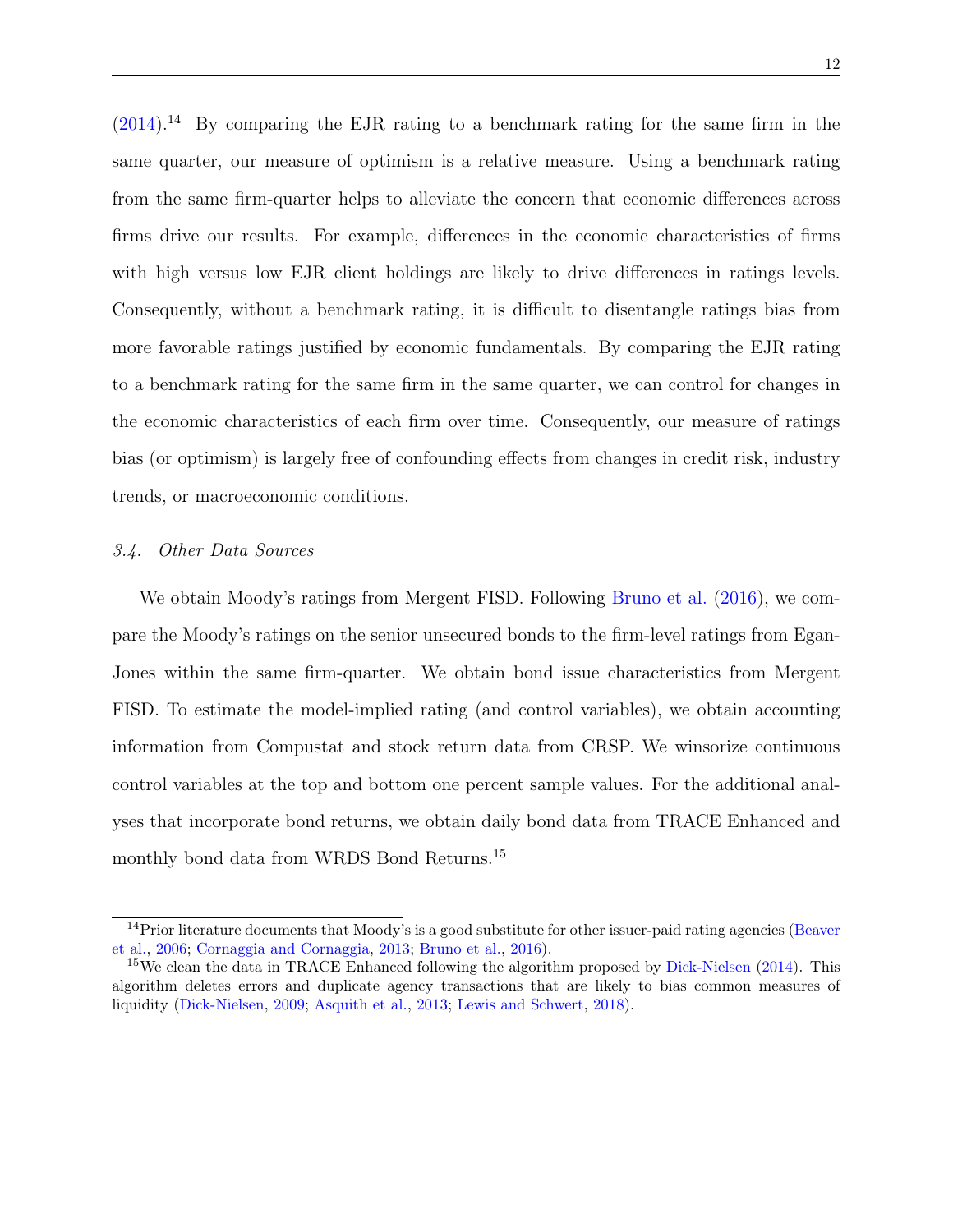# 3.5. Descriptive Statistics

Table 1 describes the main sample of 10,716 firm-quarters from 2004 to 2010. The mean of  $\# EJR$  Clients is 0.153, indicating that 15% of all EJR clients are invested in a given firm, on average. EJR Optimistic is an indicator variable equal to 1 if the EJR rating is just above the investment-grade cutoff and the concurrent benchmark rating is below investment-grade, and 0 otherwise. In Table 1, EJR Optimistic is defined using the concurrent Moody's rating as the benchmark. In 6.6 percent of the observations, EJR provides an optimistic rating relative to Moody's over the investment-grade cutoff.

#### 4. Main Results

#### 4.1. EJR Optimism

# 4.1.1. EJR Optimism in the Ratings Distribution

Our first hypothesis is that EJR provides more optimistic ratings for those firms with greater EJR client ownership, and this relationship is pronounced over the investment-grade boundary. Our hypothesis is that higher ratings allow subscribers to comply with internal and regulatory ratings-based restrictions. The most prominent ratings-based restriction faced by institutional investors is the mandate to invest only in assets that are investment-grade.<sup>16</sup> Consequently, the pressure to provide an optimistic rating is likely heightened over the investment-grade boundary.

We begin by examining whether Egan-Jones (EJR) provides higher ratings relative to Moody's when more EJR clients are invested in the firm's bonds: (i) around the investmentgrade boundary, and (ii) throughout the rest of the ratings distribution. Using the sample of 10,716 firm-quarter observations described in Table 1, we test our hypothesis using the

<sup>&</sup>lt;sup>16</sup>See, for example, [Cantor et al.](#page-25-2) [\(2007\)](#page-25-2), [Kisgen and Strahan](#page-26-13) [\(2010\)](#page-26-13), [Bongaerts et al.](#page-25-3) [\(2012\)](#page-25-3), [Cornaggia](#page-26-5) [and Cornaggia](#page-26-5) [\(2013\)](#page-26-5), [Chen et al.](#page-26-6) [\(2014\)](#page-26-6), and [Bruno et al.](#page-25-6) [\(2016\)](#page-25-6).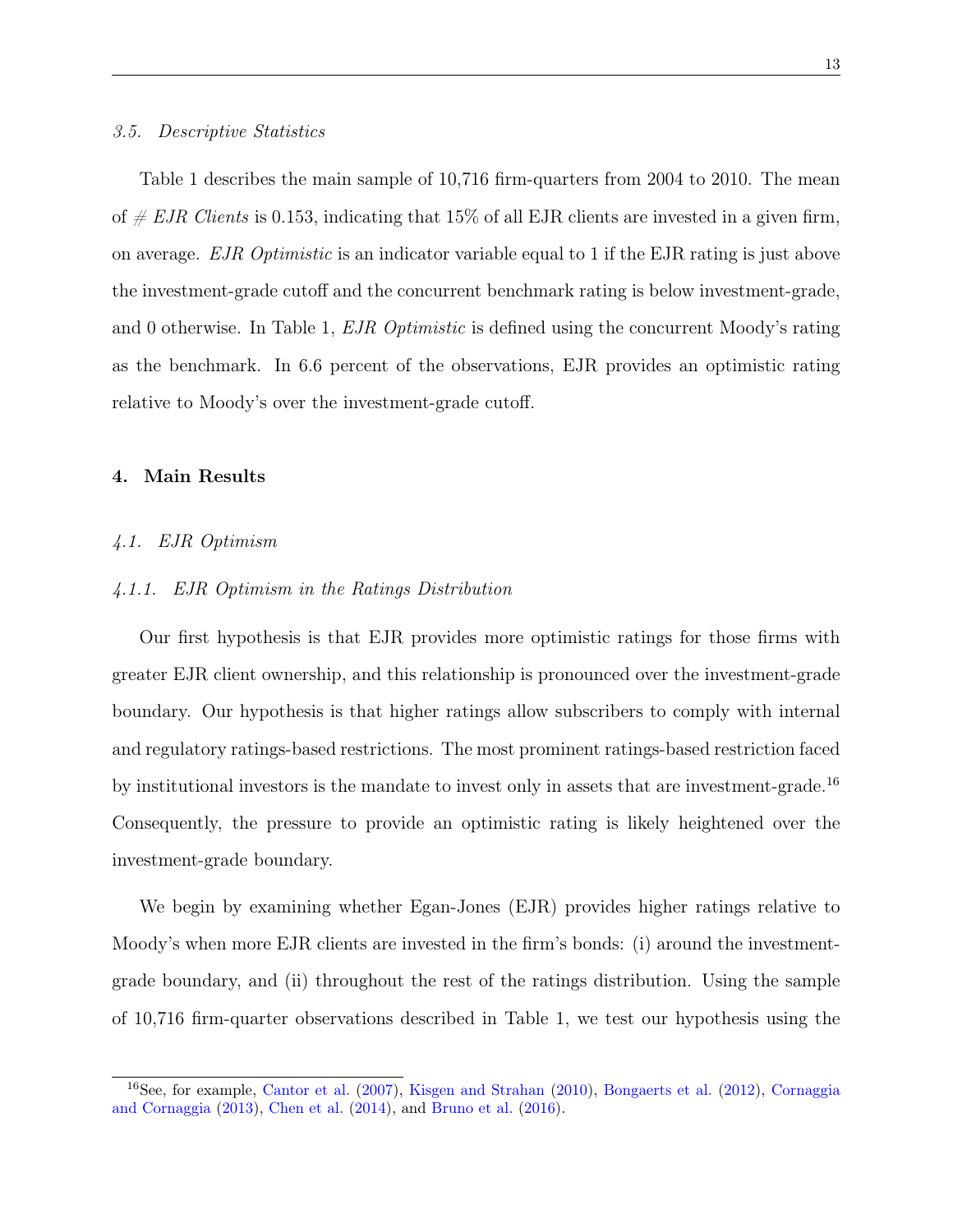linear model specified in Eqn. [\(1\)](#page-14-0) below:

<span id="page-14-0"></span>
$$
EJR > Moody's_{iq+1} = \beta_0 + \beta_1 \# \ EJR \ Clients_{iq} + \beta'_k X_k + \alpha_i + \theta_q + \varepsilon_{iq}. \tag{1}
$$

The dependent variable,  $EJR > Moody's$ , is an indicator variable equal to one if the EJR rating is higher than the Moody's rating in the same firm-quarter, and zero otherwise. The independent variable of interest,  $# EJR$  Clients, is the number of EJR clients invested in the firm's bonds, scaled by the total number of EJR clients in that quarter. Eqn. [\(1\)](#page-14-0) includes control variables following [Kedia et al.](#page-26-2)  $(2014)$ , in addition to both firm  $(\alpha_i)$  and year-quarter  $(\theta_q)$  fixed effects.

Notably, in Eqn. [\(1\)](#page-14-0),  $EJR > Moody's$  is estimated in quarter q+1, while  $\# EJR$  Clients is estimated in quarter q. We estimate the likelihood that EJR provides an optimistic rating in the subsequent quarter  $(q + 1)$  based on the number of EJR clients invested in firm as of the end of quarter  $q$ . In doing so, our analysis tests whether we can predict EJR optimism in the future based on current client holdings. If EJR provides optimistic ratings when more of their clients are invested in the firm's bonds, then  $\beta_1$  will be positive.

Table 2 presents the results. In column (1), we estimate the likelihood that EJR provides a higher rating relative to Moody's around the investment-grade cutoff. Specifically,  $EJR >$ Moody's is an indicator variable equal to one if the EJR rating is just abov the investmentgrade cutoff, and the concurrent Moody's rating is below the investment-grade cutoff, and zero otherwise. Consistent with our prediction, the coefficient on  $#$  EJR Clients is positive and significant (coef.  $= 0.052$ , s.e.  $= 0.015$ ). EJR is more likely to provide a higher rating relative to Moody's when a greater number of EJR clients are invested in the firm's bonds, specifically over the investment-grade boundary.

In column  $(2)$ , we estimate the same regression around other ratings cutoffs excluding the investment-grade boundary. The coefficient on  $\# EJR$  Clients is positive but not significant. We conclude from this analysis that EJR is significantly more likely to cater to their subscribers' demands when the firm is close to the investment-grade boundary. Otherwise,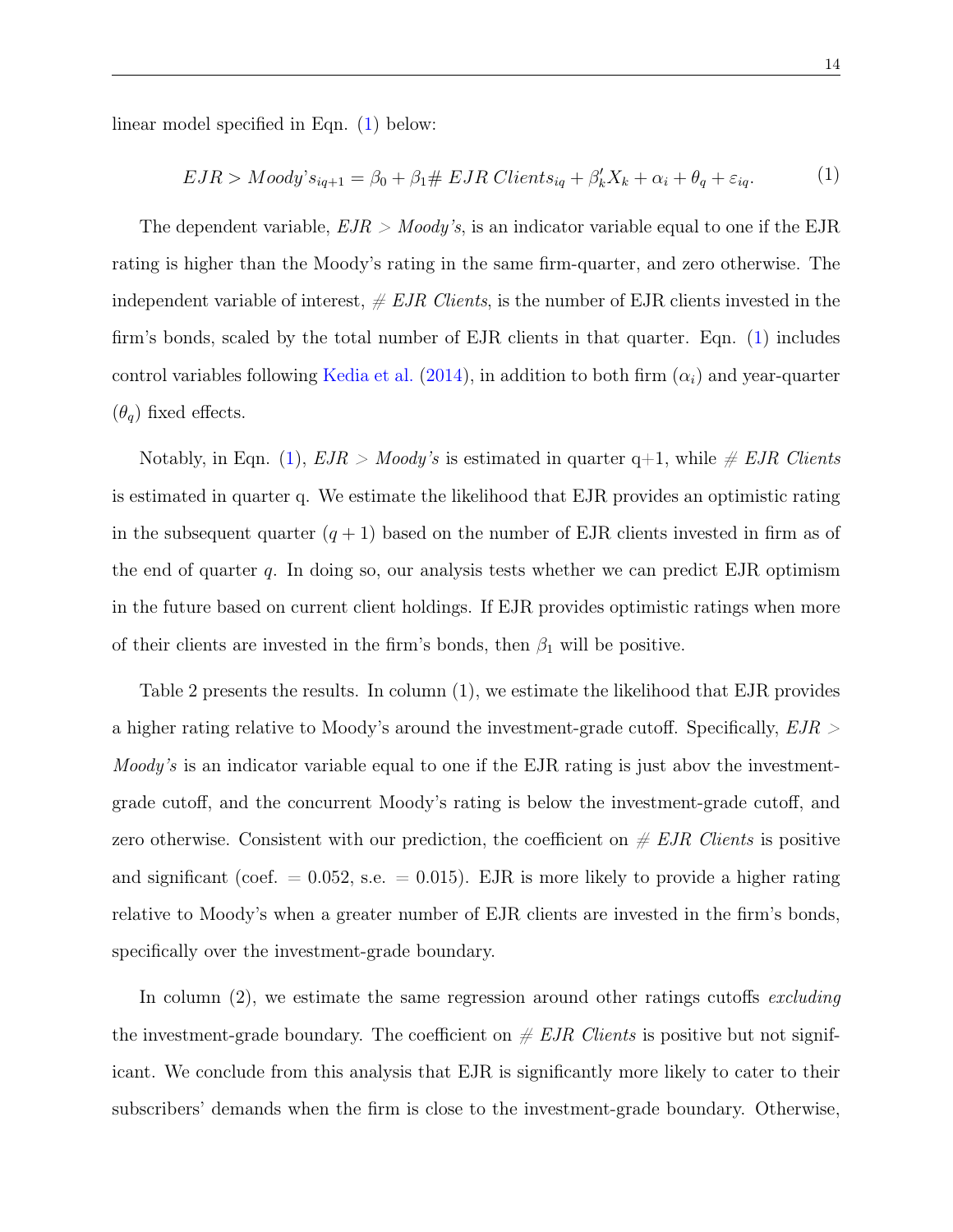we fail to find significant evidence of ratings catering in other areas of the ratings distribution. Consequently, the remainder of our analyses concentrate exclusively on the likelihood of providing optimistic ratings over the investment-grade cutoff.

# 4.1.2. EJR Optimism Relative to Moody's

Next, we explore the likelihood that EJR provides an optimistic rating over the investmentgrade boundary based on the number and size of EJR clients invested in the firm's bonds. We report our results in Table 3 and first define EJR optimism relative to the concurrent Moody's rating. The dependent variable, *EJR Optimistic*, is an indicator variable equal to one if the EJR rating is just above the investment-grade cutoff and the concurrent Moody's rating is below the investment-grade cutoff, and zero otherwise. Column (1) of Table 3 replicates the result in column (1) of Table 2. Consistent with our prediction, EJR is more likely to provide an optimistic rating over the investment-grade boundary (relative to Moody's) when more EJR clients are invested in the firm's bonds. In terms of economic magnitude, a standard deviation increase in  $\#$  EJR Clients is associated with an increase in the likelihood of EJR optimism by 1.1 percentage points. Given that the unconditional mean of EJR *Optimistic* is 6.6 percent, a one standard deviation increase in  $\#$  *EJR Clients* represents a 16.7 percent increase in EJR Optimistic relative to the unconditional mean.

In column (2), we test whether our findings vary by client size. EJR charges a variable subscription fee that is increasing in client size [\(Xia,](#page-27-4) [2014;](#page-27-4) [Bruno et al.,](#page-25-6) [2016\)](#page-25-6). Consequently, we expect the likelihood of EJR optimism to increase when the EJR clients invested in the firm are larger. To test this prediction, we sort EJR clients into size terciles (large, medium, small) based on the total bond holdings of each client in a given quarter. Consistent with our prediction, EJR is more likely to provide an optimistic rating over the investment-grade boundary when the clients invested in the firm are larger. In column (2), the coefficient on  $#$ EJR Clients is positive and significant for the two largest size terciles, but not significant for the smallest size tercile. These results support the intuition that optimism is correlated with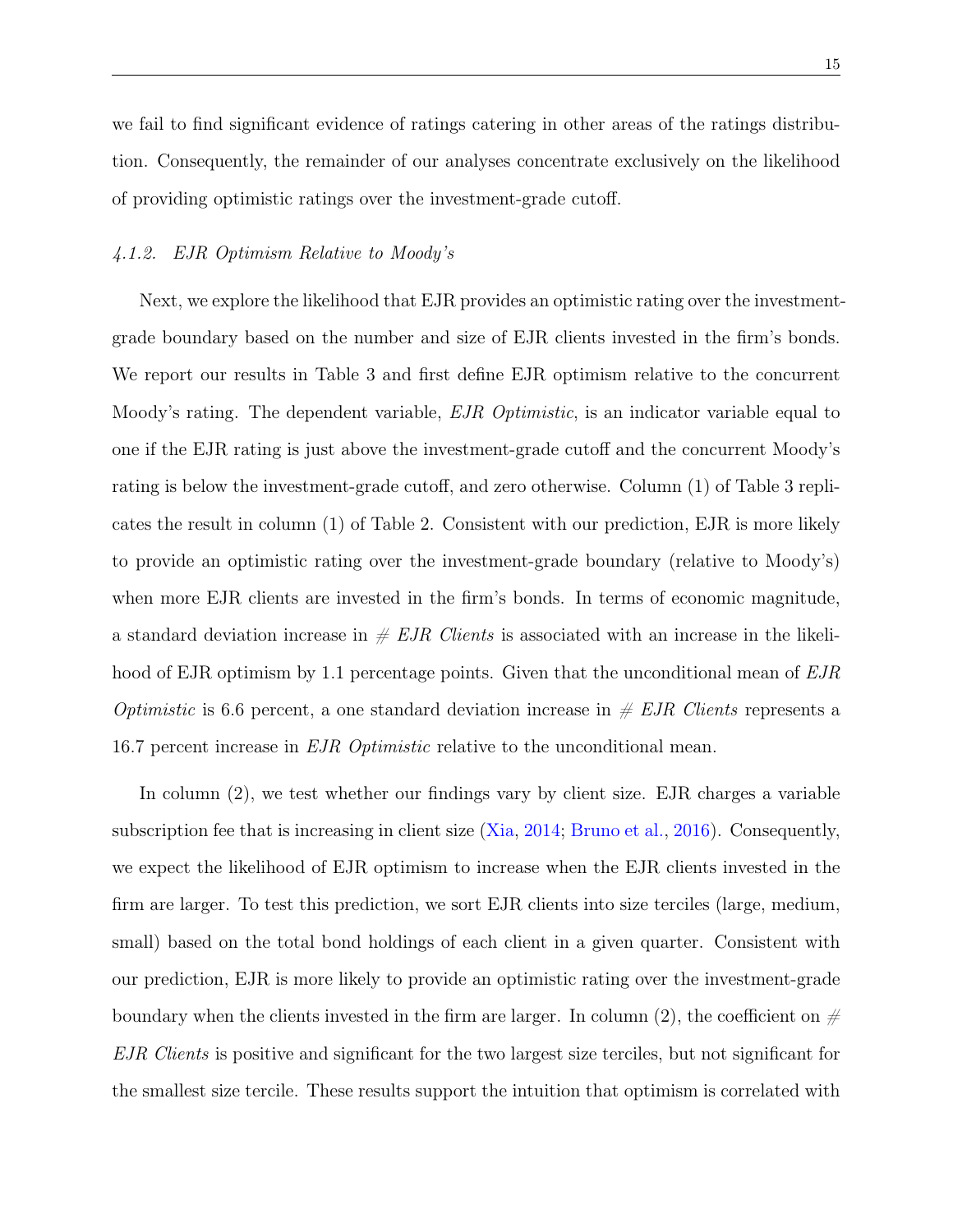the magnitude of the potential benefit, as EJR is more likely to provide optimistic ratings for those clients that pay higher fees.

We perform two falsification tests in columns (3) and (4) of Table 3. In these two columns, we estimate the likelihood that *Moody's* provides an investment-grade rating while EJR provides a below investment-grade rating in the concurrent quarter (Moody's Optimistic). In column (3), the number of EJR clients invested in the firm is not significantly related to the likelihood that Moody's provides an optimistic rating (relative to EJR). Similarly, Moody's optimism is not correlated with EJR client size in column (4). In summary, while EJR client holdings (particularly those of larger clients) predict EJR optimism, there is no evidence that these client holdings are associated with Moody's optimism. These results help to alleviate the concern that our findings are driven by an association between EJR client holdings and the potential for ratings disagreement. In contrast, our results are consistent with differences between the subscriber-pay model and the issuer-pay model and the corresponding differences in the incentives to cater credit ratings.

# 4.1.3. EJR Optimism Relative to Model-Implied Rating

Our second set of results defines EJR optimism relative to a ratings model. Specifically, we compare the EJR rating to the model-implied rating in the same firm-quarter using the credit rating prediction model from [Baghai et al.](#page-25-5) [\(2014\)](#page-25-5). Correspondingly, we now define EJR Optimistic as an indicator variable equal to one if the EJR rating is just above the investment-grade cutoff and the concurrent model-implied rating is below the investmentgrade cutoff, and zero otherwise.

Table 4 reports results using this model-based rating benchmark that are similar to those discussed previously that used a Moody's rating as the benchmark. In column (1) of Table 4, EJR is more likely to provide an optimistic rating (relative to the model-implied rating) over the investment-grade boundary when more EJR clients are invested in the firm's bonds (coef.  $= 0.075$ , s.e.  $= 0.013$ ). A standard deviation increase in  $\# EJR$  Clients is associated with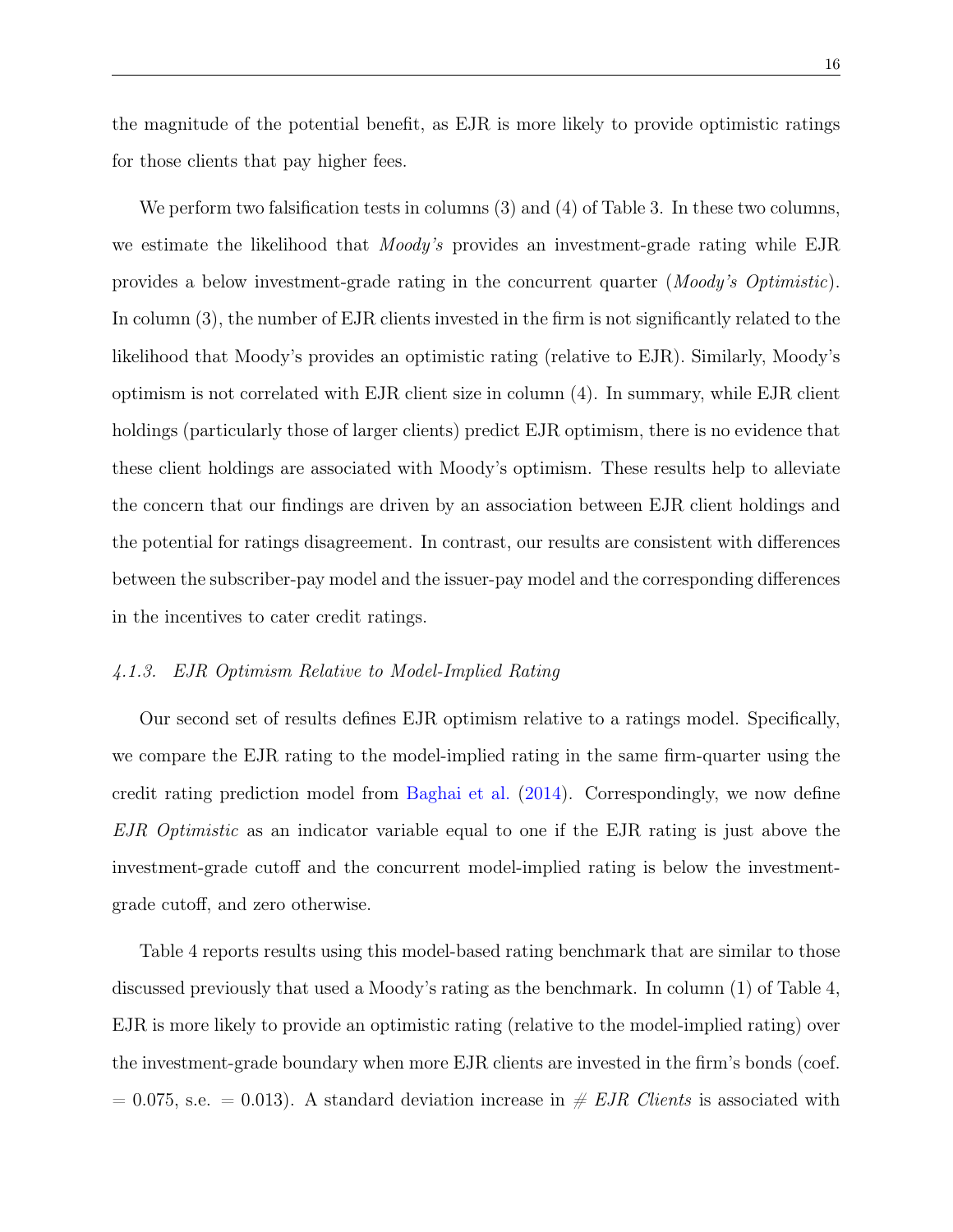an increase in the likelihood of EJR optimism by 1.6 percentage points, which represents a 24.2 percent increase in EJR Optimistic relative to the unconditional mean. In column (2), the likelihood of an optimistic rating increases with client size, similar to the findings in Table 3.

In columns (3) and (4) of Table 4, we perform a falsification test using Moody's ratings. In these two columns, *Moody's Optimistic* is an indicator variable if the *Moody's* rating is just above the investment-grade cutoff and the model-implied rating for the same firm-quarter is below the investment-grade cutoff, and zero otherwise. Similar to Table 3, we fail to find evidence that Moody's provides optimistic ratings for those firms with higher EJR client ownership. The coefficient on  $\# EJR$  Clients is not significant in column (3). Similarly, the coefficients on  $\#$  *EJR Clients: Large (Medium, Small)* are not significant in column (4).

To sum up, the results in Tables 3 and 4 suggest that EJR provides optimistic ratings for those firms with greater EJR client ownership, particularly when those clients are larger (and pay higher fees). We find similar results when measuring optimism using concurrent Moody's ratings and concurrent model-implied ratings, indicating that our results are not driven by the choice of ratings benchmark. We do not find similar results for Moody's, suggesting that our findings are linked to EJR ratings levels, and the incentives to cater to its subscribers, rather than some alternative economic factors that would similarly affect other rating agencies.

#### 4.2. Timeliness of EJR Downgrades

#### 4.2.1. Persistence of EJR Optimism

We next examine whether EJR provides less timely downgrades for firms with greater EJR client ownership. We begin by examining the persistence of EJR's optimism in Table 5. We find that optimistic ratings (relative to Moody's) over the investment-grade cutoff persist for two quarters, on average (columns (1) and (2)). However, these optimistic ratings dissipate in quarters  $q+3$ ,  $q+4$ , and  $q+5$  (columns  $(3)-(5)$ ). The findings in Table 5 are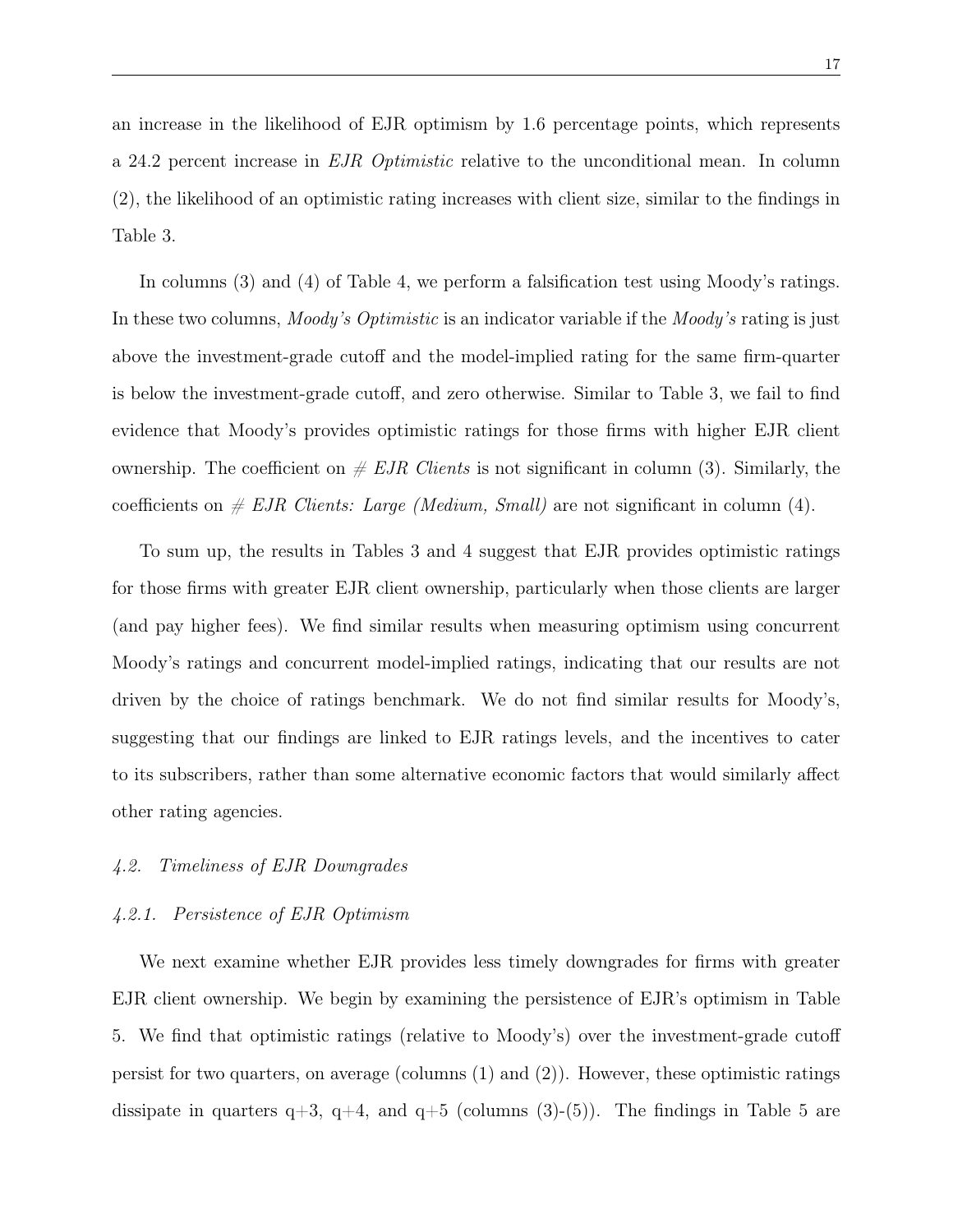suggestive evidence that EJR eventually downgrades rated firms after two quarters, which implies that EJR downgrades are systematically less timely when EJR client ownership is high.

#### 4.2.2. Bond Market Reaction to EJR Downgrades

We further test our prediction that EJR issues less timely downgrades for firms with greater EJR client ownership using an event-study approach. Specifically, we examine the bond market reaction to rating downgrades. If EJR is slower to downgrade, then we expect the market reaction to EJR downgrades to be smaller in absolute value (i.e., the returns will be less negative). The intuition behind this event-study approach is that less timely ratings are less informative to the market. As time passes, more negative information is impounded into bond prices from other sources, and this leads to a decline in the new information provided to market participants from the rating change.

Using a sample of 1,908 bond market returns surrounding EJR rating changes, we estimate the following linear regression model specified in Eqn. [\(2\)](#page-18-0) below:

<span id="page-18-0"></span>Bond Market Return<sub>it</sub> = 
$$
\beta_0 + \beta_1 \# EJR
$$
 Client $s_{iq} + \beta_2 EJR$  Down<sub>it</sub>  
+  $\beta_3 EJR$  Down<sub>it</sub> ×  $\# EJR$  Client $s_{iq} + \beta'_k X_k + \alpha_i + \theta_q + \varepsilon_{it}$ . (2)

The dependent variable, *Bond Market Return*, is the bond market response to a given rating change, calculated as the firm-level average bond market return from day (t-3) to day  $(t+3)$ , centered on rating change date  $(t=0)$ . EJR Down is an indicator variable equal to one when EJR issues a downgrade, and zero otherwise. The interaction term, EJR Down  $\times \# EJR$  Clients, captures the incremental bond market reaction to ratings downgrades for firms with high EJR client ownership. If EJR is slower to downgrade bonds with greater EJR client ownership, then the market reaction to downgrades for these firms will be less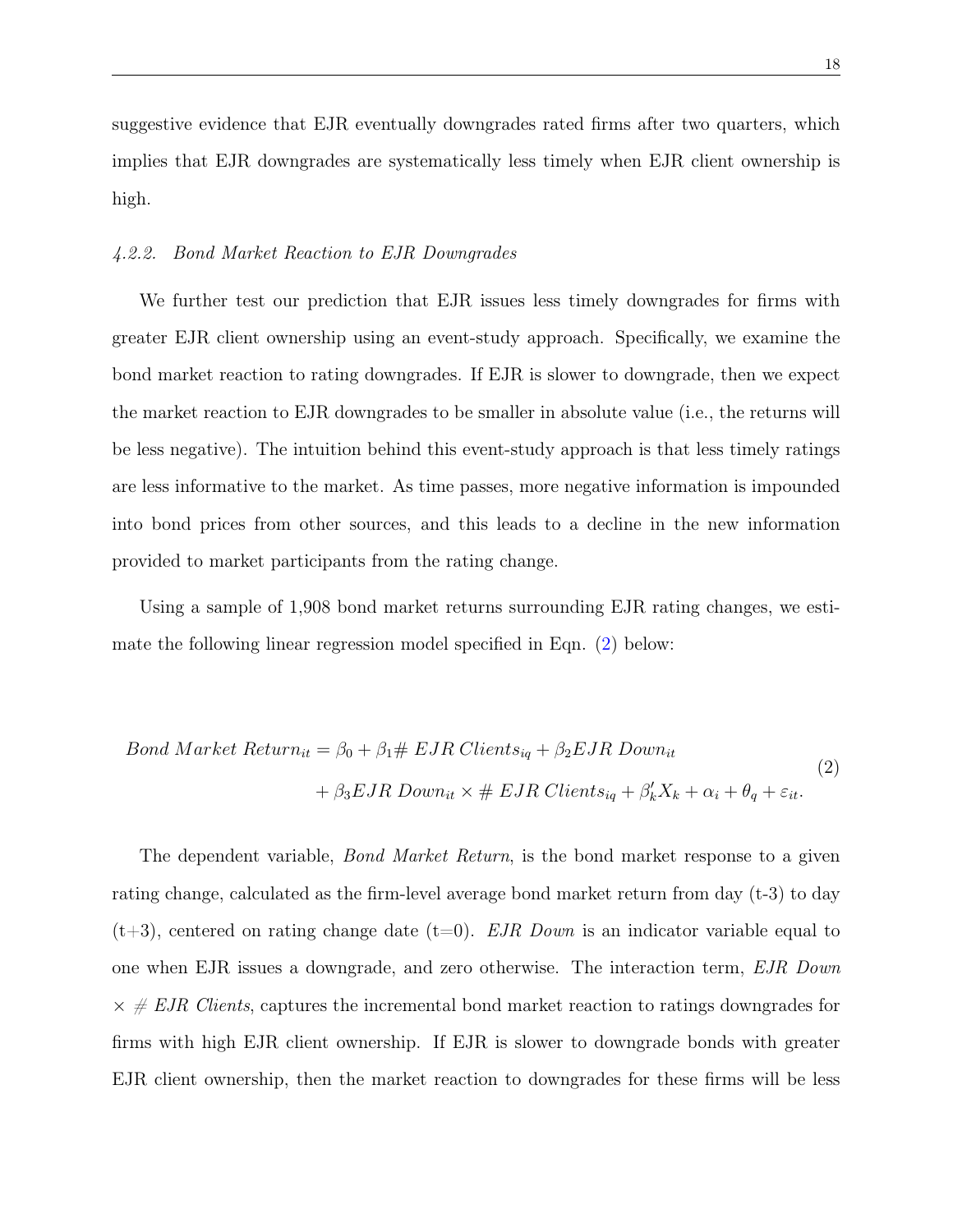negative (i.e., smaller in absolute value), and  $\beta_3$  will be positive.<sup>17</sup>

Table 6 presents the results. The coefficient on EJR Down is negative (coef.  $= -0.012$ , s.e.  $= 0.003$ , indicating that bond prices decline in response to EJR rating downgrades on average. Consistent with our prediction, the coefficient on  $EJR$  Down  $\times \# EJR$  Clients is positive and significant (coef.  $= 0.029$ , s.e.  $= 0.012$ ). This result indicates that as EJR client ownership increases, the bond market reaction to EJR rating downgrades is less negative, suggesting that these downgrades are less timely.

## 4.3. EJR Ratings Accuracy

To corroborate our main inferences, we examine the accuracy of EJR ratings for firms with greater EJR client ownership. Thus far, we provide evidence that EJR issues more optimistic ratings and less timely downgrades for firms with greater EJR client ownership. These results imply that when EJR provides higher ratings for firms with greater EJR client ownership, these ratings are less accurate. We test this prediction more directly by examining whether the relation between EJR ratings levels and subsequent firm performance (or credit risk) is attenuated when EJR issues higher ratings for firms with greater EJR client ownership.

We estimate the following linear regression model in Eqn.  $(3)$  below:

<span id="page-19-0"></span>
$$
Firm\,Performance_{iq+1} = \beta_0 + \beta_1 \# \ EJR\, Clients_{iq} + \beta_2 EJR\, Rating\, Level_{iq}
$$
\n
$$
+ \beta_3 \# \ EJR\, Clients_{iq} \times EJR\, Rating\, Level_{iq} + \beta'_k X_k \qquad (3)
$$
\n
$$
+ \alpha_i + \theta_q + \varepsilon_{iq}.
$$

The dependent variable, Firm Performance, is one of two measures of future firm perfor-

<sup>&</sup>lt;sup>17</sup>In Eqn. [\(2\)](#page-18-0), we estimate Firm Size using total assets instead of the market value of equity and find that the results are similar using the market value of equity instead of total assets.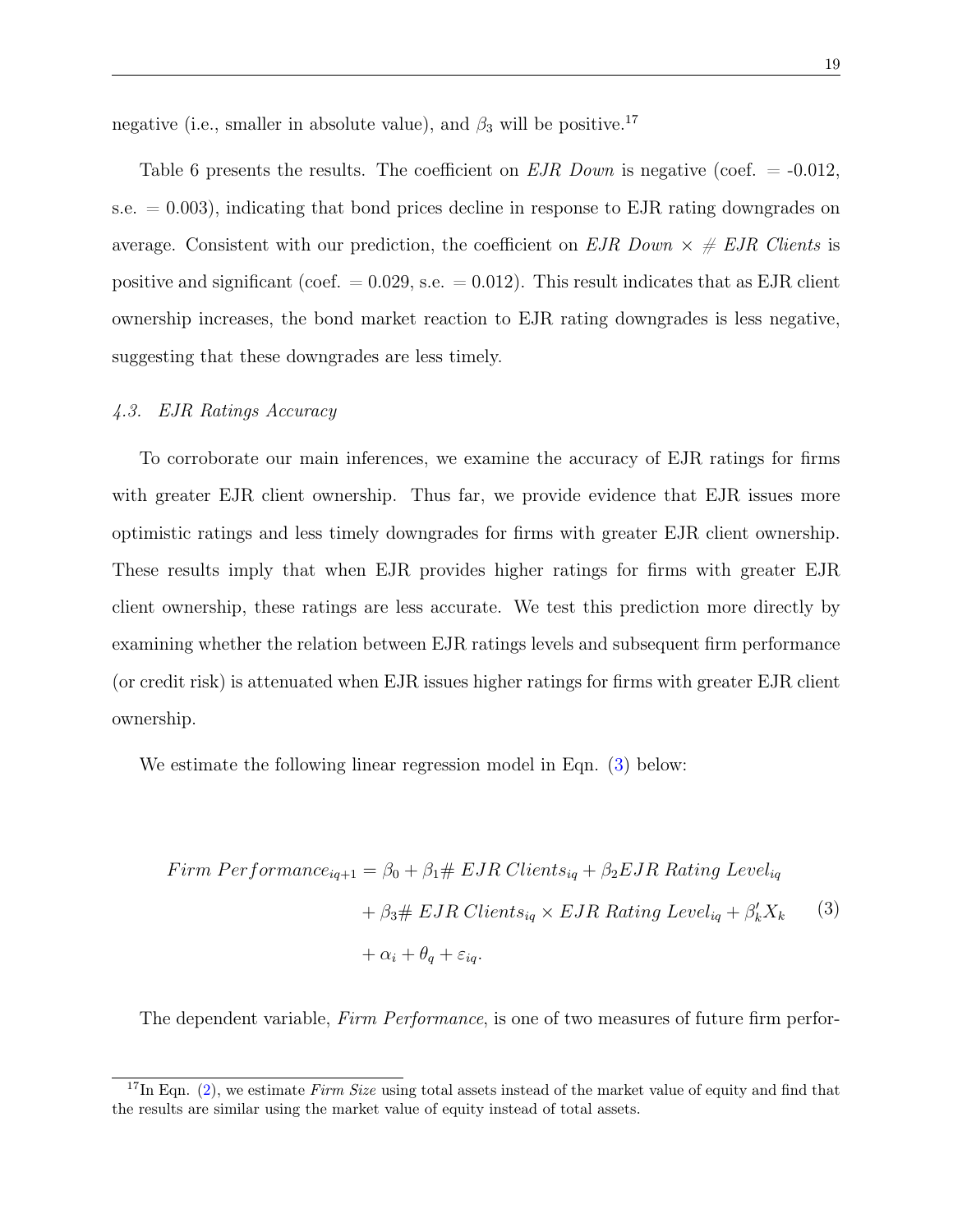mance: (i) Bond Return<sub>iq+1</sub>, and (ii) Bankruptcy Risk<sub>iq+1</sub>. Bond Return<sub>q+1</sub> is the firm-level average bond market return in the subsequent quarter  $(q + 1)$ . Bankruptcy Ris $k_{iq+1}$  is the Black-Scholes-Merton (BSM) probability of bankruptcy in quarter  $q+1$ , where higher values indicate a higher probability of bankruptcy. The independent variable, EJR Rating Level, is the numerical equivalent of the EJR rating level, where higher values indicate higher credit quality (i.e.,  $D = 1$  and  $AAA = 21$ ).

The interaction term,  $\#$  EJR Clients  $\times$  EJR Rating Level, captures the incremental difference in the association between EJR ratings levels and subsequent firm performance when EJR issues higher ratings for firms with greater EJR client ownership. If the optimistic ratings issued by EJR for firms with higher EJR client ownership are less accurate, then these ratings will be negatively associated with future bond returns ( $\beta_3$  < 0) and positively associated with future bankruptcy risk  $(\beta_3 > 0)$ .

We report the results from our analysis of rating accuracy in Table 7. Consistent with our predictions, the coefficient on the interaction term,  $\# EJR$  Clients  $\times EJR$  Rating Level, is negative in column (1) (coef.  $= -0.004$ , s.e.  $= 0.002$ ). This result implies that bond market returns are lower following higher EJR ratings for firms with higher EJR client ownership, which implies that such ratings are less accurate predictors of future credit risk.<sup>18</sup> In column (2), the coefficient on  $\#$  EJR Clients  $\times$  EJR Rating Level is positive (coef. = 0.012, s.e. =  $(0.006)$ .<sup>19</sup> This implies that higher EJR ratings for firms with greater EJR client ownership are positively associated with bankruptcy risk in subsequent periods. Collectively, the results in Table 7 imply that when EJR issues higher ratings for firms with greater EJR client ownership, the ratings are less predictive of future firm performance. These results are consistent with EJR providing less accurate ratings when client ownership is higher.

<sup>&</sup>lt;sup>18</sup>In Table 7, column (1), we estimate Firm Size using total assets instead of the market value of equity and find that the results are similar using the market value of equity instead of total assets.

<sup>&</sup>lt;sup>19</sup>We do not include the control variables in column  $(2)$  of Table 7 given that these variables are inputs into the estimation of the dependent variable, the BSM probability of bankruptcy. However, the results are similar after including the controls in the regression.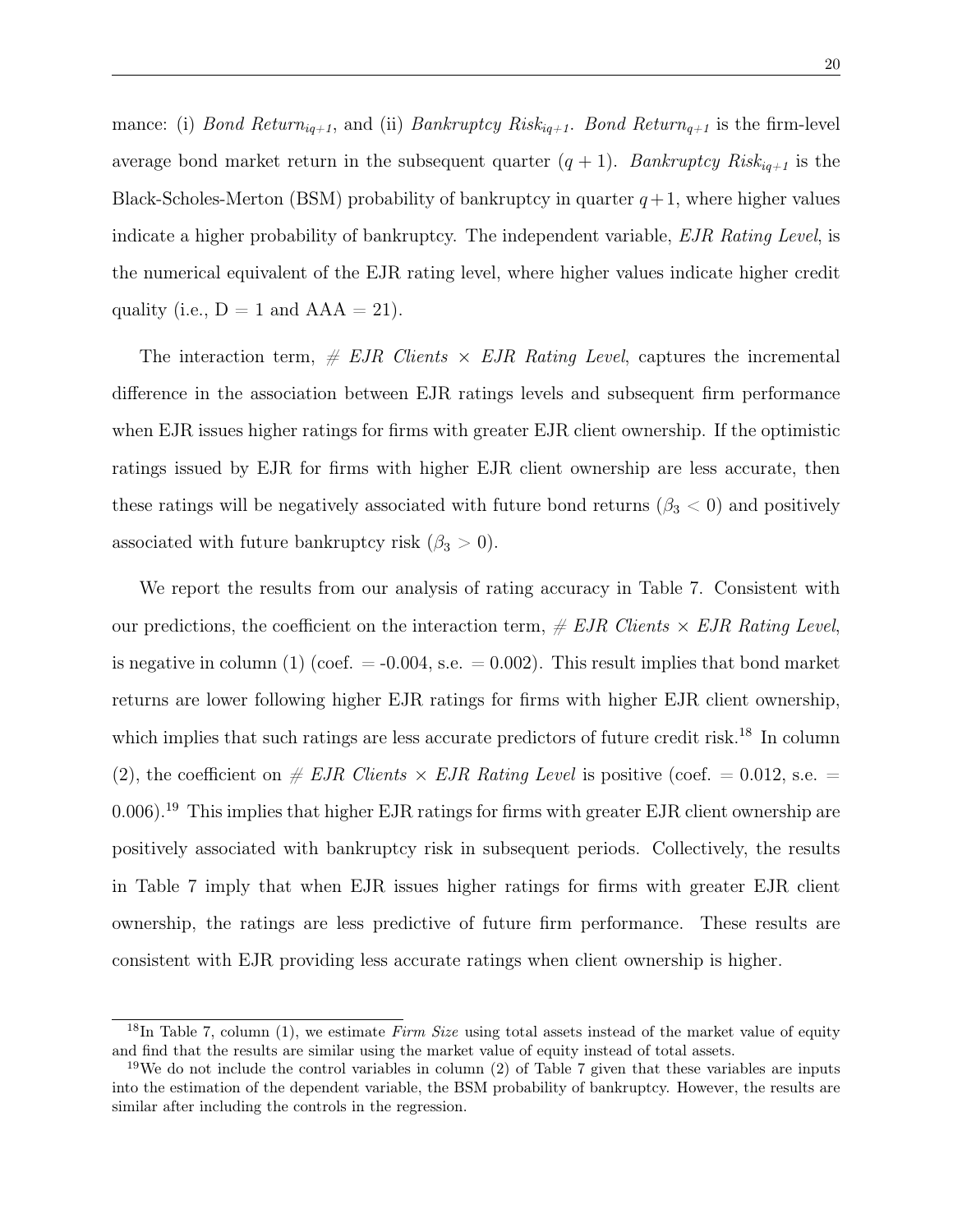#### 5. Additional Analyses

#### 5.1. EJR Client Identification: Robustness

Finally, we examine the sensitivity of our results to our empirical estimation of EJR clients. In our main analysis, we identify EJR clients as institutional investors that execute bond trades on EJR rating change announcement dates. We replicate our analyses using two alternative methods of identifying EJR clients using trade data in Ancerno: (i) stock trades, and (ii) "*abnormal*" bond trades.

In our first robustness test, we identify EJR clients using stock trades, following [Bhat](#page-25-11)[tacharya et al.](#page-25-11) [\(2019\)](#page-25-11). Ancerno Ltd. provides stock trading data from 1999 to 2010. We define EJR clients as those institutional investors that trade in the rated firm's stock on the date of an EJR rating change. After gathering the list of EJR subscribers, we obtain the historical stock holdings of each institution on a quarterly basis from 13F filings available in Thomson Reuters. We merge the list of institutions in Ancerno to 13F filings by fund manager name. We replicate our main analysis in Table 8 (column (1)) and find similar results.

In our second robustness test, we identify EJR clients using "*abnormal*" bond trades. [Bhattacharya et al.](#page-25-11) [\(2019\)](#page-25-11) identify EJR clients using abnormal stock trades, and we follow a similar method for our primary measure of bond trades. The goal of this identification method is to benchmark institutional investors' trading volume on EJR rating days relative to Moody's rating days. If an institutional investor trades more in response to Moody's rating changes relative to EJR, then we do include this investor in the list of EJR clients. For each institutional investor in Ancerno, we sum the volume traded on each EJR rating date by firm and scale by monthly lagged market value. We perform the same calculation for Moody's ratings dates. Thus, for each investor-firm pair, we have the total trading volume on EJR rating dates and on Moody's rating dates for each quarter. If the total volume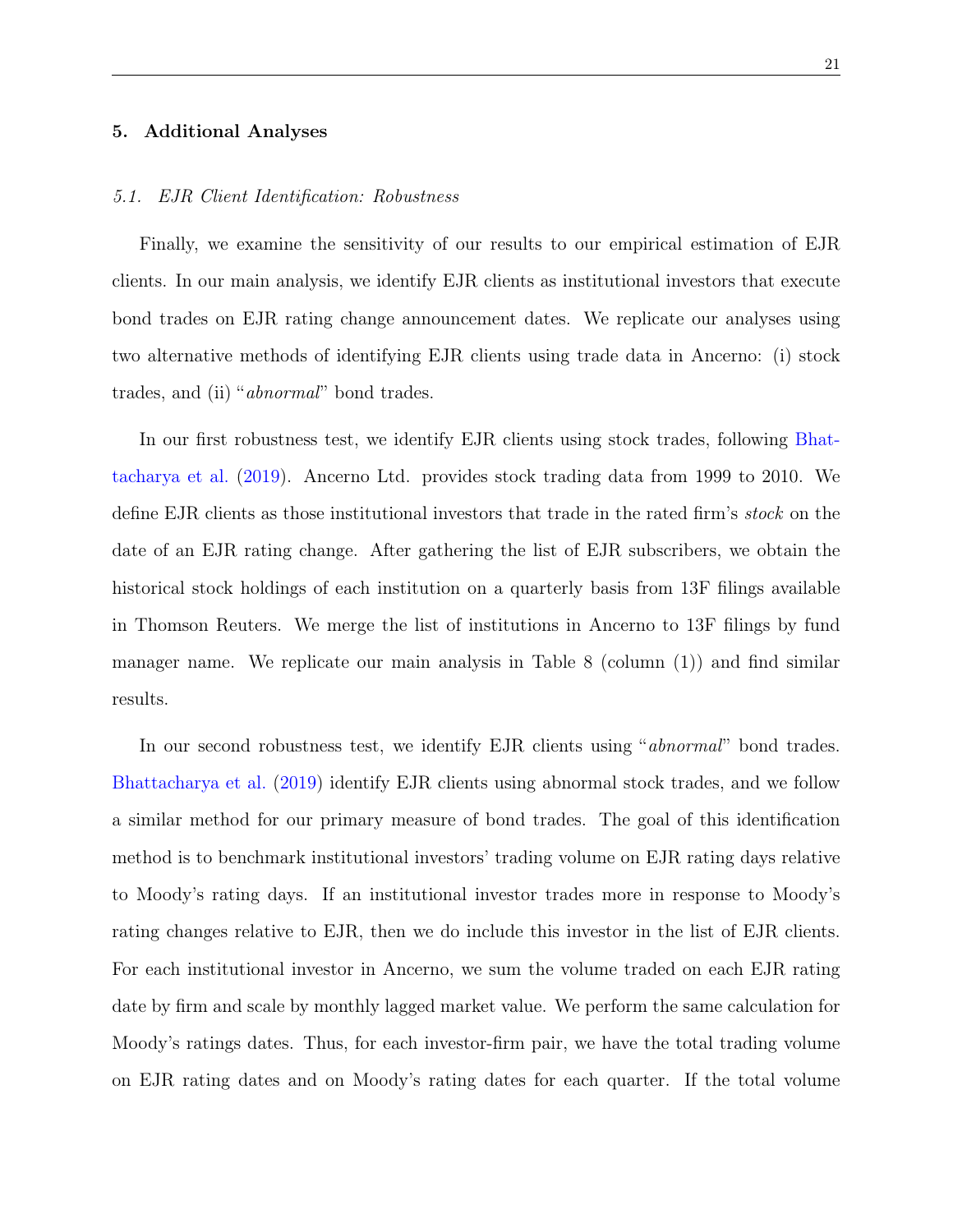traded on Moody's rating dates exceeds EJR for at least 50% of all firms in the investor's portfolio, then we do not include the investor in the list of EJR clients in that quarter.

After revising the list of EJR clients using "*abnormal*" bond trades, we replicate our main results in Table 8, column (2). The results are similar. Overall, our results hold using three different empirical strategies to identify EJR clients, including identification methods using both bond and equity securities.

#### 5.2. Other Robustness Tests

We perform a battery of untabulated robustness tests that support the interpretation of our results. First, in our main analyses, we define EJR optimism using an indicator variable. The results are similar using a continuous measure of EJR optimism as the dependent variable, equal to the difference in the EJR rating level less the concurrent benchmark rating level. Second, in our main analyses, we define EJR optimism using the rating levels as of the beginning of the quarter. Our results are similar using the average rating levels within each quarter. Finally, our findings are similar using industry fixed effects instead of firm fixed effects.

#### 6. Conclusion

Criticism of the issuer-pay revenue model employed by the leading credit rating agencies has been a central focus of academics and policy makers as they have reflected on perceived rating failures during the early 2000s, first following the historic collapse of Enron Corporation and later following the turmoil of the global financial crisis from 2007 to 2009. At the heart of the criticism levied against Moody's, S&P, and Fitch is the argument that by relying on revenues from issuers, these rating agencies face a strong incentive to cater to their issuers' interests, which results in both overly optimistic ratings and less informative rating actions.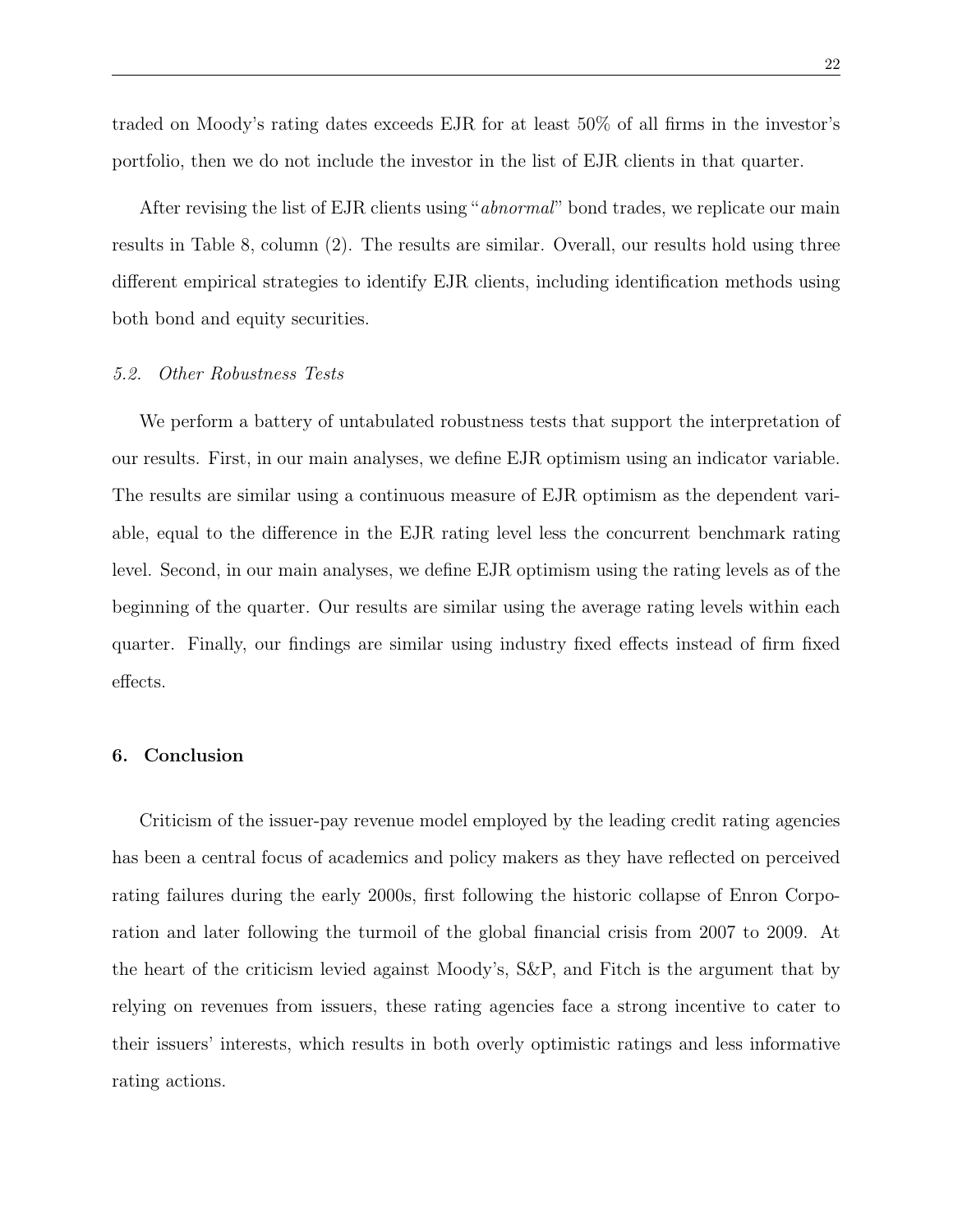Frequently, critics of the issuer-pay model have suggested that a viable alternative would be a subscriber-pay model in which credit rating agencies receive fees from institutional investors for access to their rating data. Proponents of the subscriber-pay model, including Sean Egan of Egan-Jones Ratings, the most well-known subscriber-pay rating agency, have suggested that the subscriber-pay model eliminates conflicts of interest in the rating process because rating agencies no longer have incentives to cater to issuers. However, this argument discounts the existence of conflicts of interest with respect to institutional investors. To the extent that institutional investor subscribers hold securities of firms covered by a subscriberpaid rating agency, they can have preferences for optimistic ratings to allow for portfolio governance arbitrage or delayed downgrades to allow time for the unwinding of long positions.

Using institutional investor trading data from Ancerno, which allow us to identify clients of Egan-Jones Ratings, over the period from 1999 to 2010, we test whether conflicts of interest manifest in subscriber-paid credit ratings when institutional investor subscribers hold larger equity positions in rated firms. We find evidence that Egan-Jones ratings are more optimistic relative to Moody's ratings for firms in which a greater proportion of EJR clients have bond holdings and that this relation is larger in magnitude for larger EJR clients. These results also hold when we use a predicted rating from a rating model as a benchmark. In addition, we find evidence that Egan-Jones rating downgrades are less timely than Moody's downgrades for firms whose bonds are held by a greater proportion of EJR clients using bond return evidence around EJR rating change announcement dates. Finally, we find evidence that Egan-Jones ratings are relatively less accurate for firms more widely held by Egan-Jones subscribers.

Taken together, our results offer the first archival evidence of how conflicts of interest manifest in the properties of subscriber-paid credit ratings. Our results build on the literature that has studied the conflicts of interest in the credit rating industry [\(Jiang et al.,](#page-26-0) [2012;](#page-26-0) [Bonsall,](#page-25-8) [2014;](#page-25-8) [Xia,](#page-27-4) [2014;](#page-27-4) [Bruno et al.,](#page-25-6) [2016;](#page-25-6) [Beatty et al.,](#page-25-1) [2019\)](#page-25-1) by extending the analysis from issuer-paid rating agencies to subscriber-paid rating agencies. Our study also builds on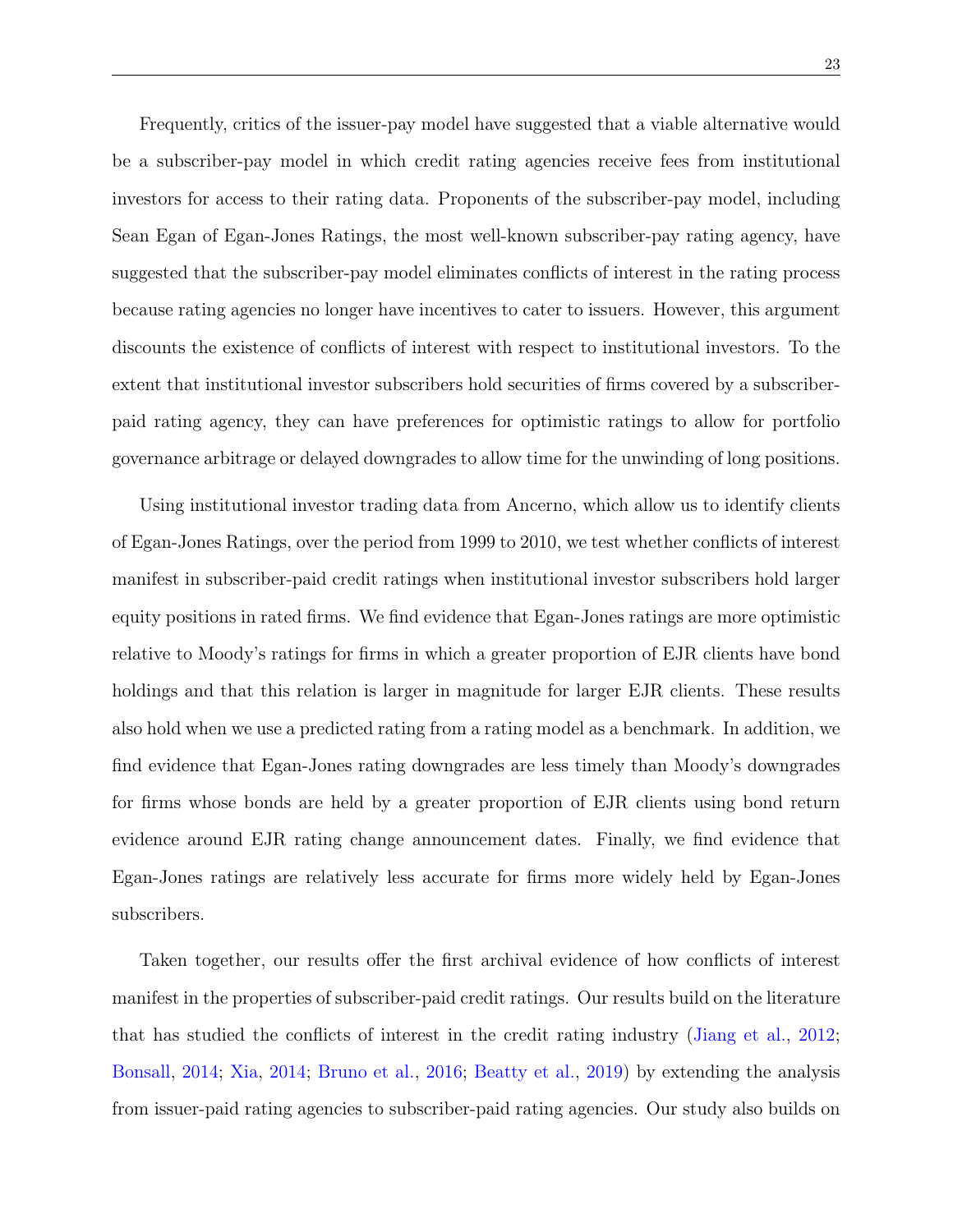the prior work of [Beaver et al.](#page-25-7) [\(2006\)](#page-25-7), which first contrasted the properties of ratings issued by Egan-Jones and Moody's, by providing evidence that the investor clientele of subscriber-paid rating agencies can push for less timely and informative credit ratings. Finally, the results can offer policymakers some insights about the incentives of rating agency compensation as the debate over properly motivating credit rating agencies continues. Although the SEC has not yet mandated a particular revenue model for credit rating agencies, our study offers some evidence that the subscriber-pay model is not a panacea.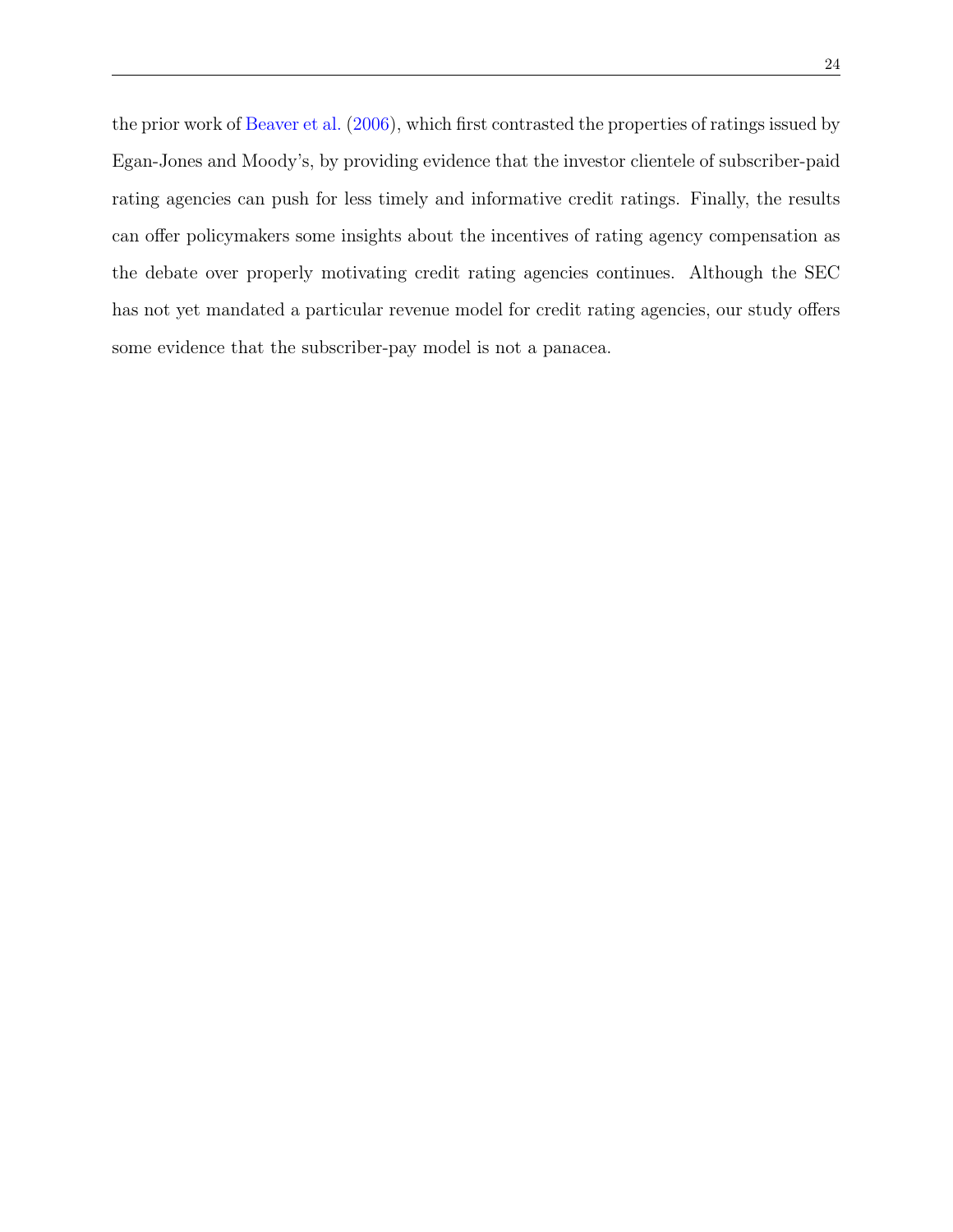# References

- <span id="page-25-10"></span>Anand, A., P. Irvine, A. Puckett, and K. Venkataraman (2012). Performance of institutional trading desks: An analysis of persistence in trading costs. The Review of Financial Studies 25 (2), 557–598.
- <span id="page-25-12"></span>Asquith, P., T. Covert, and P. Pathak (2013). The effects of mandatory transparency in financial market design: Evidence from the corporate bond market. Technical report, National Bureau of Economic Research.
- <span id="page-25-0"></span>Baghai, R. P. and B. Becker (2018). Non-rating revenue and conflicts of interest. Journal of Financial Economics  $127(1)$ , 94–112.
- <span id="page-25-5"></span>Baghai, R. P., H. Servaes, and A. Tamayo (2014). Have rating agencies become more conservative? implications for capital structure and debt pricing. The Journal of Finance  $69(5)$ , 1961–2005.
- <span id="page-25-1"></span>Beatty, A., J. Gillette, R. Petacchi, and J. Weber (2019). Do rating agencies benefit from providing higher ratings? evidence from the consequences of municipal bond ratings recalibration. Journal of Accounting Research  $57(2)$ , 323–354.
- <span id="page-25-7"></span>Beaver, W. H., C. Shakespeare, and M. T. Soliman (2006). Differential properties in the ratings of certified versus non-certified bond-rating agencies. Journal of Accounting and Economics  $42(3)$ , 303–334.
- <span id="page-25-4"></span>Becker, B. and V. Ivashina (2015). Reaching for yield in the bond market. The Journal of Finance  $70(5)$ , 1863–1902.
- <span id="page-25-11"></span>Bhattacharya, U., K. D. Wei, and H. Xia (2019). Follow the money: Investor trading around investor-paid credit rating changes. Journal of Corporate Finance 58, 68–91.
- <span id="page-25-3"></span>Bongaerts, D., K. M. Cremers, and W. N. Goetzmann (2012). Tiebreaker: Certification and multiple credit ratings. The Journal of Finance  $67(1)$ , 113–152.
- <span id="page-25-8"></span>Bonsall, S. B. (2014). The impact of issuer-pay on corporate bond rating properties: Evidence from moody's and s&p's initial adoptions. Journal of Accounting and Economics  $57(2-3)$ , 89–109.
- <span id="page-25-9"></span>Bonsall, S. B., K. Koharki, and M. Neamtiu (2017). When do differences in credit rating methodologies matter? evidence from high information uncertainty borrowers. The Accounting Review 92 (4), 53–79.
- <span id="page-25-6"></span>Bruno, V., J. Cornaggia, and K. J. Cornaggia (2016). Does regulatory certification affect the information content of credit ratings? *Management Science 62* (6), 1578–1597.

<span id="page-25-2"></span>Cantor, R., O. Ap Gwilym, and S. H. Thomas (2007). The use of credit ratings in investment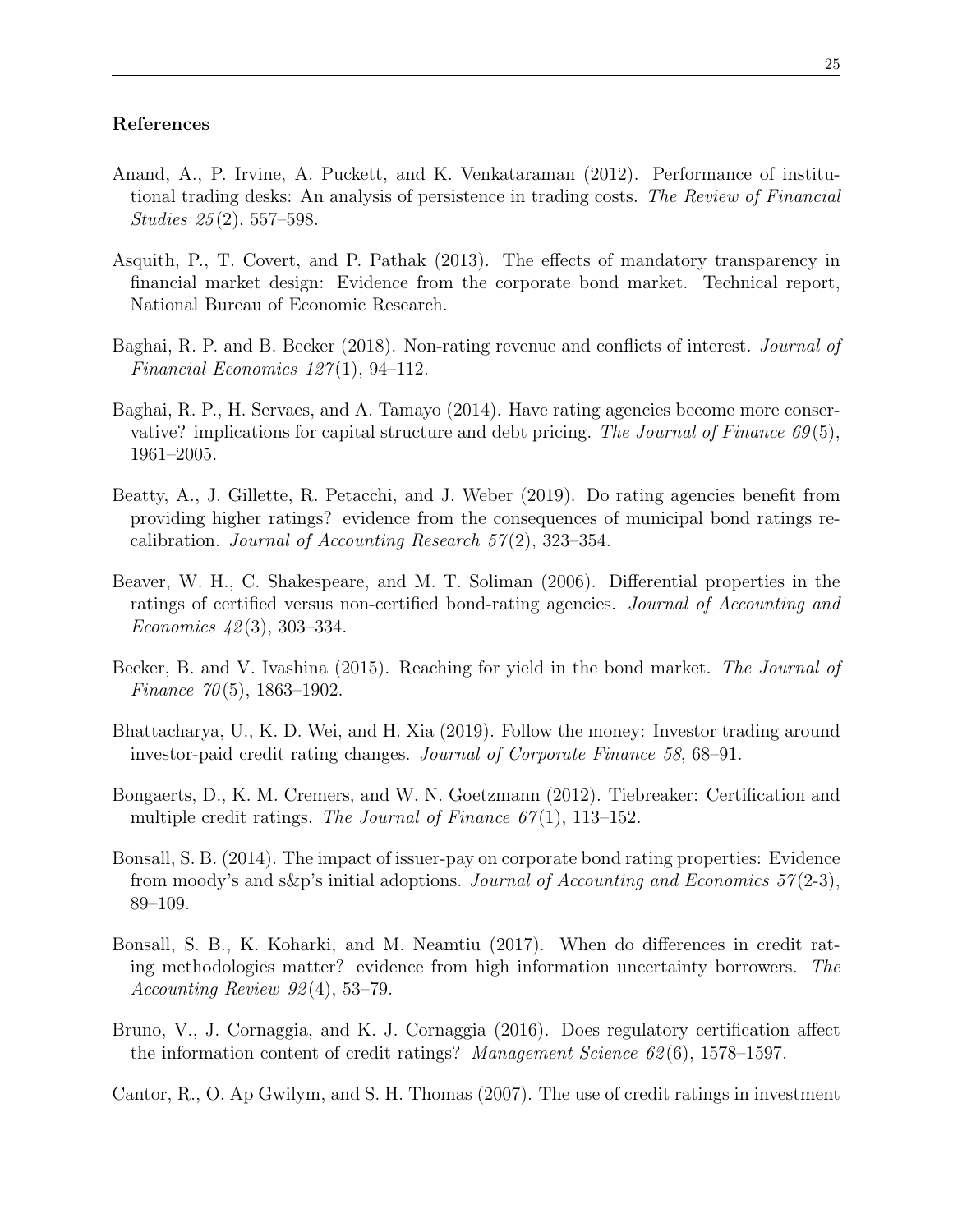management in the us and europe. The Journal of Fixed Income  $17(2)$ , 13–26.

- <span id="page-26-6"></span>Chen, Z., A. A. Lookman, N. Schürhoff, and D. J. Seppi (2014). Rating-based investment practices and bond market segmentation. The Review of Asset Pricing Studies  $\mathcal{L}(2)$ , 162–205.
- <span id="page-26-5"></span>Cornaggia, J. and K. J. Cornaggia (2013). Estimating the costs of issuer-paid credit ratings. The Review of Financial Studies 26 (9), 2229–2269.
- <span id="page-26-8"></span>De Long, J. B., A. Shleifer, L. H. Summers, and R. J. Waldmann (1990). Positive feedback investment strategies and destabilizing rational speculation. the Journal of Finance  $45(2)$ , 379–395.
- <span id="page-26-11"></span>Dick-Nielsen, J. (2009). Liquidity biases in trace. The Journal of Fixed Income 19(2), 43–55.
- <span id="page-26-10"></span>Dick-Nielsen, J. (2014). How to clean enhanced trace data. Available at SSRN 2337908.
- <span id="page-26-3"></span>Efing, M. and H. Hau (2015). Structured debt ratings: Evidence on conflicts of interest. Journal of Financial Economics 116 (1), 46–60.
- <span id="page-26-1"></span>He, J., J. Qian, and P. E. Strahan (2012). Are all ratings created equal? the impact of issuer size on the pricing of mortgage-backed securities. The Journal of Finance  $67(6)$ , 2097–2137.
- <span id="page-26-14"></span>Hillegeist, S. A., E. K. Keating, D. P. Cram, and K. G. Lundstedt (2004). Assessing the probability of bankruptcy. Review of accounting studies  $9(1)$ , 5–34.
- <span id="page-26-9"></span>Hu, G., K. M. Jo, Y. A. Wang, and J. Xie (2018). Institutional trading and abel noser data. Journal of Corporate Finance 52, 143–167.
- <span id="page-26-0"></span>Jiang, J. X., M. H. Stanford, and Y. Xie (2012). Does it matter who pays for bond ratings? historical evidence. *Journal of Financial Economics 105* (3), 607–621.
- <span id="page-26-2"></span>Kedia, S., S. Rajgopal, and X. Zhou (2014). Did going public impair moody's credit ratings? Journal of Financial Economics 114 (2), 293–315.
- <span id="page-26-13"></span>Kisgen, D. J. and P. E. Strahan (2010). Do regulations based on credit ratings affect a firm's cost of capital? Teview of Financial Studies 23 (12), 4324–4347.
- <span id="page-26-4"></span>Kraft, P. (2015). Do rating agencies cater? evidence from rating-based contracts. *Journal* of Accounting and Economics 59 (2-3), 264–283.
- <span id="page-26-12"></span>Lewis, R. and M. Schwert (2018). The effects of transparency on trading profits and price informativeness: Evidence from corporate bonds. Available at SSRN 3286731.
- <span id="page-26-7"></span>Opp, C. C., M. M. Opp, and M. Harris (2013). Rating agencies in the face of regulation. Journal of financial Economics 108 (1), 46–61.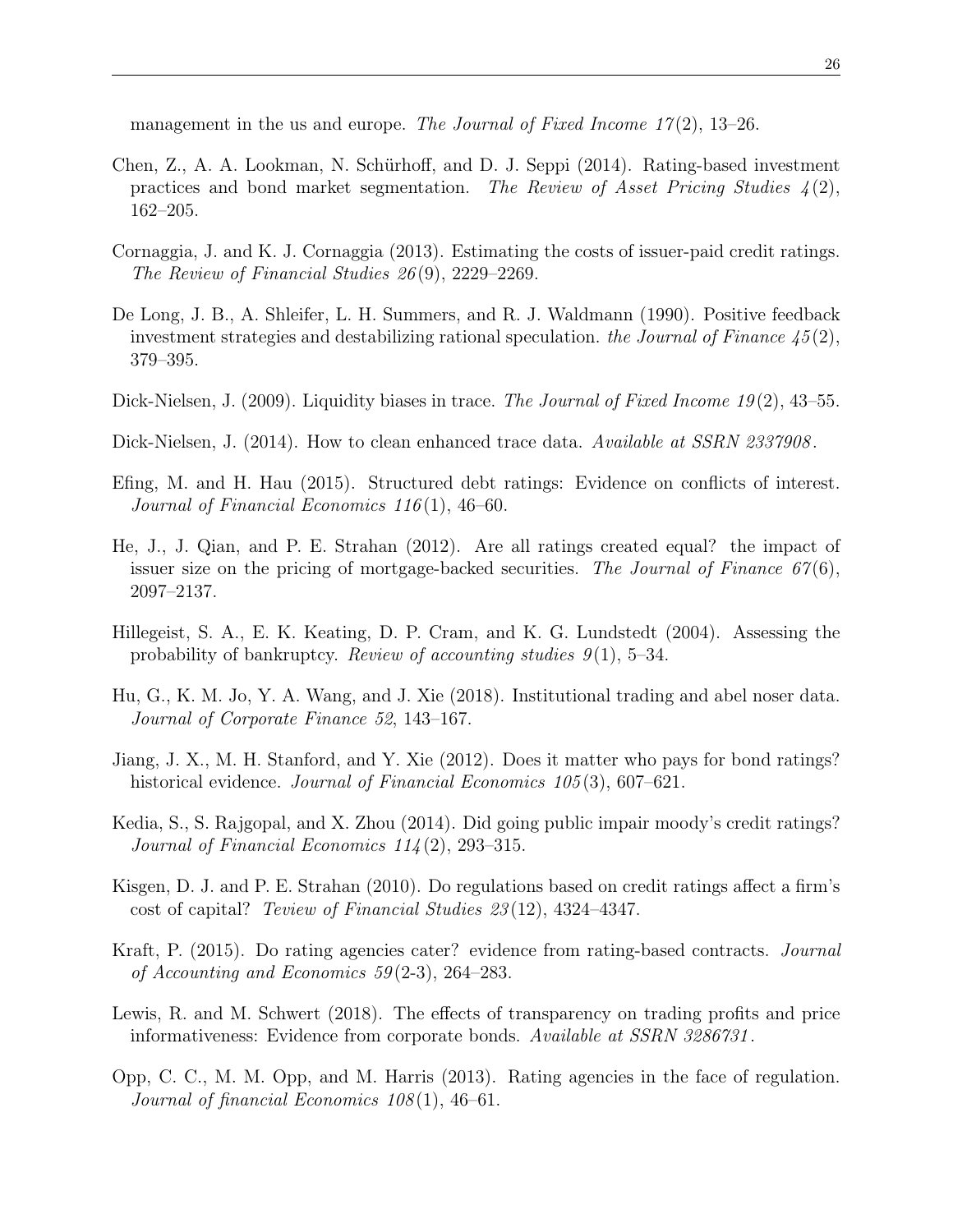- <span id="page-27-6"></span>Puckett, A. and X. Yan (2011). The interim trading skills of institutional investors. The *Journal of Finance*  $66(2)$ , 601–633.
- <span id="page-27-0"></span>SEC (2011). 2011 summary report of commission staff's examinations of each nationally recognized statistical ratings organization.
- <span id="page-27-1"></span>SEC (2012). Report to congress on assigned credit ratings as required by section 939f of the dodd-frank wall street reform and consumer protection act.
- <span id="page-27-2"></span>Sensoy, B. A. (2009). Performance evaluation and self-designated benchmark indexes in the mutual fund industry. *Journal of Financial Economics 92*(1), 25–39.
- <span id="page-27-5"></span>Strobl, G. and H. Xia (2012). The issuer-pays rating model and ratings inflation: Evidence from corporate credit ratings. Unpublished working paper .
- <span id="page-27-3"></span>Tang, L., M. Peytcheva, and P. Li (2020). Investor-paid ratings and conflicts of interest. Journal of Business Ethics 163 (2), 365–378.
- <span id="page-27-4"></span>Xia, H. (2014). Can investor-paid credit rating agencies improve the information quality of issuer-paid rating agencies? Journal of Financial Economics  $111(2)$ , 450–468.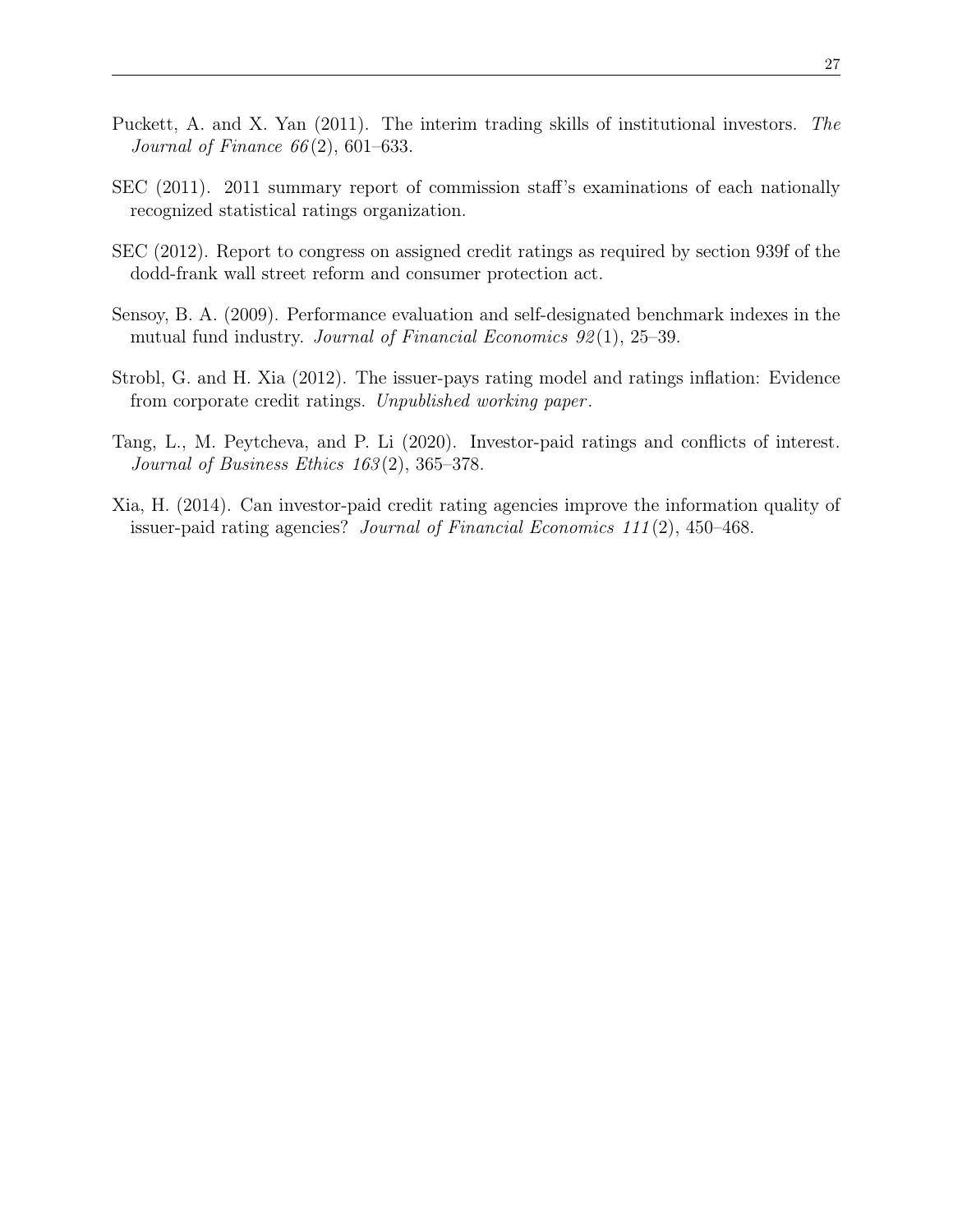# Appendices

| Variable                                                      | Definition                                                                                                                                                                                                                                                                                                                                                                                                                                                            |
|---------------------------------------------------------------|-----------------------------------------------------------------------------------------------------------------------------------------------------------------------------------------------------------------------------------------------------------------------------------------------------------------------------------------------------------------------------------------------------------------------------------------------------------------------|
| $# EJR$ Clients <sub>ia</sub>                                 | The number of EJR clients invested in firm i's bonds in<br>quarter $q$ , scaled by the total number of EJR clients in<br>quarter $q$ . EJR clients are identified using bond trades<br>in Ancerno Ltd. (see Section 3.1).                                                                                                                                                                                                                                             |
| $\#$ EJR Clients:<br>Large<br>$(Medium, Small)_{iq}$          | The number of large (medium, small) EJR clients in-<br>vested in firm $i$ 's bonds in quarter q, scaled by the total<br>number of EJR clients in quarter $q$ . EJR clients are<br>sorted into size terciles (large, medium, small) based on<br>the total bond holdings of each EJR client in Thomson<br>Reuters eMaxx in quarter $q$ .                                                                                                                                |
| $Bankruptcy\ Risk_{iq+1}$                                     | (BSM) probability<br>Black-Scholes-Merton<br>The<br>of<br>bankruptcy for firm i in quarter $q+1$ , where higher<br>values indicate a higher probability of bankruptcy. For<br>further details on the computation of this measure, see<br>Hillegeist et al. (2004).                                                                                                                                                                                                    |
| <i>Bond Market Reaction</i> <sub>it+1</sub>                   | The bond market reaction to the announcement of a<br>credit rating change for firm $i$ , calculated as the firm-<br>level average bond return over the window [t-3, t+3],<br>where the rating announcement date is day $t = 0$ . The<br>bond market return is equal to the raw bond return less<br>the return on a maturity-matched treasury bond over<br>the same period.                                                                                            |
| <i>Bond Return</i> <sub>iq+1</sub>                            | The firm-level average cumulative bond market return<br>for firm i in quarter $q+1$ .                                                                                                                                                                                                                                                                                                                                                                                 |
| $EJR > Moody's: Invest-$<br>ment Grade Cutoff <sub>iq+1</sub> | Indicator variable equal to 1 if the EJR rating for firm $i$<br>in quarter $q+1$ is just above the investment-grade cutoff<br>and the concurrent Moody's rating for firm $i$ in quarter<br>$q\!+\!1$ is below investment-grade, and 0 otherwise. The<br>rating level is defined using the existing rating level at<br>the beginning of the quarter.                                                                                                                   |
| EJR > Moody's:<br><i>Other</i><br>$Cut of f_{sq+1}$           | Indicator variable equal to 1 if the EJR rating for firm<br>i in quarter $q+1$ is higher than the concurrent Moody's<br>rating for firm i in quarter $q+1$ , and 0 otherwise, ex-<br><i>cluding</i> observations around the investment-grade cut-<br>off. Specifically, if $EJR > Moody's: Investment-Grade$<br>$Cutoff = 1$ , then $EJR > Moody's: Other Cutoffs = 0$ .<br>The rating level is defined the existing rating level at<br>the beginning of the quarter. |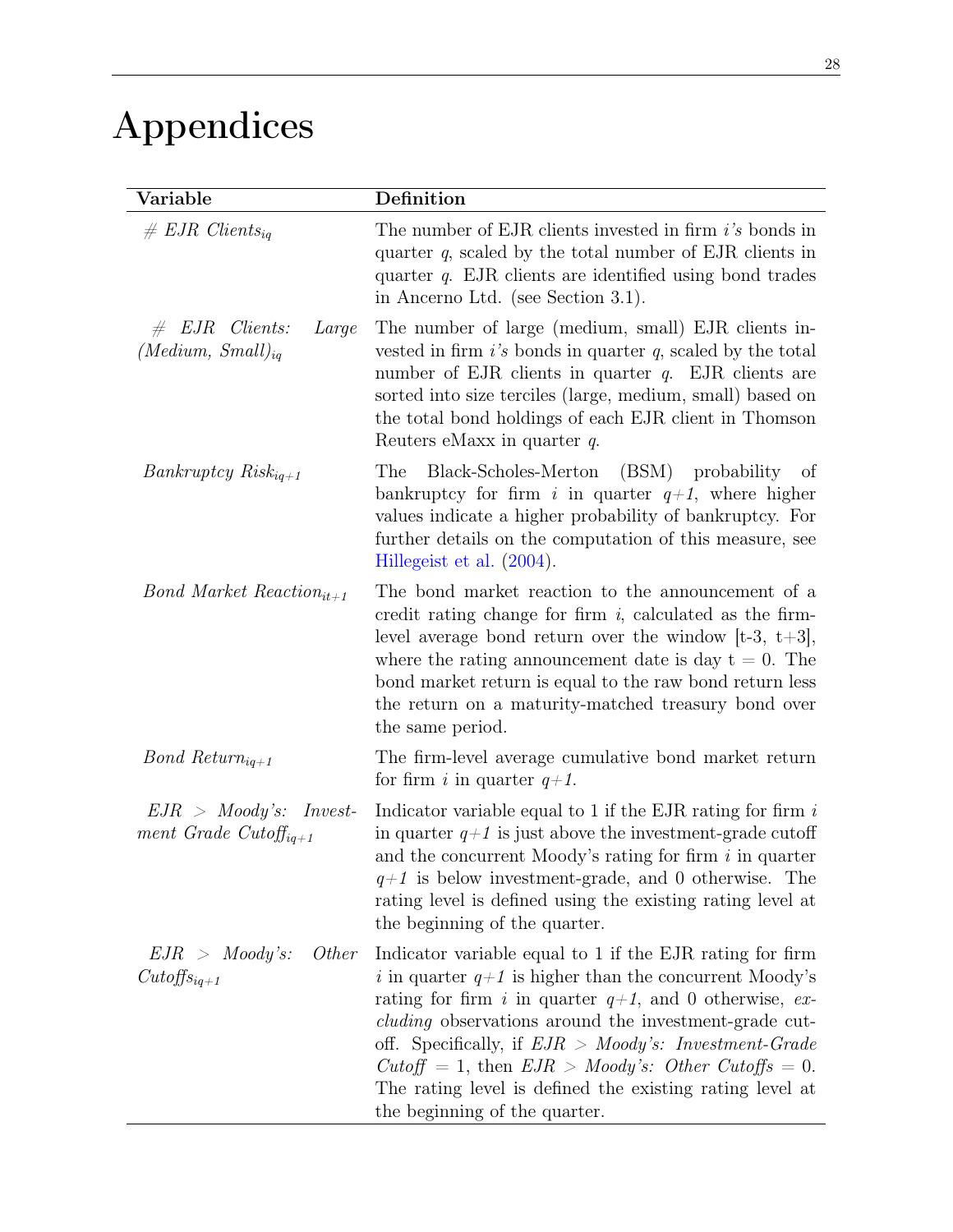| Variable                            | Definition                                                                                                                                                                                                                                                                                                                                                                                                                                                                   |
|-------------------------------------|------------------------------------------------------------------------------------------------------------------------------------------------------------------------------------------------------------------------------------------------------------------------------------------------------------------------------------------------------------------------------------------------------------------------------------------------------------------------------|
| $EJR\ Down_{it}$                    | Indicator variable equal to 1 if the rating change for firm<br>$i$ on day $t$ is a downgrade issued by Egan-Jones Rating<br>Company (EJR), and 0 otherwise.                                                                                                                                                                                                                                                                                                                  |
| $EJR$ Optimistic <sub>iq+1</sub>    | Indicator variable equal to 1 if the EJR rating for firm $i$<br>in quarter $q+1$ is just above the investment-grade cut-<br>off, and the rating from the given benchmark (i.e., either<br>the concurrent Moody's rating or the model-implied rat-<br>ing following Baghai et al. $(2014)$ for firm i in quarter<br>$q+1$ is below investment-grade, and 0 otherwise. The<br>rating level is defined using the existing rating level at<br>the beginning of the quarter.      |
| $EJR$ Rating Level <sub>ia</sub>    | Numerical equivalent of the EJR rating level for firm $i$<br>in quarter $q$ , where higher values indicate higher credit<br>quality (i.e., $D = 1$ and $AAA = 21$ ). The rating level is<br>defined using the existing rating level at the beginning<br>of the quarter.                                                                                                                                                                                                      |
| Firm $Size_{ia}$                    | Market value of equity for firm i in quarter $q$ (in mil-<br>lions), except in Table 6 and Table 7 (column $(1)$ ), where<br>Firm Size is estimated as the natural log of total assets<br>for firm $i$ in quarter $q$ .                                                                                                                                                                                                                                                      |
| $Leverage_{iq}$                     | Total leverage for firm $i$ in quarter $q$ , calculated as the<br>sum of long-term and short-term liabilities scaled by<br>stockholder's equity.                                                                                                                                                                                                                                                                                                                             |
| Moody's Optimistic <sub>ia+1</sub>  | Indicator variable equal to 1 if the Moody's rating for<br>firm <i>i</i> in quarter $q+1$ is just above the investment-grade<br>cutoff, and the rating from the given benchmark (i.e.,<br>either the concurrent EJR rating or the model-implied<br>rating following Baghai et al. $(2014)$ ) for firm i in quar-<br>ter $q+1$ is below investment-grade, and 0 otherwise. The<br>rating level is defined using the existing rating level at<br>the beginning of the quarter. |
| $MTB_{iq}$                          | Market-to-book ratio for firm $i$ in quarter $q$ , calculated<br>as the market value of equity scaled by the book value<br>of equity.                                                                                                                                                                                                                                                                                                                                        |
| $Operating \; Margin_{iq}$          | Operating margin of firm $i$ in quarter $q$ , calculated as op-<br>erating income before depreciation scaled by total sales.                                                                                                                                                                                                                                                                                                                                                 |
| <i>Std.</i> Dev. Ret. <sub>iq</sub> | Standard deviation of stock returns for for firm $i$ in quar-<br>ter $q$ .                                                                                                                                                                                                                                                                                                                                                                                                   |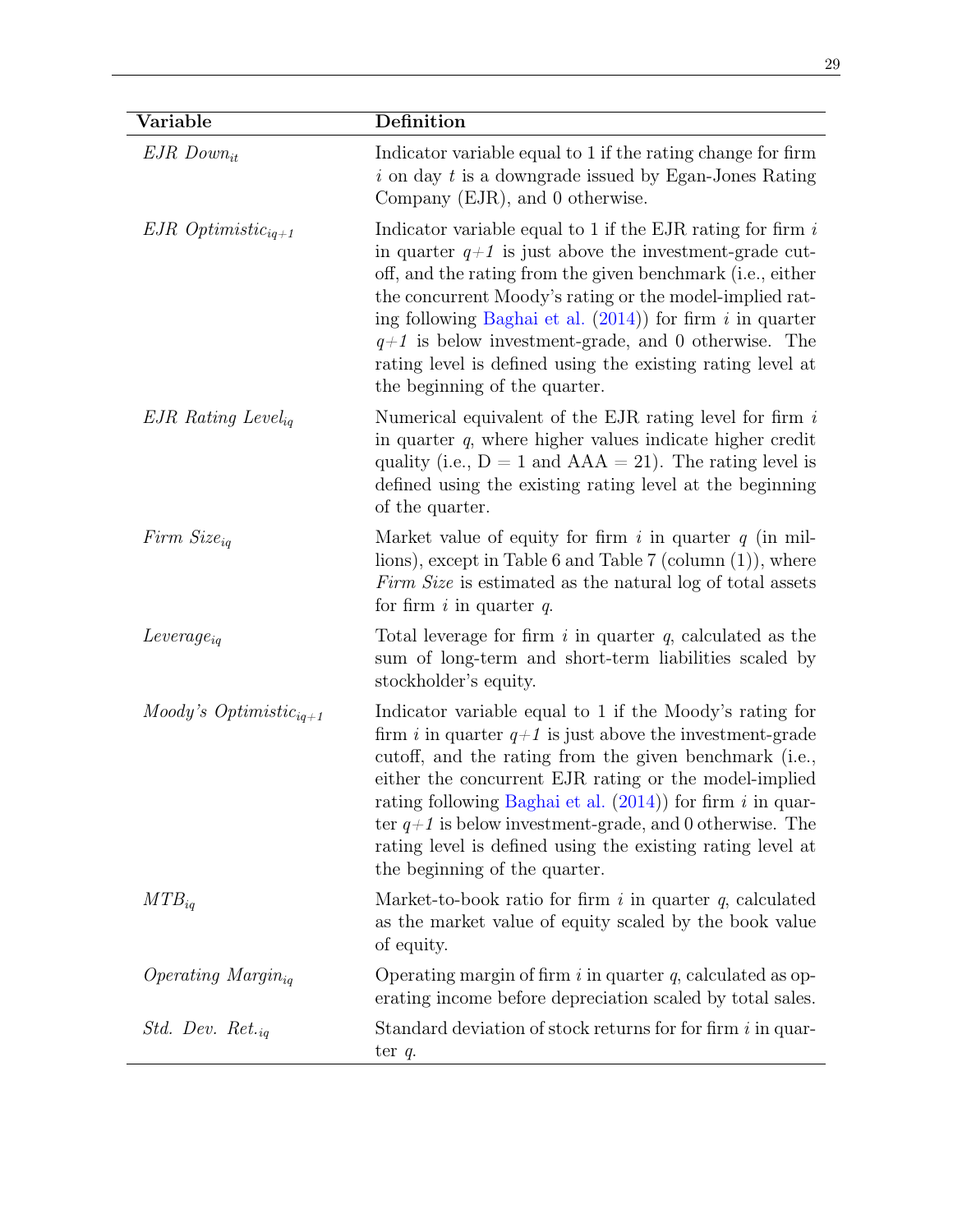# Appendices

| Description                             | Obs.       | Period            |
|-----------------------------------------|------------|-------------------|
|                                         |            |                   |
| Main Variables                          |            |                   |
| eMMAX Holding Data                      | 30,393,020 | $1999Q1 - 2010Q4$ |
| eMMAX firms with GVKEY                  | 12,753,536 | 1999Q1 - 2010Q4   |
| eMMAX funds management code             | 12,485,198 | 1999Q1 - 2010Q4   |
| Keep firms with Moody's and EJR Ratings | 6,086,536  | 1999Q1 - 2010Q4   |
| Aggregate data by firm and quarter      | 19,912     | 1999Q1 - 2010Q4   |
| Match data with Ancerno Ltd.            | 12,855     | 2004Q3 - 2010Q4   |
| Obs. with controls                      | 10,716     | 2004Q3 - 2010Q4   |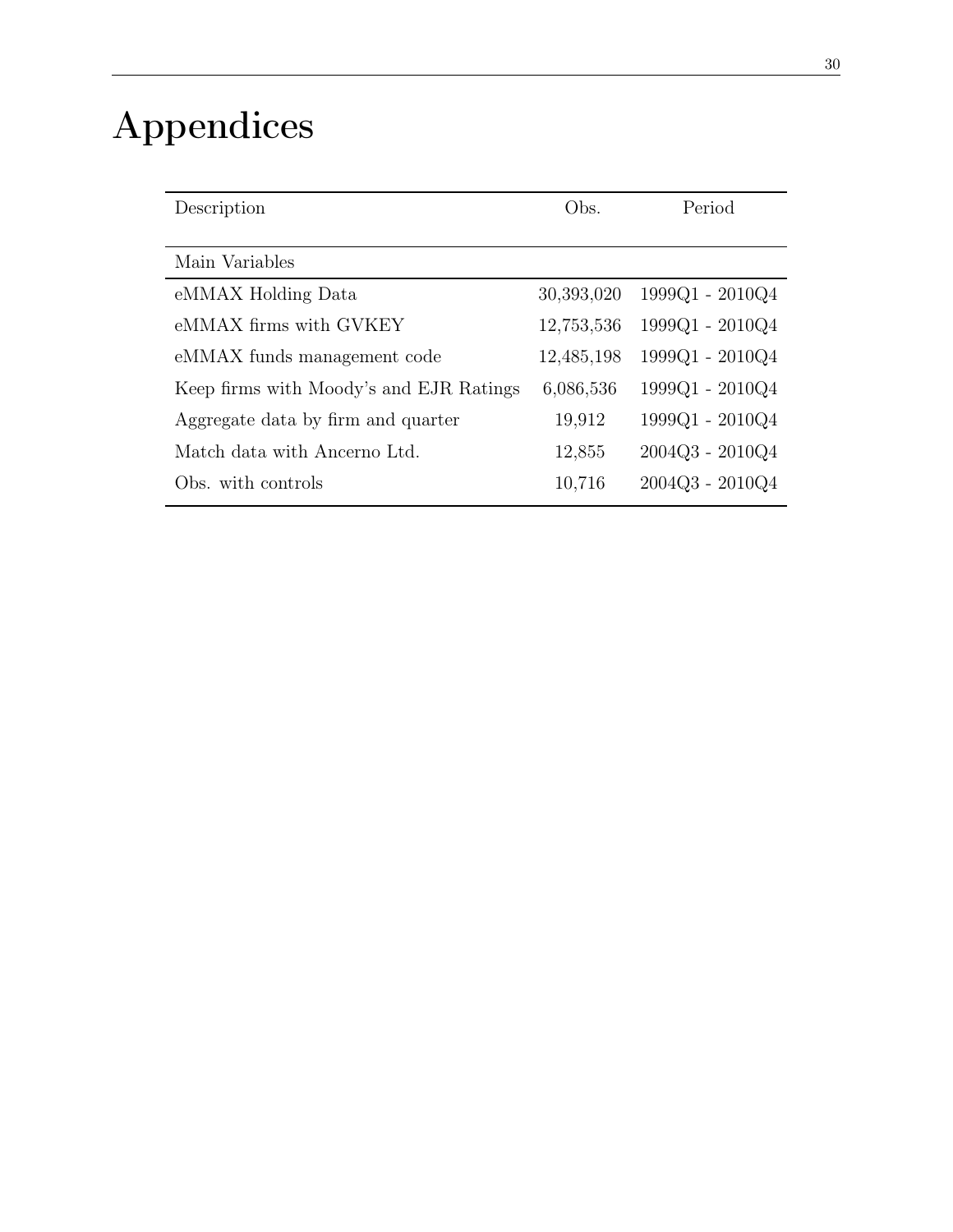Table 1. Descriptive Statistics

This table presents the descriptive statistics for the main sample of 10,716 firm-quarter observations. EJR Optimistic is an indicator variable equal to 1 if the EJR rating is just above the investment-grade cutoff and the concurrent Moody's rating is below investment-grade, and 0 otherwise.  $\# EJR$  Clients is the number of EJR clients invested in the rated firm's bonds, scaled by the total number of EJR clients. The definitions of the control variables are provided in Appendix A.

|                         | N      | Mean  | p25   | Median | p75   | S.D.  |
|-------------------------|--------|-------|-------|--------|-------|-------|
| Main Variables          |        |       |       |        |       |       |
| $#$ EJR Clients         | 10,716 | 0.153 | 0.000 | 0.077  | 0.250 | 0.209 |
| EJR Optimistic          | 10,716 | 0.066 | 0.000 | 0.000  | 0.000 | 0.248 |
| Control Variables       |        |       |       |        |       |       |
| Firm Size               | 10,716 | 0.016 | 0.002 | 0.006  | 0.016 | 0.033 |
| Leverage                | 10,716 | 1.214 | 0.394 | 0.699  | 1.319 | 3.083 |
| <b>MTB</b>              | 10,716 | 2.726 | 1.374 | 2.098  | 3.357 | 3.495 |
| <b>Operating Margin</b> | 10,716 | 0.211 | 0.106 | 0.177  | 0.287 | 0.185 |
| Std. Dev. Ret.          | 10,716 | 0.023 | 0.013 | 0.019  | 0.027 | 0.017 |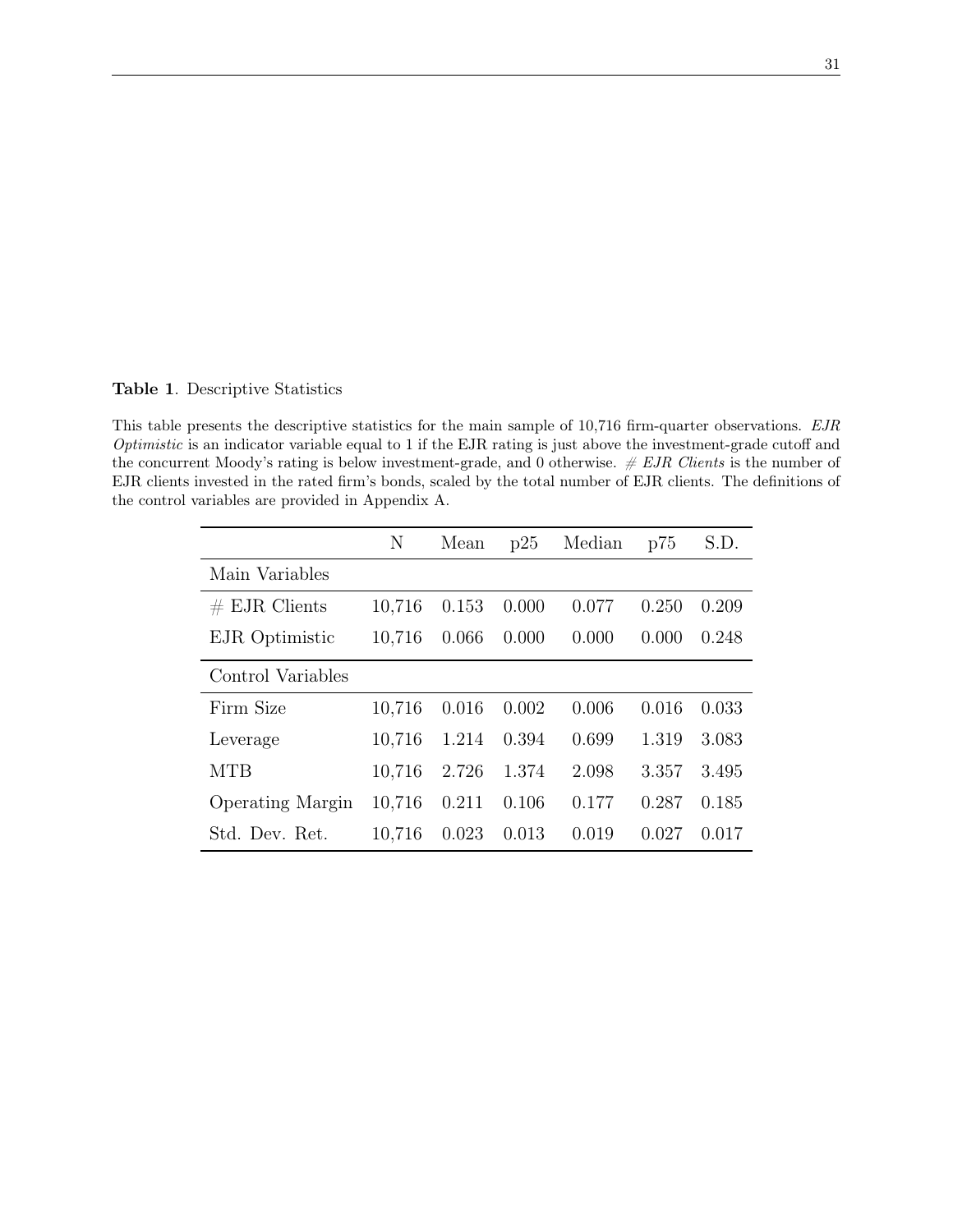#### Table 2. EJR Ratings Compared to Moody's Ratings

This table describes the likelihood that Egan-Jones (EJR) provides a higher rating than Moody's based on the number of EJR clients invested in the firm's bonds. The sample is comprised of 10,716 firm-quarter observations. In column (1), the dependent variable,  $EJR > Moody's: Investment-Grade$  Cutoff, is an indicator variable equal to 1 if the EJR rating is just above the investment-grade cutoff and the concurrent Moody's rating is below investment-grade, and 0 otherwise. In column (2), the dependent variable,  $EJR >$ Moody's: Other Cutoffs, is an indicator variable equal to 1 if the EJR rating is higher than the concurrent Moody's rating, and 0 otherwise, excluding observations around the investment-grade cutoff. Specifically, if  $EJR > Moody's: Investment-Grade Cutoff = 1$ , then  $EJR > Moody's: Other Cutoffs = 0$ . The independent variable of interest,  $\#$  EJR Clients, is the number of EJR clients invested in the rated firm's bonds scaled by the total number of EJR clients. The definitions of the control variables are provided in Appendix A. Both columns include year-quarter and firm fixed effects. Standard errors are presented in parentheses below the coefficient estimates and clustered by industry  $\times$  year-quarter. \*\*\*, \*\*, \* indicate significance at the 1%, 5%, and 10% levels, respectively.

|                         | $EJR >$ Moody's:        | $EJR >$ Moody's: |
|-------------------------|-------------------------|------------------|
|                         | Investment-Grade Cutoff | Other Cutoffs    |
|                         | (1)                     | (2)              |
| $#$ EJR Clients         | $0.052***$              | 0.044            |
|                         | (0.015)                 | (0.031)          |
| Firm Size               | $0.013**$               | $0.056***$       |
|                         | (0.006)                 | (0.012)          |
| Leverage                | $-0.001$                | $-0.008***$      |
|                         | (0.001)                 | (0.002)          |
| <b>Operating Margin</b> | 0.012                   | 0.037            |
|                         | (0.017)                 | (0.036)          |
| <b>MTB</b>              | $-0.001$                | $0.007***$       |
|                         | (0.001)                 | (0.002)          |
| Std. Dev. Ret.          | $-0.189$                | 0.123            |
|                         | (0.181)                 | (0.396)          |
| Constant                | $-0.049$                | 0.018            |
|                         | (0.051)                 | (0.109)          |
| Observations            | 10,716                  | 10,716           |
| $R^2$                   | 0.504                   | 0.503            |
| Time FE                 | Yes                     | Yes              |
| Firm FE                 | Yes                     | Yes              |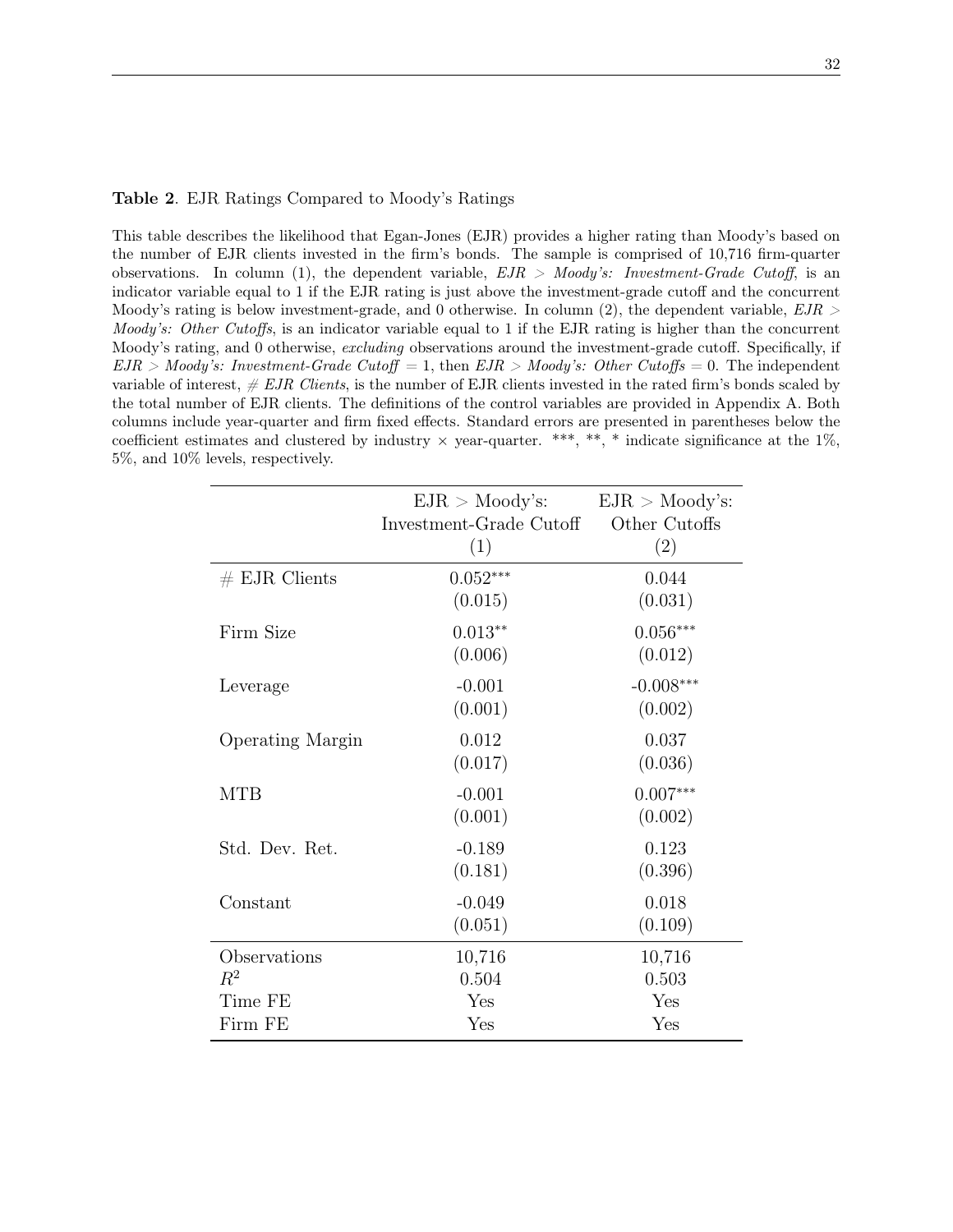#### Table 3. EJR Optimism relative to Moody's Ratings

This table describes the likelihood that Egan-Jones (EJR) provides an optimistic rating (relative to Moody's) based on the number and size of EJR clients invested in the firm's bonds. The sample is comprised of 10,716 firm-quarter observations. The dependent variable in columns  $(1)-(2)$ , EJR Optimistic, is an indicator variable equal to 1 if the EJR rating is just above the investment-grade cutoff and the concurrent Moody's rating is below the investment-grade cutoff, and 0 otherwise. The dependent variable in columns (3)-(4), Moody's Optimistic, is an indicator variable equal to 1 if the Moody's rating is just above the investmentgrade cutoff and the EJR rating is below the investment-grade cutoff, and 0 otherwise. In columns (1) and  $(3), \#$  EJR Clients is calculated as the number of EJR clients invested in the rated firm's bonds, scaled by the total number of EJR clients. In columns (2) and (4),  $\#$  EJR Clients is broken into terciles by client size. Specifically,  $\#$  EJR Clients: Large (Medium, Small) is defined as the number of large (medium, small) EJR clients invested in the rated firm's bonds, scaled by the total number of EJR clients. The definitions of the control variables are provided in Appendix A. All columns include year-quarter and firm fixed effects. Standard errors are presented in parentheses below the coefficient estimates and clustered by industry  $\times$ year-quarter. \*\*\*, \*\*, \* indicate significance at the 1%, 5%, and 10% levels, respectively.

|                         | EJR                   | EJR                   | Moody's             | Moody's             |
|-------------------------|-----------------------|-----------------------|---------------------|---------------------|
|                         | Optimistic            | Optimistic            | Optimistic          | Optimistic          |
|                         | (1)                   | (2)                   | (3)                 | (4)                 |
| $#$ EJR Clients         | $0.052***$<br>(0.015) |                       | $-0.008$<br>(0.012) |                     |
| $#$ EJR Clients: Large  |                       | $0.083***$<br>(0.023) |                     | $-0.030$<br>(0.023) |
| $#$ EJR Clients: Medium |                       | $0.062***$<br>(0.023) |                     | $-0.005$<br>(0.020) |
| $#$ EJR Clients: Small  |                       | $-0.049$<br>(0.030)   |                     | 0.046<br>(0.028)    |
| Firm Size               | $0.013**$             | $0.013**$             | 0.007               | 0.007               |
|                         | (0.006)               | (0.006)               | (0.004)             | (0.004)             |
| Leverage                | $-0.001$              | $-0.001$              | $0.001***$          | $0.001***$          |
|                         | (0.001)               | (0.001)               | (0.000)             | (0.000)             |
| <b>Operating Margin</b> | 0.012                 | 0.013                 | $-0.027**$          | $-0.027**$          |
|                         | (0.017)               | (0.017)               | (0.013)             | (0.013)             |
| <b>MTB</b>              | $-0.001$              | $-0.001$              | $-0.001**$          | $-0.001**$          |
|                         | (0.001)               | (0.001)               | (0.001)             | (0.001)             |
| Std. Dev. Ret.          | $-0.189$              | $-0.194$              | 0.046               | 0.050               |
|                         | (0.181)               | (0.181)               | (0.156)             | (0.156)             |
| Constant                | $-0.049$              | $-0.053$              | $-0.013$            | $-0.010$            |
|                         | (0.051)               | (0.050)               | (0.037)             | (0.037)             |
| Observations            | 10,716                | 10,716                | 10,716              | 10,716              |
| $R^2$                   | 0.504                 | 0.504                 | 0.348               | 0.349               |
| Time FE                 | Yes                   | Yes                   | Yes                 | Yes                 |
| Firm FE                 | Yes                   | Yes                   | Yes                 | Yes                 |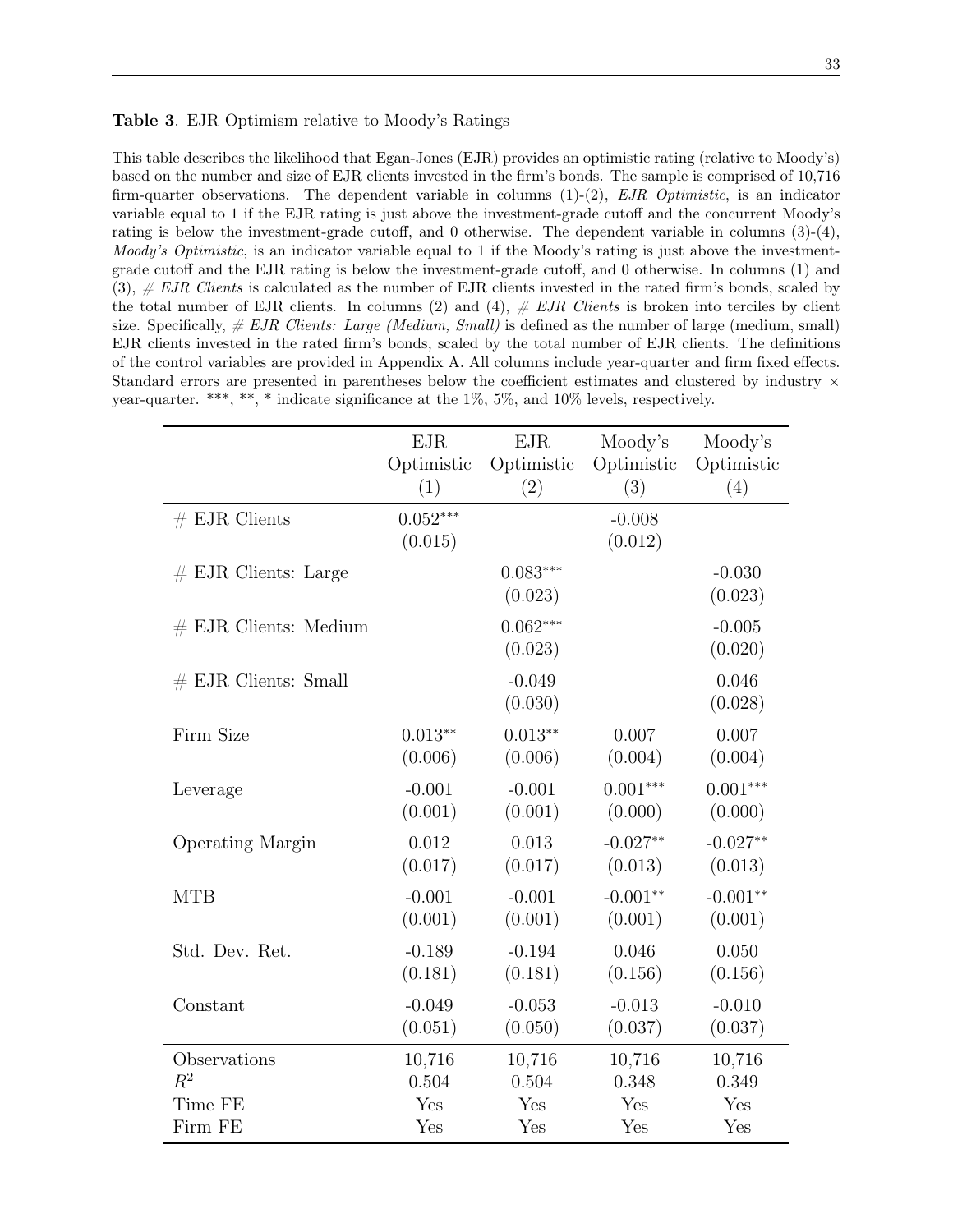#### Table 4. EJR Optimism relative to Model-Implied Ratings

This table describes the likelihood that Egan-Jones (EJR) provides an optimistic rating (relative to the model-implied rating) based on the number and size of EJR clients invested in the firm's bonds. The sample is comprised of 10,311 firm-quarter observations. The dependent variable in columns  $(1)-(2)$ , EJR  $Optimistic$ , is an indicator variable equal to 1 if the EJR rating is just above the investment-grade cutoff and the predicted rating based on the credit risk model in [Baghai et al.](#page-25-5) [\(2014\)](#page-25-5) is below the investment-grade cutoff for a given firm, and 0 otherwise. The dependent variable in columns  $(3)-(4)$ , Moody's Optimistic, is an indicator variable equal to 1 if the Moody's rating is just above the investment-grade cutoff and the predicted rating based on the credit risk model in [Baghai et al.](#page-25-5) [\(2014\)](#page-25-5) is below the investment-grade cutoff for a given firm, and 0 otherwise. In columns (1) and (3),  $\#$  EJR Clients is calculated as the number of EJR clients invested in the rated firm's bonds, scaled by the total number of EJR clients. In columns (2) and (4), # EJR Clients is broken into terciles by client size. Specifically, # EJR Clients: Large (Medium, Small) is defined as the number of large (medium, small) EJR clients invested in the rated firm's bonds, scaled by the total number of EJR clients. The definitions of the control variables are provided in Appendix A. All columns include year-quarter and firm fixed effects. Standard errors are presented in parentheses below the coefficient estimates and clustered by industry  $\times$  year-quarter. \*\*\*, \*\*, \* indicate significance at the 1%, 5%, and 10% levels, respectively.

|                         | <b>EJR</b>        | <b>EJR</b>        | Moody's           | Moody's           |
|-------------------------|-------------------|-------------------|-------------------|-------------------|
|                         | Optimistic<br>(1) | Optimistic<br>(2) | Optimistic<br>(3) | Optimistic<br>(4) |
| $#$ EJR Clients         | $0.075***$        |                   | 0.024             |                   |
|                         | (0.013)           |                   | (0.017)           |                   |
| $#$ EJR Clients: Large  |                   | $0.089***$        |                   | 0.023             |
|                         |                   | (0.019)           |                   | (0.032)           |
| $#$ EJR Clients: Medium |                   | $0.080***$        |                   | 0.007             |
|                         |                   | (0.021)           |                   | (0.025)           |
| $#$ EJR Clients: Small  |                   | 0.019             |                   | 0.068             |
|                         |                   | (0.034)           |                   | (0.043)           |
| Firm Size               | $0.022***$        | $0.023***$        | $0.029***$        | $0.029***$        |
|                         | (0.006)           | (0.006)           | (0.007)           | (0.007)           |
| Leverage                | $-0.003***$       | $-0.003***$       | $-0.004***$       | $-0.004***$       |
|                         | (0.001)           | (0.001)           | (0.001)           | (0.001)           |
| <b>Operating Margin</b> | 0.034             | 0.034             | 0.028             | 0.027             |
|                         | (0.027)           | (0.027)           | (0.023)           | (0.023)           |
| <b>MTB</b>              | 0.002             | 0.002             | $0.005***$        | $0.005***$        |
|                         | (0.001)           | (0.001)           | (0.001)           | (0.001)           |
| Std. Dev. Ret.          | $0.593***$        | $0.592***$        | $1.038***$        | $1.036***$        |
|                         | (0.213)           | (0.213)           | (0.272)           | (0.272)           |
| Constant                | $-0.178***$       | $-0.181***$       | $-0.160***$       | $-0.160***$       |
|                         | (0.050)           | (0.050)           | (0.062)           | (0.062)           |
| Observations<br>$R^2$   | 10,311<br>0.380   | 10,311<br>0.380   | 10,311<br>0.526   | 10,311<br>0.526   |
| Time FE                 | Yes               | Yes               | Yes               | Yes               |
| Firm FE                 | Yes               | Yes               | Yes               | Yes               |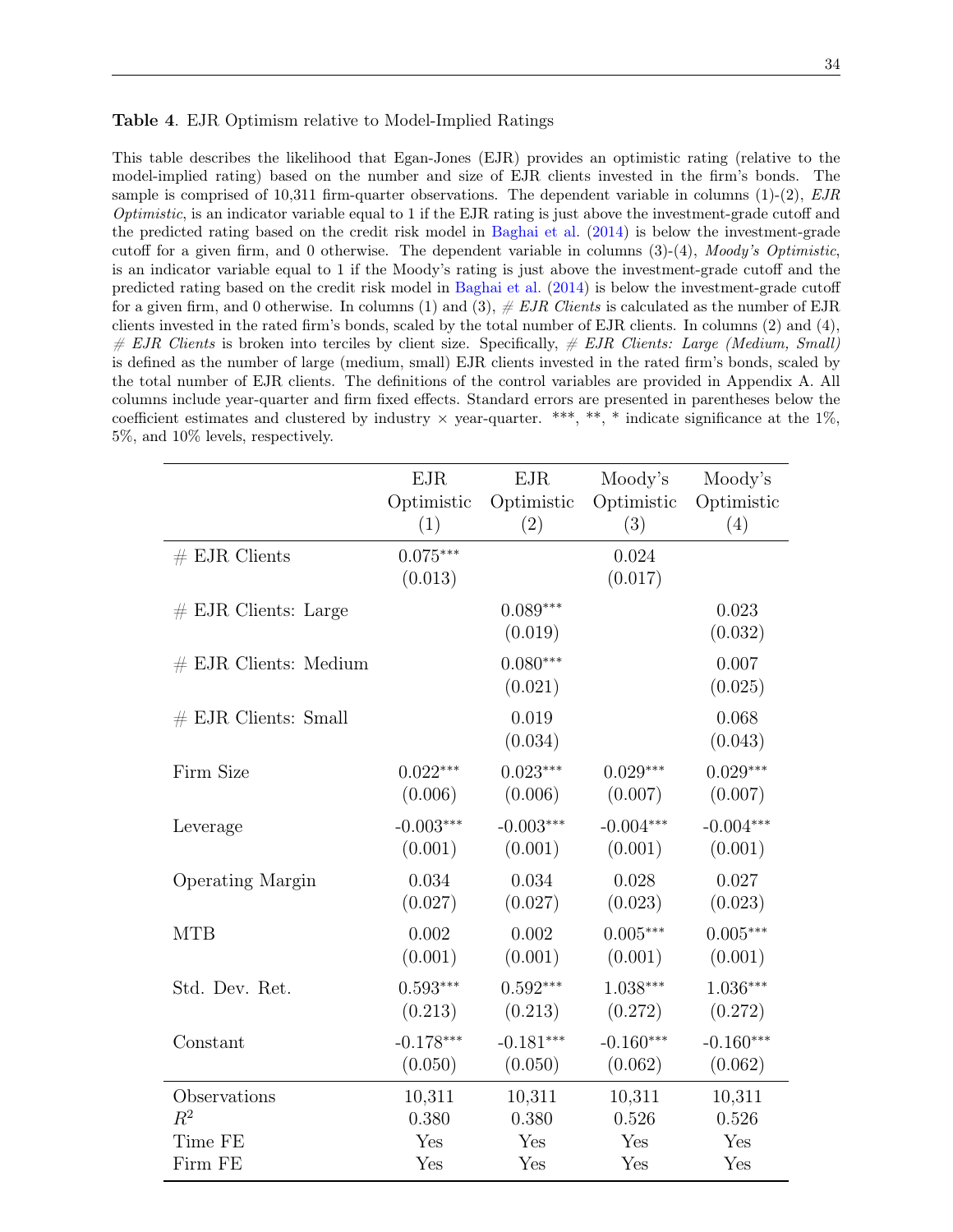# Table 5. Persistence of EJR Optimism

This table describes the persistence of EJR optimism (relative to Moody's) over time. The sample is comprised of 10,716 firm-quarter observations(column  $(1)$ ). The dependent variable, EJR Optimistic, is an indicator variable equal to 1 if the EJR rating is just above the investment-grade cutoff and the concurrent Moody's rating is below the investment-grade cutoff, and 0 otherwise. In columns  $(1)-(5)$ , *EJR Optimistic* is estimated in quarters  $q+1$ ,  $q+2$ ,  $q+3$ ,  $q+4$ , and  $q+5$ , respectively. # EJR Clients is the number of EJR clients invested in the rated firm's bonds, scaled by the total number of EJR clients. The definitions of the control variables are provided in Appendix A. All columns include year-quarter and firm fixed effects.Standard errors are presented in parentheses below the coefficient estimates and clustered by industry  $\times$  year-quarter. \*\*\*, \*\*, \* indicate significance at the 1%, 5%, and 10% levels, respectively.

|                         | EJR Optimistic | EJR Optimistic | EJR Optimistic | EJR Optimistic | EJR Optimistic |
|-------------------------|----------------|----------------|----------------|----------------|----------------|
|                         | $(q+1)$        | $(q+2)$        | $(q+3)$        | $(q+4)$        | $(q+5)$        |
|                         | (1)            | (2)            | (3)            | (4)            | (5)            |
| $#$ EJR Clients         | $0.052***$     | $0.042***$     | 0.024          | $-0.002$       | 0.000          |
|                         | (0.015)        | (0.015)        | (0.016)        | (0.016)        | (0.018)        |
| Firm Size               | $0.013**$      | $0.010*$       | 0.007          | 0.001          | $-0.012$       |
|                         | (0.006)        | (0.006)        | (0.006)        | (0.007)        | (0.008)        |
| Leverage                | $-0.001$       | $-0.000$       | 0.001          | $0.003**$      | $0.004**$      |
|                         | (0.001)        | (0.002)        | (0.002)        | (0.001)        | (0.002)        |
| <b>Operating Margin</b> | 0.012          | $-0.012$       | 0.008          | $-0.012$       | 0.010          |
|                         | (0.017)        | (0.016)        | (0.017)        | (0.018)        | (0.019)        |
| <b>MTB</b>              | $-0.001$       | $-0.002$       | $-0.003*$      | $-0.004***$    | $-0.005***$    |
|                         | (0.001)        | (0.002)        | (0.002)        | (0.001)        | (0.001)        |
| Std. Dev. Ret.          | $-0.189$       | $-0.147$       | $-0.086$       | $-0.097$       | $-0.217$       |
|                         | (0.181)        | (0.180)        | (0.183)        | (0.186)        | (0.178)        |
| Constant                | $-0.049$       | $-0.021$       | 0.008          | 0.065          | $0.182***$     |
|                         | (0.051)        | (0.054)        | (0.057)        | (0.062)        | (0.067)        |
| Observations            | 10,716         | 10,134         | 9,588          | 9,059          | 8,545          |
| $R^2$                   | 0.504          | 0.517          | 0.532          | 0.545          | 0.558          |
| Time FE                 | Yes            | Yes            | Yes            | Yes            | Yes            |
| Firm FE                 | Yes            | Yes            | Yes            | Yes            | Yes            |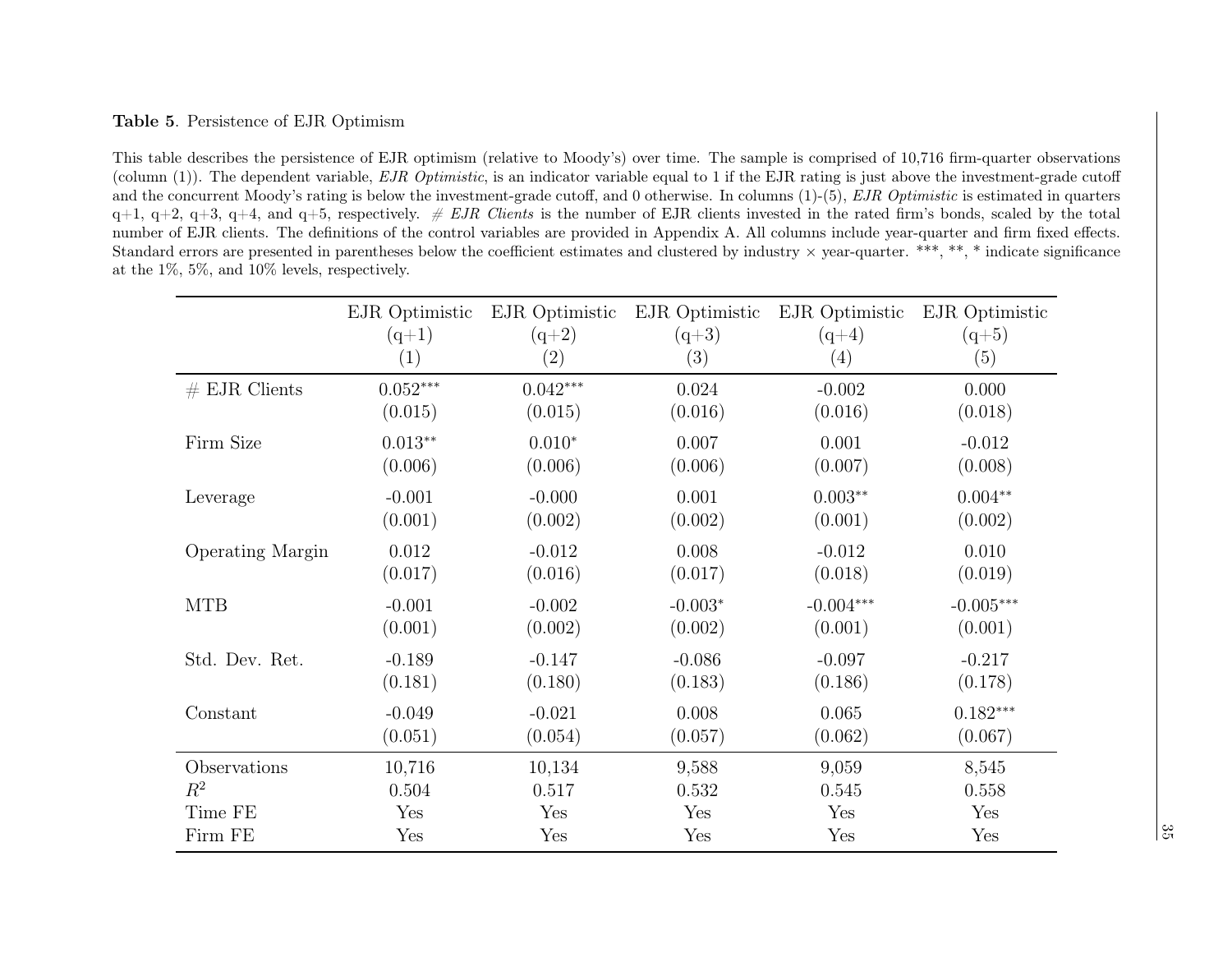#### Table 6. Timeliness of EJR Downgrades

This table examines the bond market reaction to EJR downgrades based on EJR client ownership. The sample is comprised of 1,743 EJR rating change observations. Bond Market Return is the firm-level average bond market return over days [t-3, t+3], centered on rating date t=0. # EJR Clients is the number of EJR clients invested in the rated firm's bonds, scaled by the total number of EJR clients. EJR Down is an indicator variable equal to 1 if the rating change is a downgrade issued by EJR. The definitions of the control variables are provided in Appendix A. Both columns include year-quarter and firm fixed effects. Standard errors are presented in parentheses below the coefficient estimates and clustered by industry  $\times$  year-quarter. \*\*\*, \*\*, \* indicate significance at the  $1\%$ , 5%, and  $10\%$  levels, respectively.

|                                  | <b>Bond Market</b> |
|----------------------------------|--------------------|
|                                  | Return             |
|                                  | (1)                |
| $#$ EJR Clients                  | $-0.001$           |
|                                  | (0.007)            |
| EJR Down                         | $-0.012***$        |
|                                  | (0.003)            |
| EJR Down $\times \#$ EJR Clients | $0.029**$          |
|                                  | (0.012)            |
| Firm Size                        | $-0.008$           |
|                                  | (0.005)            |
| Leverage                         | 0.000              |
|                                  | (0.001)            |
| <b>Operating Margin</b>          | $-0.013$           |
|                                  | (0.025)            |
| <b>MTB</b>                       | $-0.001$           |
|                                  | (0.001)            |
| Std. Dev. Ret.                   | $-0.861***$        |
|                                  | (0.281)            |
| Constant                         | $0.097*$           |
|                                  | (0.051)            |
| Observations                     | 1,743              |
| $R^2$                            | 0.123              |
| Time FE                          | Yes                |
| Firm FE                          | Yes                |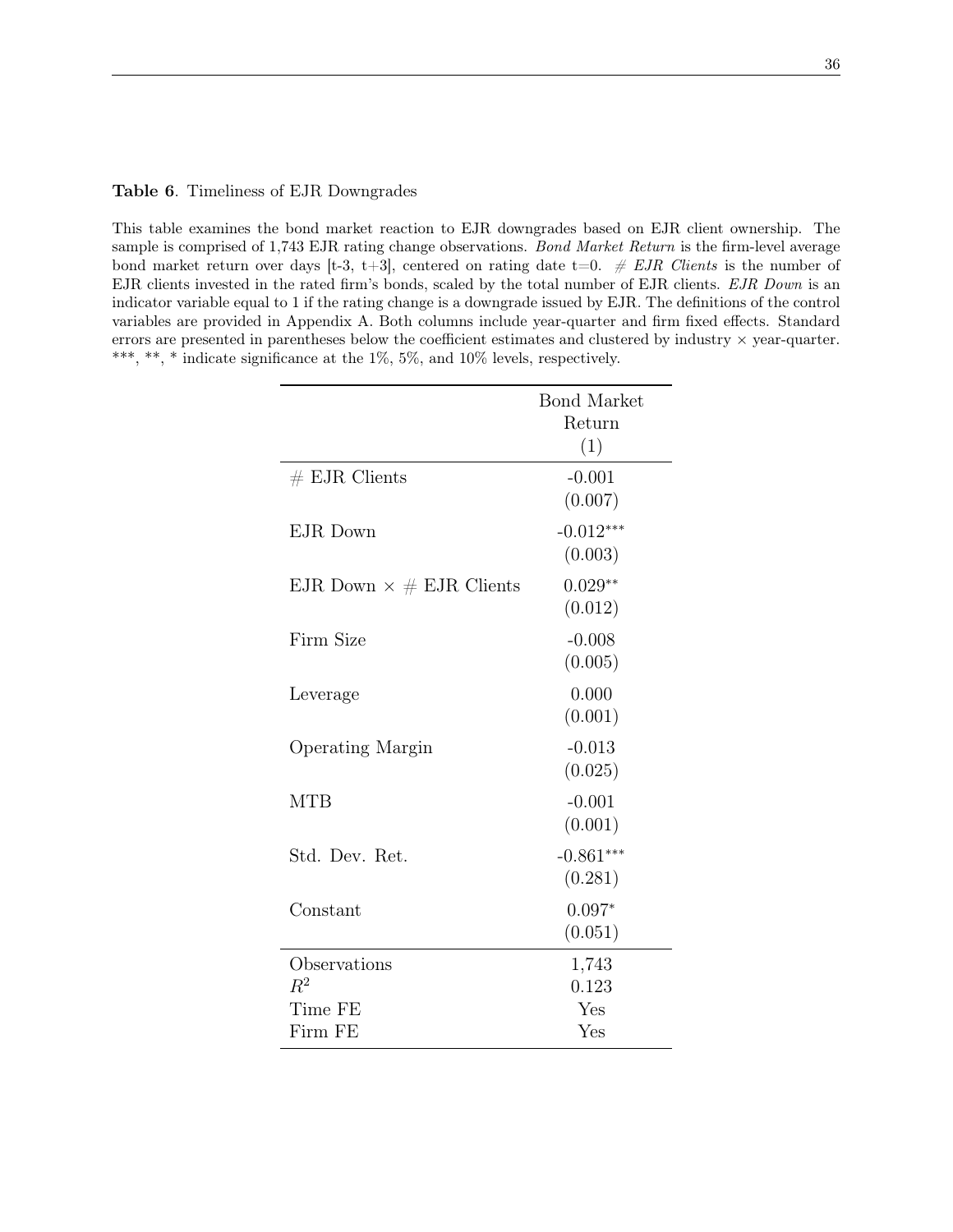Table 7. Subsequent Performance

This table examines the relation between EJR ratings and subsequent firm performance as a function of EJR client ownership. The sample is comprised of 9,717 firm-quarter-ratings level observations in column (1) and 2,474 firm-quarter-ratings level observations in column (2). In column (1), Bond Return<sub>q+1</sub>, is the firm-level average cumulative bond market return in quarter q+1. In column (2), Bankruptcy Risk<sub>q+1</sub> is the Black–Scholes–Merton (BSM) probability of bankruptcy in quarter  $q+1$ , where higher values indicate a higher probability of bankruptcy.  $\# EJR$  Clients is the number of EJR clients invested in the rated firm's bonds, scaled by the total number of EJR clients. EJR Rating Level is the numerical equivalent of the EJR rating level, where higher values indicate higher credit quality (i.e.,  $D = 1$  and  $AAA = 21$ ). The definitions of the control variables are provided in Appendix A. All columns include year-quarter and firm fixed effects. Standard errors are presented in parentheses below the coefficient estimates and clustered by industry  $\times$ year-quarter. \*\*\*, \*\*, \* indicate significance at the 1%, 5%, and 10% levels, respectively.

|                                    | Bond<br>$Return_{q+1}$<br>(1) | Bankruptcy<br>$Risk_{q+1}$<br>(2) |
|------------------------------------|-------------------------------|-----------------------------------|
| $#$ EJR Clients                    | $0.071***$<br>(0.024)         | $-0.147**$<br>(0.070)             |
| EJR Rating Level                   | $-0.000$<br>(0.001)           | $-0.002$<br>(0.003)               |
| $#$ EJR Clients x EJR Rating Level | $-0.004***$<br>(0.002)        | $0.012**$<br>(0.006)              |
| Constant                           | 0.034<br>(0.024)              | 0.053<br>(0.044)                  |
| Observations                       | 9,717                         | 2,474                             |
| $R^2$                              | 0.258                         | 0.322                             |
| Time FE                            | Yes                           | Yes                               |
| Firm FE                            | Yes                           | Yes                               |
| Controls                           | Yes                           | $\rm No$                          |
| Period                             | Quarter                       | Annual                            |